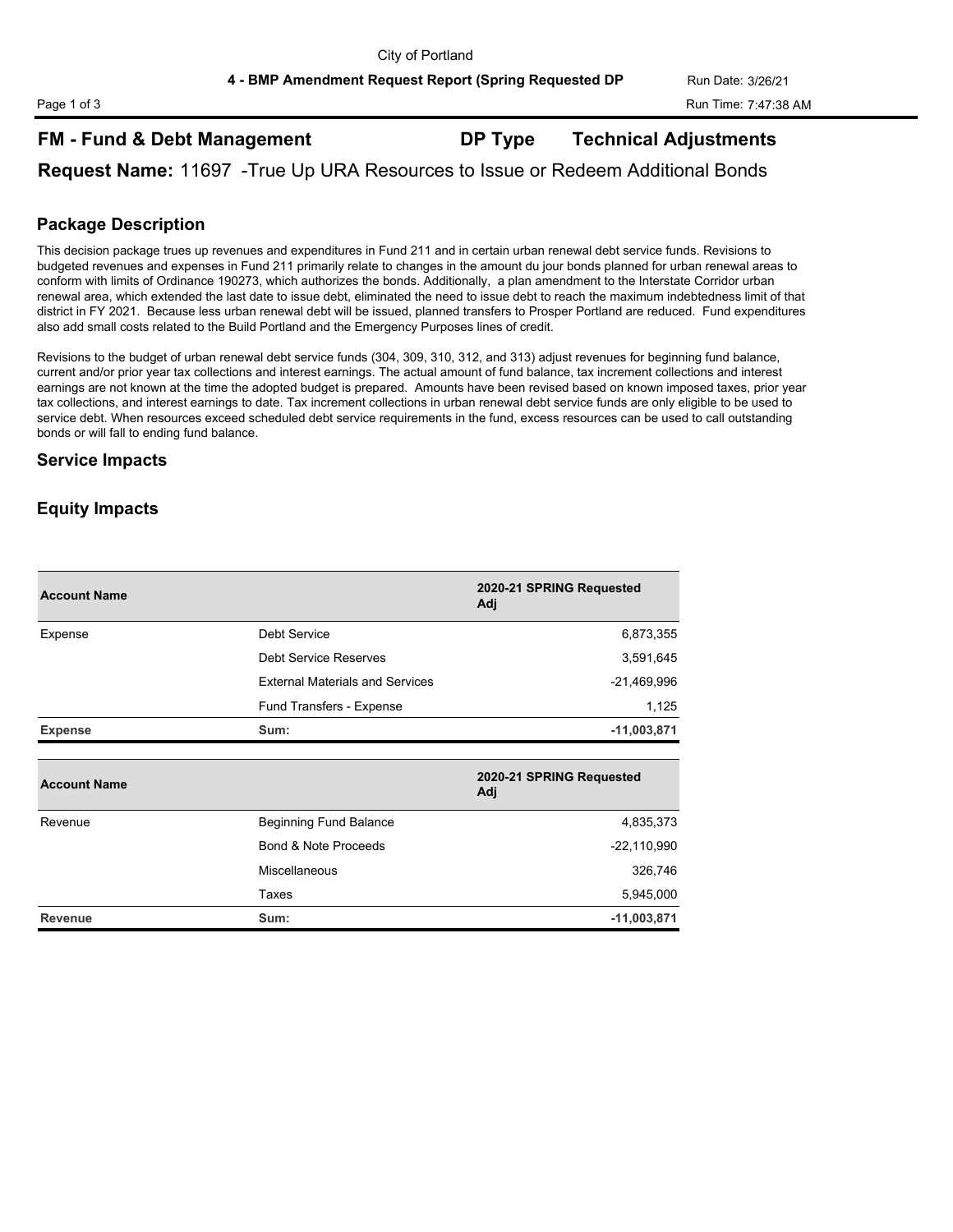# **FM - Fund & Debt Management DP Type Technical Adjustments**

**Request Name:** 11702 -True Up URA Resources and Release to Prosper Portland

## **Package Description**

Budget revisions include adjustments for beginning balance, tax increment collections, and interest earnings. Due to the small size of the NPI urban renewal areas and method of calculating taxes, estimates of tax increment collections are imprecise. Adjustments to resources are reflected in revisions to the amount transferred to Prosper Portland for projects.

## **Service Impacts**

## **Equity Impacts**

| <b>Account Name</b> |                                        | 2020-21 SPRING Requested<br>Adj |
|---------------------|----------------------------------------|---------------------------------|
| Expense             | <b>External Materials and Services</b> | $-23,530$                       |
| <b>Expense</b>      | Sum:                                   | $-23,530$                       |
| <b>Account Name</b> |                                        | 2020-21 SPRING Requested<br>Adj |
| Revenue             | <b>Beginning Fund Balance</b>          | 11,962                          |
|                     | Miscellaneous                          | 1.775                           |
|                     | Taxes                                  | $-37,267$                       |
| Revenue             | Sum:                                   | $-23,530$                       |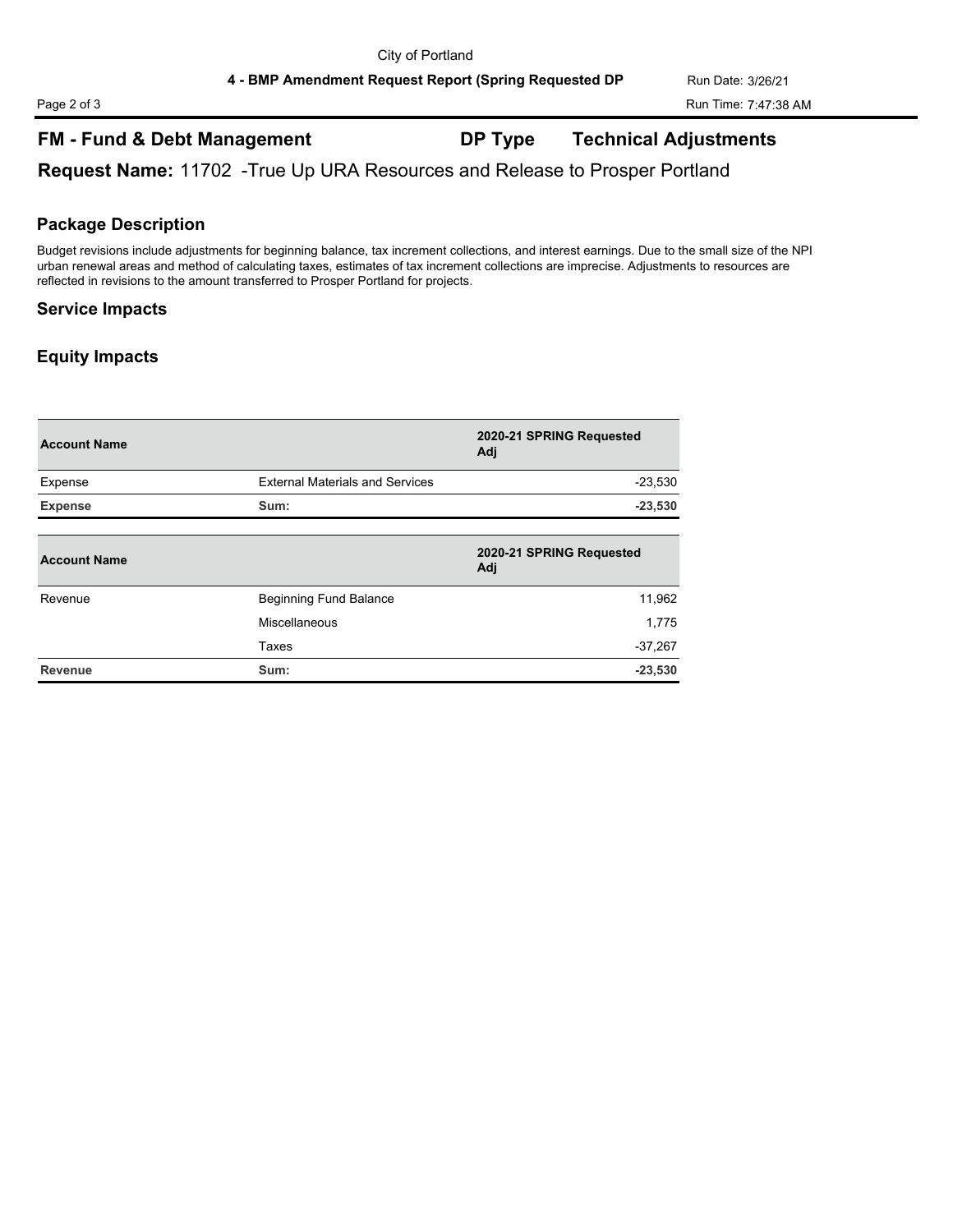## **FM - Fund & Debt Management DP Type Technical Adjustments**

## **Request Name:** 11703 -True Up General Fund-Supported Debt Costs

## **Package Description**

This decision package makes adjustments to funds 211, 314 and 317 to reflect revisions to costs related to lines of credit and other debt paid from the General Fund, including the IFA Levee loan, and the Build Portland and Emergency Purposes lines of credit. Revisions include reductions in fund 314 related to PEN1 not providing their share of the Levee loan repayment in FY 20-21. The City's and PEN1's share of debt service were both paid from General Fund revenues. Because draws on a line of credit for the Build Portland project were lower than planned, the transfer from the Build Portland subfund and the debt service payment on this line of credit budgeted in fund 317 have been reduced; however the unused commitment fee for this line, budgeted in fund 211, is higher. In April 2020, Council authorized a line of credit to respond to needs related to COVID-19. Fund 211 includes adjustments to general fund resources needed to pay issue costs for this line of credit, which have been trued up for actual estimated costs. Debt service on certain lines of credit paid from fund 317 has been trued up to reflect lower-than-anticipated interest rates in FY 2020-21. The City also refinanced the River District Interim line of credit with long-term bonds, and debt service has been adjusted to incorporate the refunding bonds. Prosper Portland will continue to pay interest on the bonds through FY2022.

## **Service Impacts**

## **Equity Impacts**

| <b>Account Name</b> |                                        | 2020-21 SPRING Requested<br>Adj |
|---------------------|----------------------------------------|---------------------------------|
| Expense             | Debt Service                           | $-1,937,522$                    |
|                     | Debt Service Reserves                  | $-27,567$                       |
|                     | <b>External Materials and Services</b> | 26,000                          |
| <b>Expense</b>      | Sum:                                   | $-1,939,089$                    |
|                     |                                        | 2020-21 SPRING Requested        |
| <b>Account Name</b> |                                        | Adj                             |
| Revenue             | Fund Transfers - Revenue               |                                 |
|                     |                                        | -417,538                        |
|                     | Intergovernmental                      | $-1,025,426$                    |
|                     | Miscellaneous                          | $-496, 125$                     |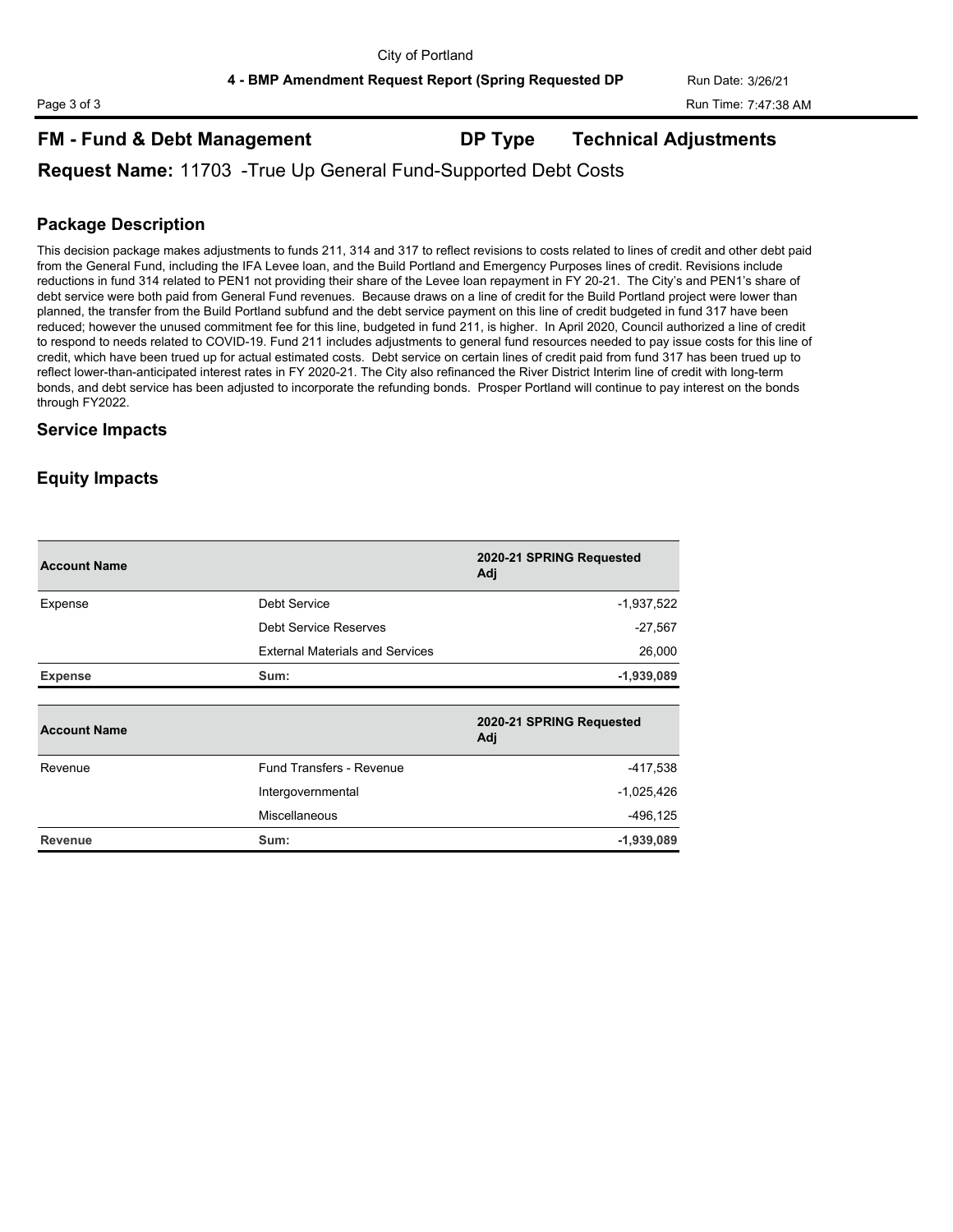| <b>Major Object</b>                    | <b>2020-21 SPRING</b><br><b>Requested Total</b> | 2020-21 March<br><b>Actuals YTD</b> | <b>2020-21 SPRING</b><br><b>Projection</b> | % Projected Actuals<br>to Requested Total |
|----------------------------------------|-------------------------------------------------|-------------------------------------|--------------------------------------------|-------------------------------------------|
| Debt Service                           | \$151,000                                       | \$23,326                            | \$151,000                                  | 100%                                      |
| <b>External Materials and Services</b> | \$78,518,100                                    | \$76,732                            | \$78,518,100                               | 100%                                      |
| Fund Transfers - Expense               | \$1,125                                         | \$0                                 | \$1,125                                    | 100%                                      |
| Sum:                                   | \$78,670,225                                    | \$100,058                           | \$78,670,225                               | 100%                                      |
| <b>Major Object</b>                    | <b>2020-21 SPRING</b><br><b>Requested Total</b> | 2020-21 March<br><b>Actuals YTD</b> | <b>2020-21 SPRING</b><br><b>Projection</b> | % Projected Actuals<br>to Requested Total |
| Beginning Fund Balance                 | \$1,125                                         | \$0                                 | \$1,125                                    | 100%                                      |
| Bond & Note Proceeds                   | \$78,447,000                                    | \$0                                 | \$78,447,000                               | 100%                                      |
| Fund Transfers - Revenue               | \$222,100                                       | \$76,732                            | \$222,100                                  | 100%                                      |
| Miscellaneous                          | \$0                                             | \$915                               | \$0                                        |                                           |
| Sum:                                   | \$78,670,225                                    | \$77,647                            | \$78,670,225                               | 100%                                      |

### **Revenue Discussion**

Revisions to the budget and year-end projections for this fund primarily relate to changes in the amount du jour bonds planned for urban renewal areas to conform with limits of Ordinance 190273, which authorizes the bonds. Additionally, a plan amendment to the Interstate Corridor urban renewal area, which extended the last date to issue debt, eliminated the need to issue debt to reach the maximum indebtedness limit of that district in FY 2021.

### **Revenue Risks**

### **Expenditure Discussion**

Because less urban renewal debt will be issued, planned transfers to Prosper Portland are reduced. Fund expenditures also add small costs related to the Build Portland and the Emergency Purposes lines of credit and reduce the interest expense on the ITS Project line of credit.

### **Expenditure Risks**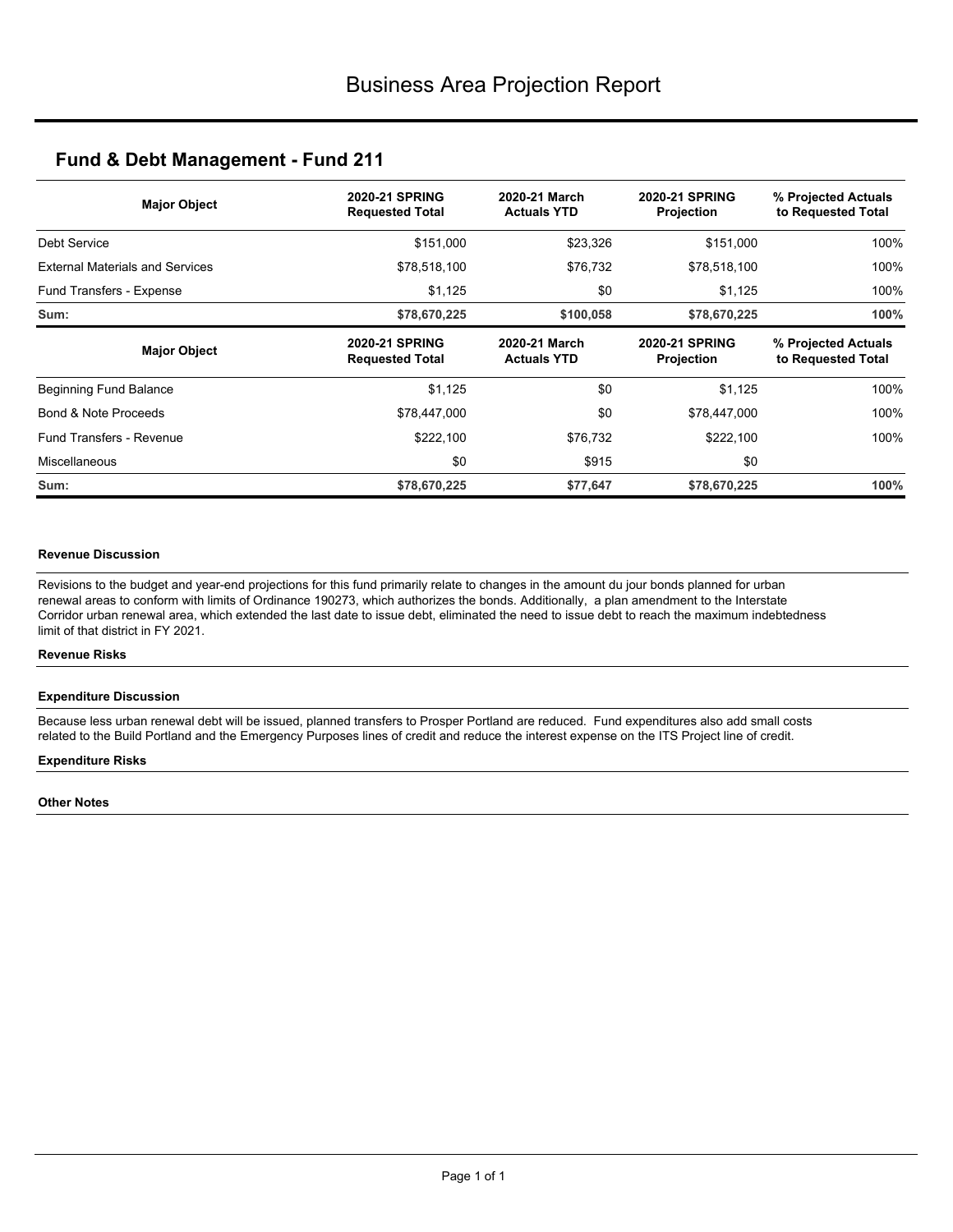| <b>Major Object</b>                    | 2020-21<br><b>SPRING</b><br><b>Revised Base</b> | 2020-21<br><b>SPRING Total</b><br><b>ADJ</b> | 2020-21<br><b>SPRING</b><br><b>Requested</b><br><b>Total</b> | <b>Requested</b><br><b>Adjustment</b><br>as % of Total<br><b>Requested</b><br><b>Budget</b> | 2020-21<br>February<br><b>Actuals YTD</b> | 2020-21 March<br><b>Actuals YTD</b> | 2020-21<br><b>SPRING</b><br>Projection | % Projected Actuals<br>to Budget |
|----------------------------------------|-------------------------------------------------|----------------------------------------------|--------------------------------------------------------------|---------------------------------------------------------------------------------------------|-------------------------------------------|-------------------------------------|----------------------------------------|----------------------------------|
| <b>Debt Service</b>                    | 155,000                                         | $-4,000$                                     | 151,000                                                      | $-3%$                                                                                       | 23,326                                    | 23,326                              | 0                                      |                                  |
| <b>External Materials and Services</b> | 100,603,090                                     | $-22,084,990$                                | 78,518,100                                                   | $-28%$                                                                                      | 76,732                                    | 76,732                              | 78,518,100                             | 100%                             |
| Fund Transfers - Expense               | 0                                               | 1,125                                        | 1,125                                                        | 100%                                                                                        | 0                                         | 0                                   | $\mathbf 0$                            |                                  |
| Sum:                                   | 100,758,090                                     | $-22,087,865$                                | 78,670,225                                                   | $-28%$                                                                                      | 100,058                                   | 100,058                             | 78,518,100                             | 100%                             |
| <b>Major Object</b>                    | 2020-21<br><b>SPRING</b><br><b>Revised Base</b> | 2020-21<br><b>SPRING Total</b><br><b>ADJ</b> | 2020-21<br><b>SPRING</b><br><b>Requested</b><br><b>Total</b> | <b>Requested</b><br><b>Adjustment</b><br>as % of Total<br><b>Requested</b><br><b>Budget</b> | 2020-21<br>February<br><b>Actuals YTD</b> | 2020-21 March<br><b>Actuals YTD</b> | 2020-21<br><b>SPRING</b><br>Projection | % Projected Actuals<br>to Budget |
| <b>Beginning Fund Balance</b>          | $\Omega$                                        | 1,125                                        | 1,125                                                        | 100%                                                                                        | 0                                         | $\mathbf 0$                         | $\Omega$                               |                                  |
| Bond & Note Proceeds                   | 100,557,990                                     | $-22,110,990$                                | 78,447,000                                                   | $-28%$                                                                                      | 0                                         | $\Omega$                            | 0                                      |                                  |
| <b>Fund Transfers - Revenue</b>        | 200,100                                         | 22,000                                       | 222,100                                                      | 10%                                                                                         | 76,732                                    | 76,732                              | 0                                      |                                  |
| Miscellaneous                          | 0                                               | 0                                            | 0                                                            | #DIV/0                                                                                      | 915                                       | 915                                 | 0                                      |                                  |
| Sum:                                   | 100,758,090                                     | $-22,087,865$                                | 78,670,225                                                   | $-28%$                                                                                      | 77,647                                    | 77,647                              | $\mathbf 0$                            |                                  |
|                                        |                                                 |                                              |                                                              | Sum:                                                                                        | 177,704.51                                |                                     |                                        |                                  |
|                                        | 201,516,180                                     | $-44, 175, 730$                              | 157,340,450                                                  | $-28%$                                                                                      |                                           | 177,705                             | 78,518,100                             | 50%                              |
|                                        |                                                 |                                              |                                                              | Sum:                                                                                        | 177,704.51                                |                                     |                                        |                                  |

### **Revenue Discussion**

Revisions to the budget and year-end projections for this fund primarily relate to changes in the amount du jour bonds planned for urban renewal areas to conform with limits of Ordinance 190273, which authorizes the bonds. Additionally, a plan amendment to the Interstate Corridor urban renewal area, which extended the last date to issue debt, eliminated the need to issue debt to reach the maximum indebtedness limit of that district in FY 2021.

### **Revenue Risks**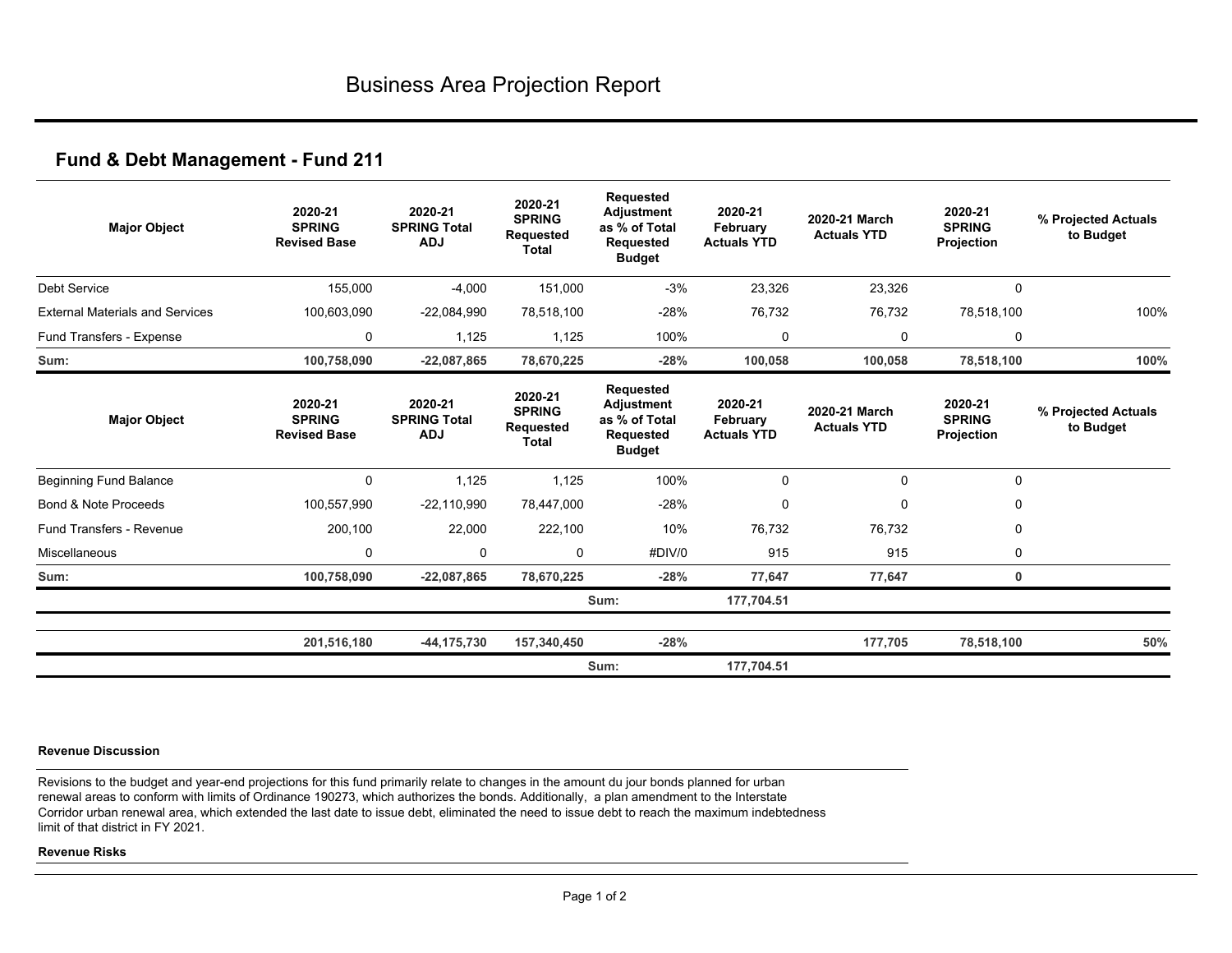## **Expenditure Discussion**

Because less urban renewal debt will be issued, planned transfers to Prosper Portland are reduced. Fund expenditures also add small costs related to the Build Portland and the Emergency Purposes lines of credit and reduce the interest expense on the ITS Project line of credit.

### **Expenditure Risks**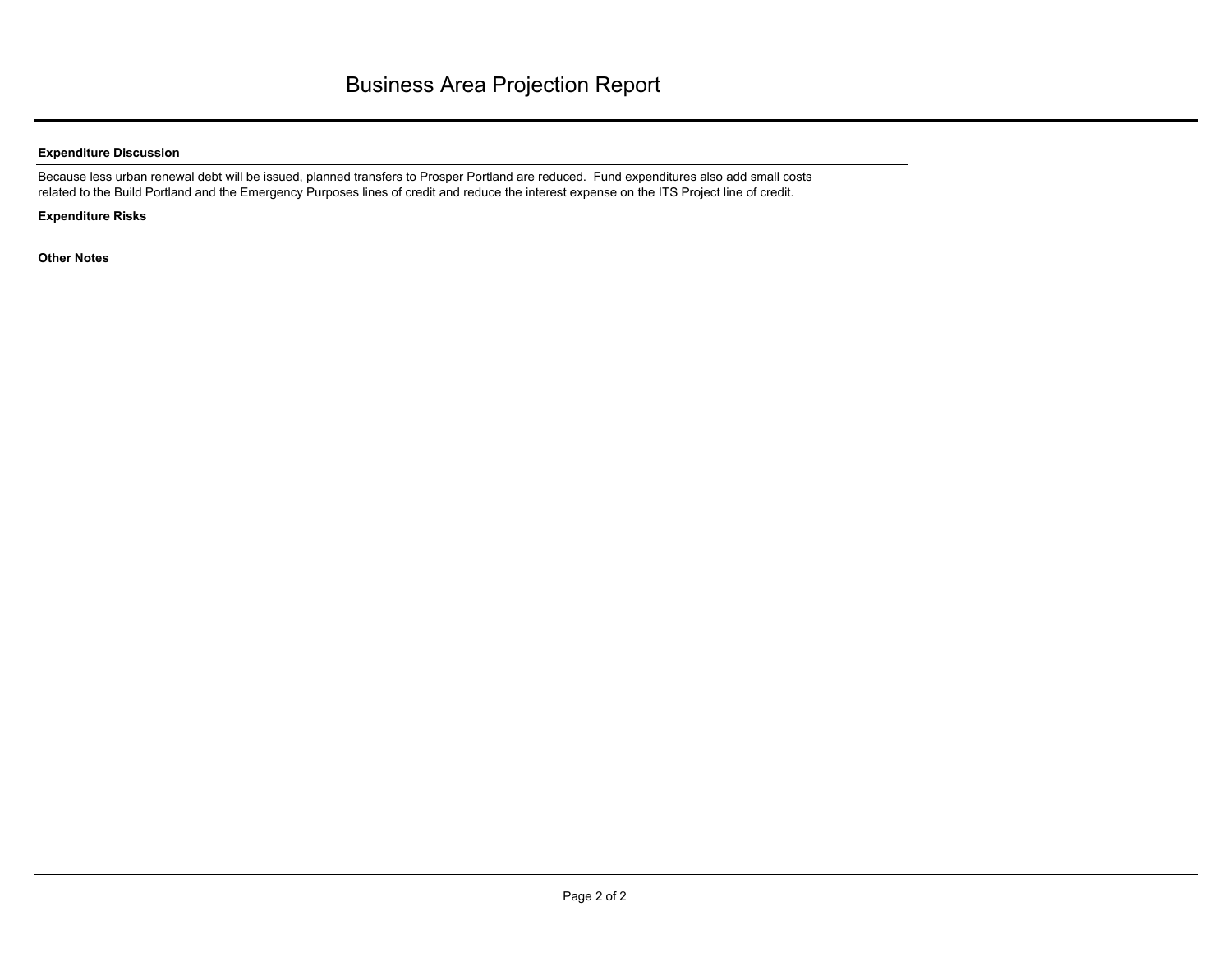| <b>Major Object</b>    | <b>2020-21 SPRING</b><br><b>Requested Total</b> | 2020-21 March<br><b>Actuals YTD</b> | <b>2020-21 SPRING</b><br><b>Projection</b> | % Projected Actuals<br>to Requested Total |
|------------------------|-------------------------------------------------|-------------------------------------|--------------------------------------------|-------------------------------------------|
| Debt Service           | \$53,706,142                                    | \$1,063,112                         | \$51,338,047                               | 96%                                       |
| Debt Service Reserves  | \$15,618,858                                    | \$0                                 | \$18,861,953                               | 121%                                      |
| Sum:                   | \$69,325,000                                    | \$1,063,112                         | \$70,200,000                               | 101%                                      |
| <b>Major Object</b>    | <b>2020-21 SPRING</b><br><b>Requested Total</b> | 2020-21 March<br><b>Actuals YTD</b> | <b>2020-21 SPRING</b><br><b>Projection</b> | % Projected Actuals<br>to Requested Total |
| Beginning Fund Balance | \$25,000,000                                    | \$0                                 | \$25,000,000                               | 100%                                      |
| Miscellaneous          | \$250,000                                       | \$367.719                           | \$500,000                                  | 200%                                      |
| Taxes                  | \$44,075,000                                    | \$42,440,942                        | \$44,700,000                               | 101%                                      |
| Sum:                   | \$69,325,000                                    | \$42,808,661                        | \$70,200,000                               | 101%                                      |

### **Revenue Discussion**

Revisions to the year-end projections adjust revenues for prior year tax collections and interest earnings. The actual amount of tax increment collections and interest earnings are not known at the time the adopted budget is prepared. Amounts have been revised based on known imposed taxes, prior year tax collections, and interest earnings to date.

### **Revenue Risks**

### **Expenditure Discussion**

Estimated year-end expenditures have been reduced, reflecting lower interest rates on the River District line of credit and a reduction to the planned du jour borrowing to conform with the maximum indebtedness limitation of the district. Tax increment collections are only eligible to be used to service debt. Because resources exceed debt service requirements in the fund, excess resources fall to ending fund balance.

### **Expenditure Risks**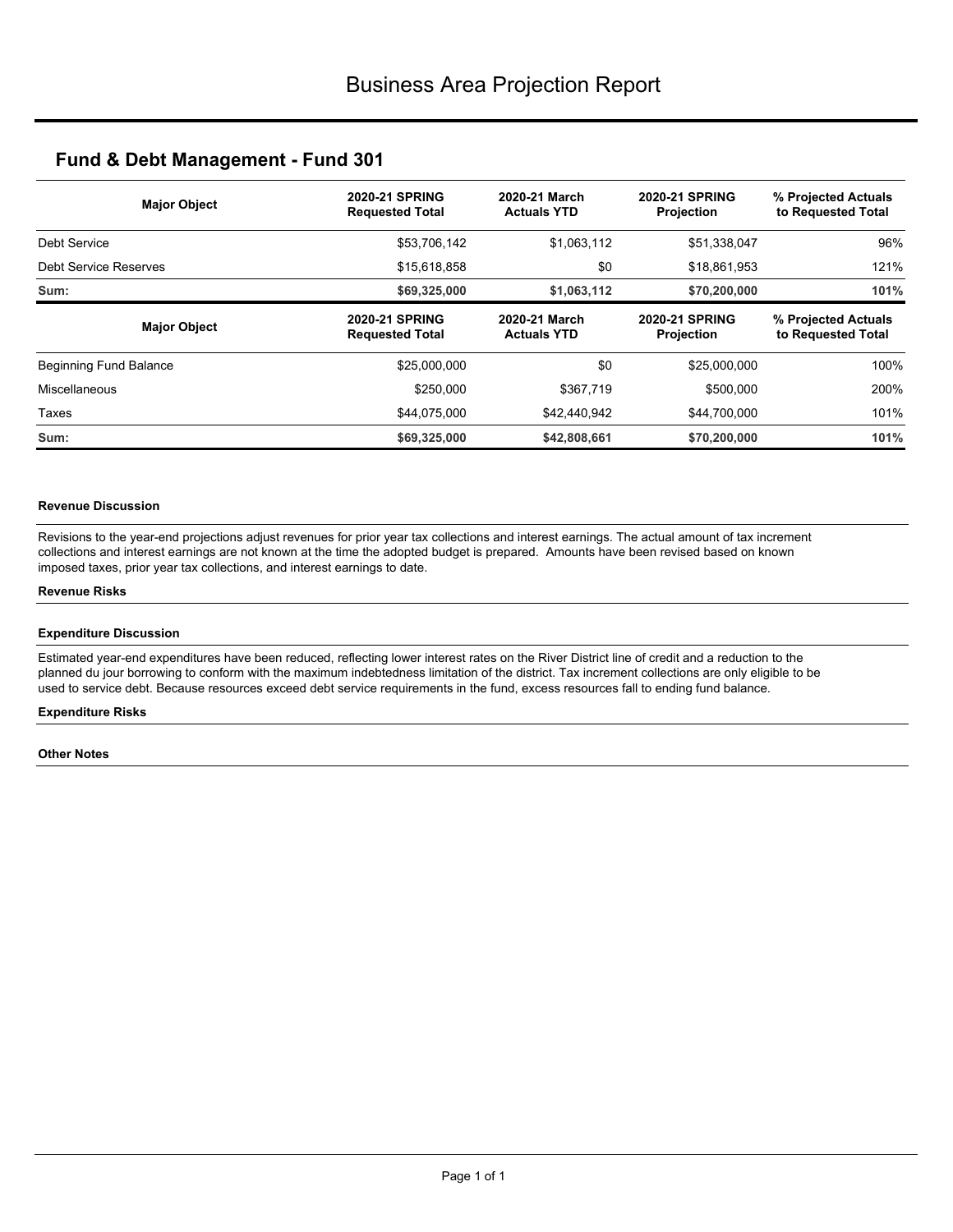| <b>Major Object</b>           | 2020-21<br><b>SPRING</b><br><b>Revised Base</b> | 2020-21<br><b>SPRING Total</b><br><b>ADJ</b> | 2020-21<br><b>SPRING</b><br><b>Requested</b><br><b>Total</b> | Requested<br>Adjustment<br>as % of Total<br>Requested<br><b>Budget</b> | 2020-21<br>February<br><b>Actuals YTD</b> | 2020-21 March<br><b>Actuals YTD</b> | 2020-21<br><b>SPRING</b><br>Projection | % Projected Actuals<br>to Budget |
|-------------------------------|-------------------------------------------------|----------------------------------------------|--------------------------------------------------------------|------------------------------------------------------------------------|-------------------------------------------|-------------------------------------|----------------------------------------|----------------------------------|
| <b>Debt Service</b>           | 53,706,142                                      | 0                                            | 53,706,142                                                   | 0%                                                                     | 1,063,112                                 | 1,063,112                           | $\mathbf 0$                            |                                  |
| <b>Debt Service Reserves</b>  | 15,618,858                                      | 0                                            | 15,618,858                                                   | 0%                                                                     | 0                                         | 0                                   | 0                                      |                                  |
| Sum:                          | 69,325,000                                      | 0                                            | 69,325,000                                                   | 0%                                                                     | 1,063,112                                 | 1,063,112                           |                                        | 0                                |
| <b>Major Object</b>           | 2020-21<br><b>SPRING</b><br><b>Revised Base</b> | 2020-21<br><b>SPRING Total</b><br><b>ADJ</b> | 2020-21<br><b>SPRING</b><br><b>Requested</b><br><b>Total</b> | Requested<br>Adjustment<br>as % of Total<br>Requested<br><b>Budget</b> | 2020-21<br>February<br><b>Actuals YTD</b> | 2020-21 March<br><b>Actuals YTD</b> | 2020-21<br><b>SPRING</b><br>Projection | % Projected Actuals<br>to Budget |
| <b>Beginning Fund Balance</b> | 25,000,000                                      | 0                                            | 25,000,000                                                   | 0%                                                                     | $\Omega$                                  | $\mathbf 0$                         | $\mathbf 0$                            |                                  |
| Miscellaneous                 | 250,000                                         | 0                                            | 250,000                                                      | 0%                                                                     | 367,719                                   | 367,719                             | 0                                      |                                  |
| Taxes                         | 44,075,000                                      | 0                                            | 44,075,000                                                   | 0%                                                                     | 42,440,942                                | 42,440,942                          | 0                                      |                                  |
| Sum:                          | 69,325,000                                      | 0                                            | 69,325,000                                                   | $0\%$                                                                  | 42,808,661                                | 42,808,661                          | 0                                      |                                  |
|                               |                                                 |                                              |                                                              | Sum:                                                                   | 43,871,772.91                             |                                     |                                        |                                  |
|                               | 138,650,000                                     | $\mathbf 0$                                  | 138,650,000                                                  | 0%                                                                     |                                           | 43,871,773                          |                                        | 0                                |
|                               |                                                 |                                              |                                                              | Sum:                                                                   | 43,871,772.91                             |                                     |                                        |                                  |

#### **Revenue Discussion**

Revisions to the year-end projections adjust revenues for prior year tax collections and interest earnings. The actual amount of tax increment collections and interest earnings are not known at the time the adopted budget is prepared. Amounts have been revised based on known imposed taxes, prior year tax collections, and interest earnings to date.

### **Revenue Risks**

### **Expenditure Discussion**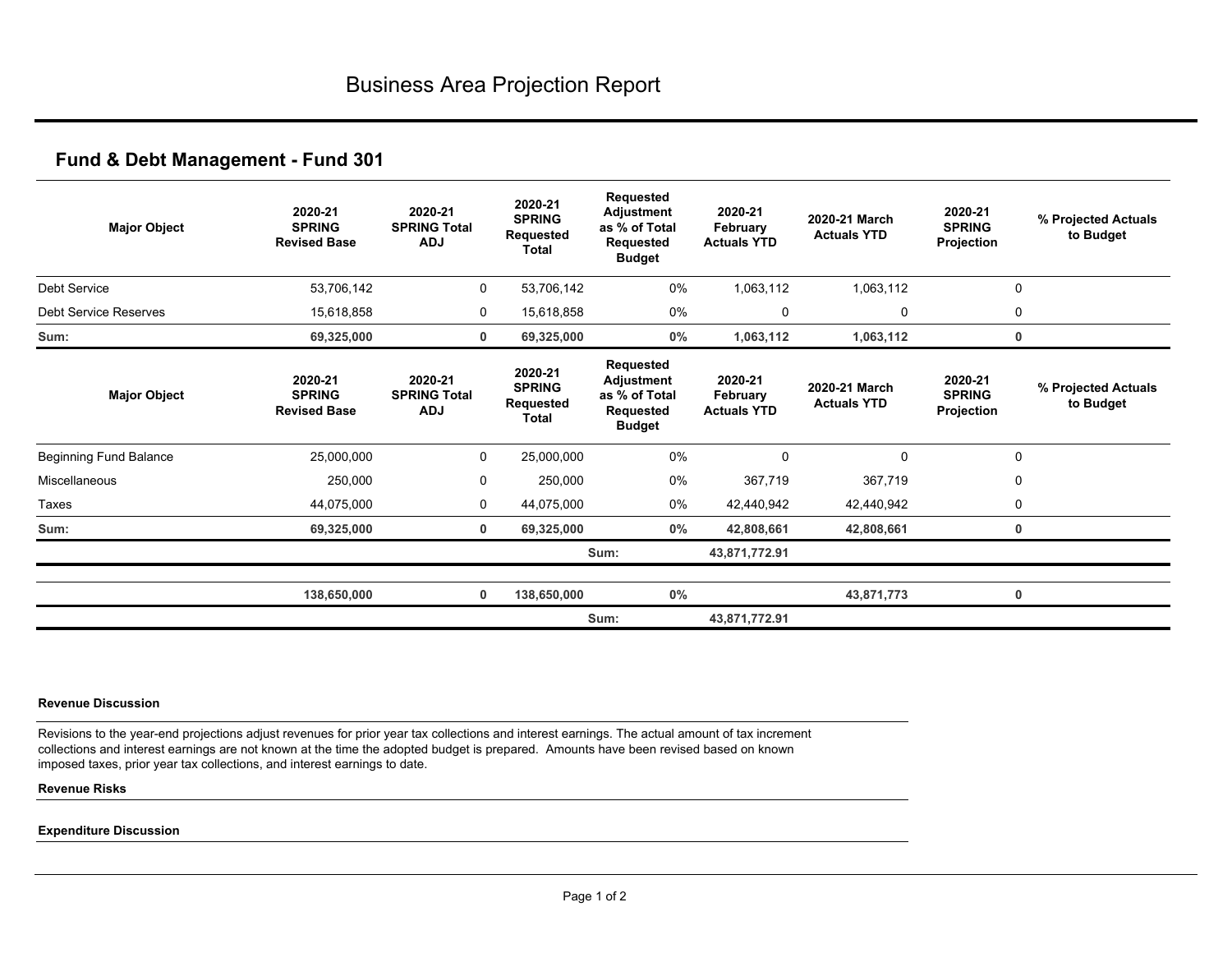# Business Area Projection Report

Estimated year-end expenditures have been reduced, reflecting lower interest rates on the River District line of credit and a reduction to the planned du jour borrowing to conform with the maximum indebtedness limitation of the district. Tax increment collections are only eligible to be used to service debt. Because resources exceed debt service requirements in the fund, excess resources fall to ending fund balance.

**Expenditure Risks**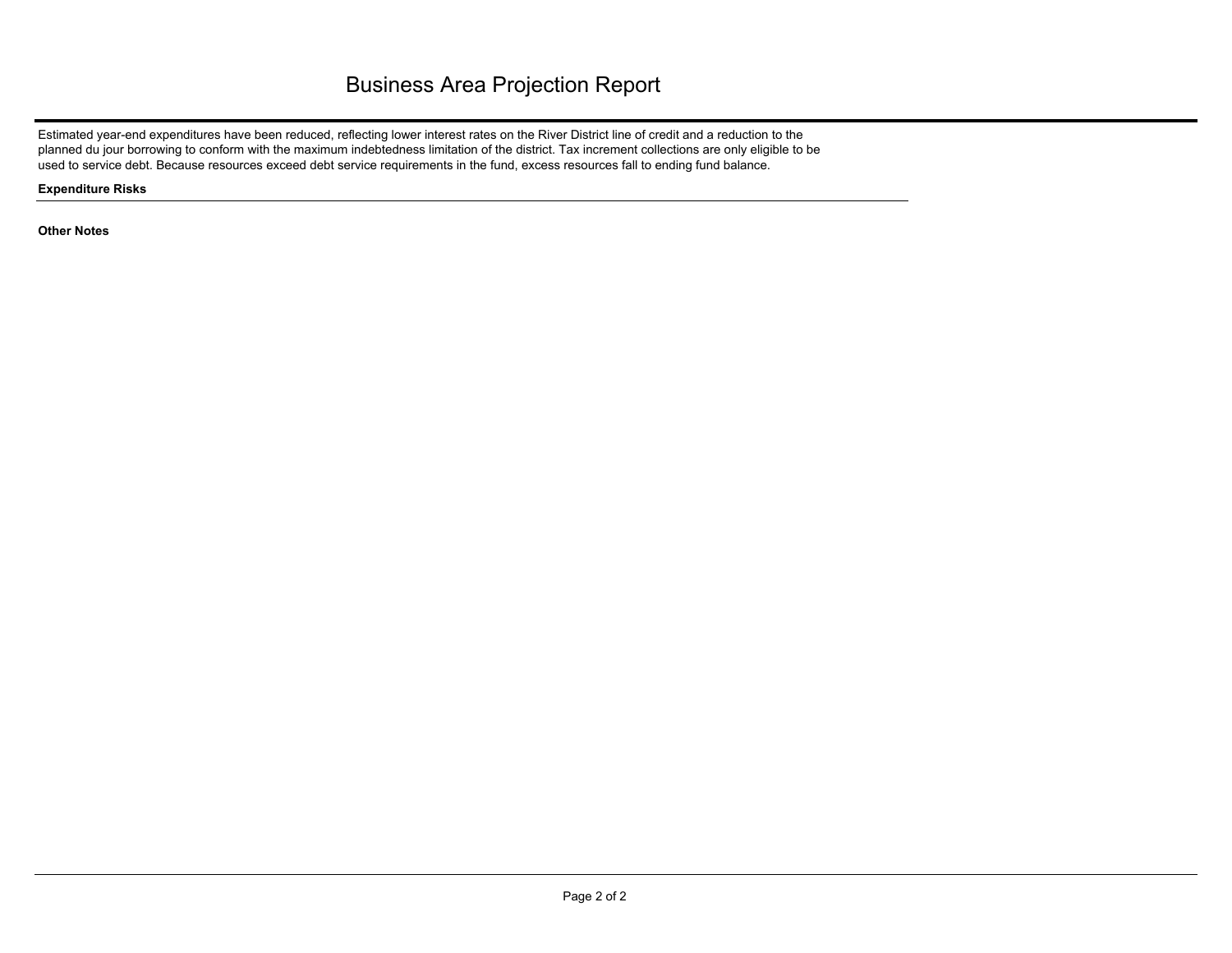| <b>Major Object</b>        | <b>2020-21 SPRING</b><br><b>Requested Total</b> | 2020-21 March<br><b>Actuals YTD</b> | <b>2020-21 SPRING</b><br>Projection        | % Projected Actuals<br>to Requested Total |
|----------------------------|-------------------------------------------------|-------------------------------------|--------------------------------------------|-------------------------------------------|
| Debt Service               | \$27,327,738                                    | \$4,106,810                         | \$27,134,564                               | 99%                                       |
| <b>Ending Fund Balance</b> | \$300,000                                       | \$0<br>\$1,165,436                  |                                            | 388%                                      |
| Sum:                       | \$27,627,738                                    | \$4,106,810                         | \$28,300,000                               | 102%                                      |
| <b>Major Object</b>        | <b>2020-21 SPRING</b><br><b>Requested Total</b> | 2020-21 March<br><b>Actuals YTD</b> | <b>2020-21 SPRING</b><br><b>Projection</b> | % Projected Actuals<br>to Requested Total |
| Beginning Fund Balance     | \$800,000                                       | \$0                                 | \$1,200,000                                | 150%                                      |
| Miscellaneous              | \$20,000                                        | \$63.711                            | \$95,000                                   | 475%                                      |
| Taxes                      | \$26,807,738                                    | \$25,727,001                        | \$27,005,000                               | 101%                                      |
| Sum:                       | \$27,627,738                                    | \$25,790,712                        | \$28,300,000                               | 102%                                      |

### **Revenue Discussion**

Revisions to year-end projections reflect higher beginning fund balance, collections of prior year taxes and interest earnings.

### **Revenue Risks**

### **Expenditure Discussion**

Because resources exceed debt service requirements in the fund, excess resources fall to ending fund balance and the FY 2021-22 property tax levy will be adjusted to reduce the ending balance next fiscal year.

## **Expenditure Risks**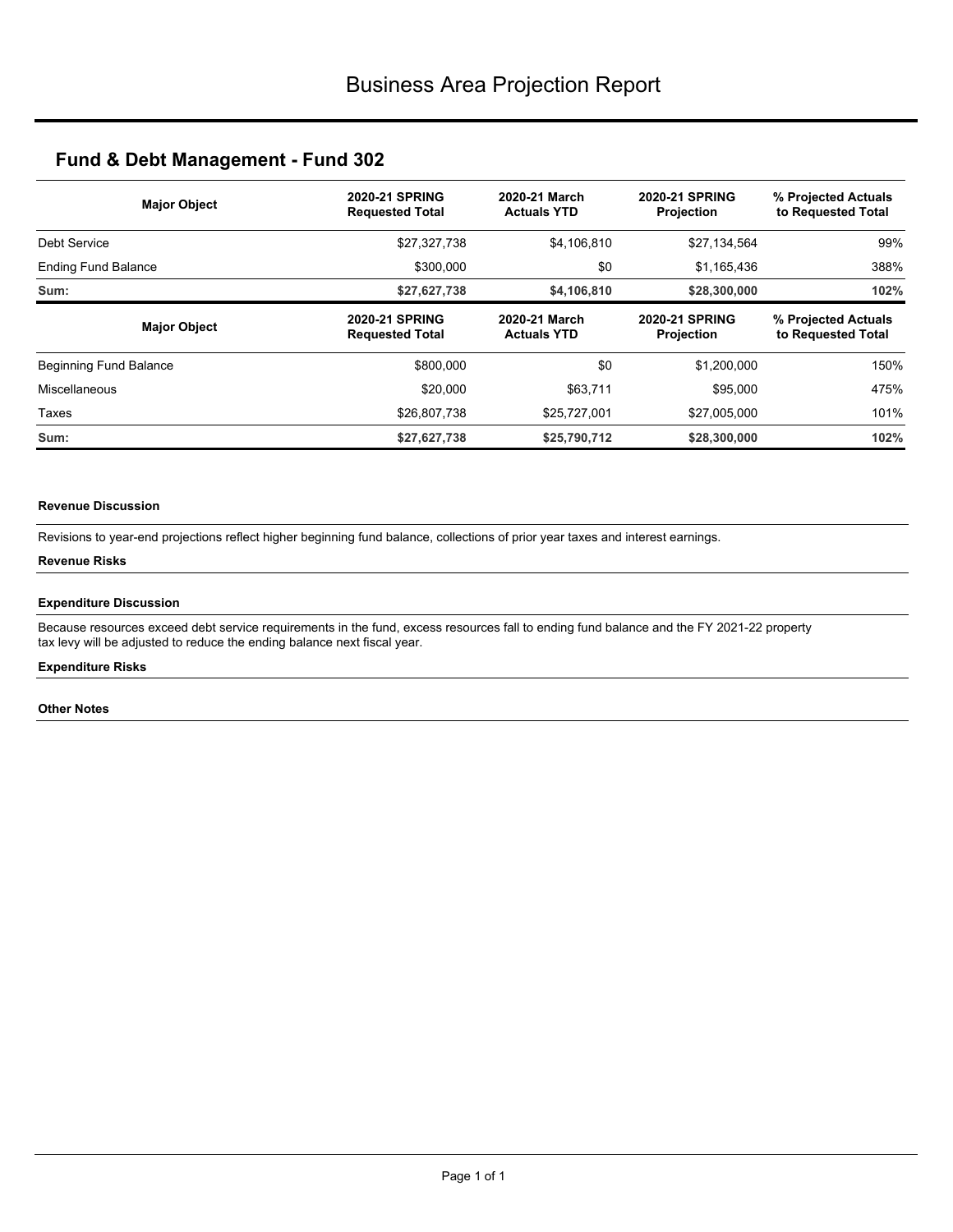| <b>Major Object</b>           | 2020-21<br><b>SPRING</b><br><b>Revised Base</b> | 2020-21<br><b>SPRING Total</b><br><b>ADJ</b> | 2020-21<br><b>SPRING</b><br>Requested<br><b>Total</b> | Requested<br><b>Adjustment</b><br>as % of Total<br><b>Requested</b><br><b>Budget</b> | 2020-21<br>February<br><b>Actuals YTD</b> | 2020-21 March<br><b>Actuals YTD</b> | 2020-21<br><b>SPRING</b><br>Projection | % Projected Actuals<br>to Budget |
|-------------------------------|-------------------------------------------------|----------------------------------------------|-------------------------------------------------------|--------------------------------------------------------------------------------------|-------------------------------------------|-------------------------------------|----------------------------------------|----------------------------------|
| Debt Service                  | 27,327,738                                      | 0                                            | 27,327,738                                            | 0%                                                                                   | 4,106,810                                 | 4,106,810                           | 0                                      |                                  |
| <b>Ending Fund Balance</b>    | 300,000                                         | 0                                            | 300,000                                               | 0%                                                                                   | 0                                         | 0                                   | 0                                      |                                  |
| Sum:                          | 27,627,738                                      | 0                                            | 27,627,738                                            | $0\%$                                                                                | 4,106,810                                 | 4,106,810                           | 0                                      |                                  |
| <b>Major Object</b>           | 2020-21<br><b>SPRING</b><br><b>Revised Base</b> | 2020-21<br><b>SPRING Total</b><br><b>ADJ</b> | 2020-21<br><b>SPRING</b><br>Requested<br><b>Total</b> | Requested<br>Adjustment<br>as % of Total<br>Requested<br><b>Budget</b>               | 2020-21<br>February<br><b>Actuals YTD</b> | 2020-21 March<br><b>Actuals YTD</b> | 2020-21<br><b>SPRING</b><br>Projection | % Projected Actuals<br>to Budget |
| <b>Beginning Fund Balance</b> | 800,000                                         | 0                                            | 800,000                                               | 0%                                                                                   | $\Omega$                                  | 0                                   | $\mathbf 0$                            |                                  |
| Miscellaneous                 | 20,000                                          | $\mathbf 0$                                  | 20,000                                                | 0%                                                                                   | 63,711                                    | 63,711                              | 0                                      |                                  |
| Taxes                         | 26,807,738                                      | 0                                            | 26,807,738                                            | 0%                                                                                   | 25,727,001                                | 25,727,001                          | 0                                      |                                  |
| Sum:                          | 27,627,738                                      | $\mathbf 0$                                  | 27,627,738                                            | $0\%$                                                                                | 25,790,712                                | 25,790,712                          | 0                                      |                                  |
|                               |                                                 |                                              |                                                       | Sum:                                                                                 | 29,897,521.87                             |                                     |                                        |                                  |
|                               | 55,255,476                                      | $\mathbf 0$                                  | 55,255,476                                            | $0\%$                                                                                |                                           | 29,897,522                          | 0                                      |                                  |
|                               |                                                 |                                              |                                                       | Sum:                                                                                 | 29,897,521.87                             |                                     |                                        |                                  |

### **Revenue Discussion**

Revisions to year-end projections reflect higher beginning fund balance, collections of prior year taxes and interest earnings.

## **Revenue Risks**

### **Expenditure Discussion**

Because resources exceed debt service requirements in the fund, excess resources fall to ending fund balance and the FY 2021-22 property tax levy will be adjusted to reduce the ending balance next fiscal year.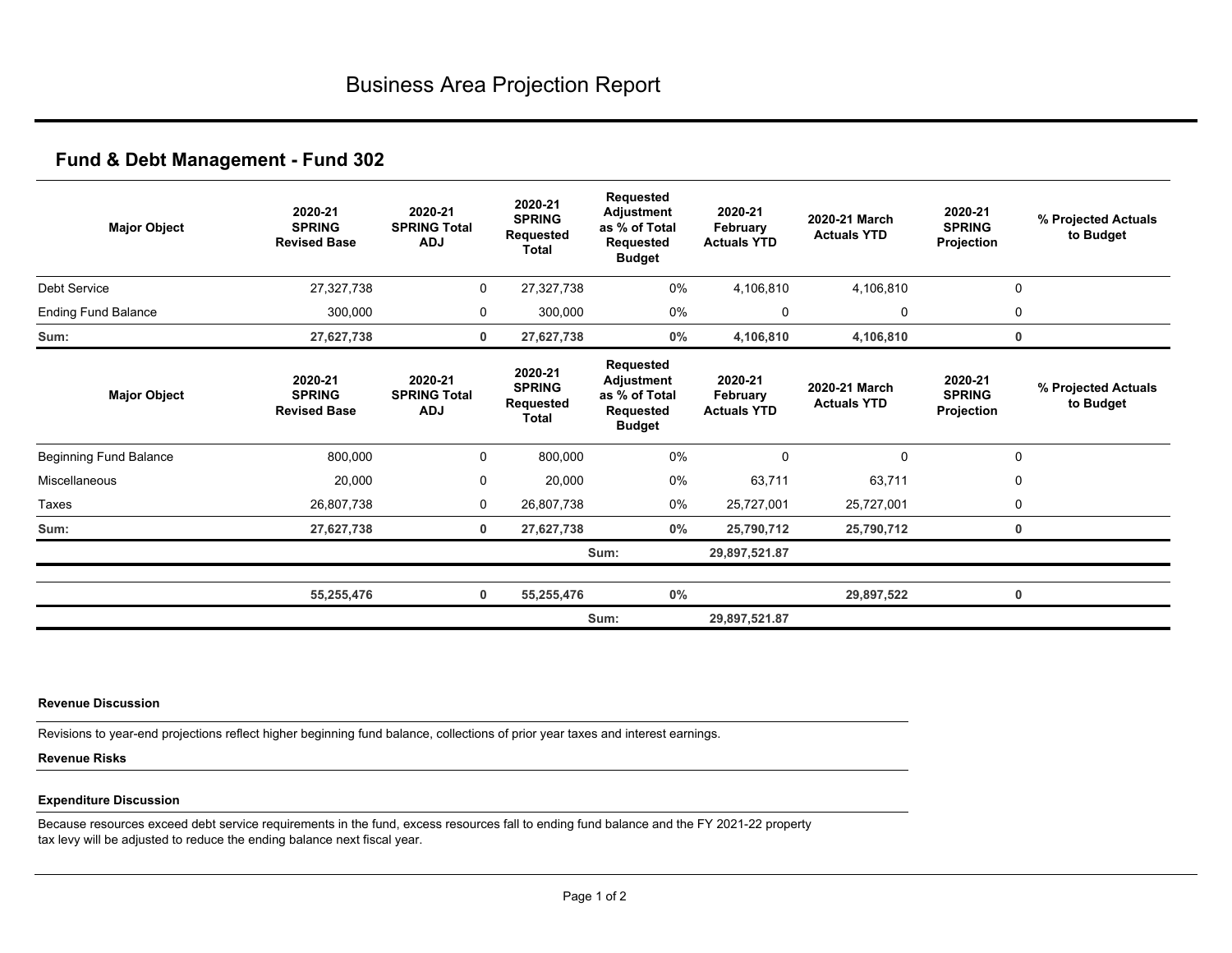| <b>Major Object</b>    | <b>2020-21 SPRING</b><br><b>Requested Total</b> | <b>2020-21 SPRING</b><br>2020-21 March<br><b>Actuals YTD</b><br>Projection |                                            | % Projected Actuals<br>to Requested Total |
|------------------------|-------------------------------------------------|----------------------------------------------------------------------------|--------------------------------------------|-------------------------------------------|
| Debt Service           | \$6,945,585                                     | \$765,293                                                                  | \$6,945,585                                | 100%                                      |
| Debt Service Reserves  | \$8,095,000                                     | \$0                                                                        | \$8,125,000                                | 100%                                      |
| Sum:                   | \$15,040,585                                    | \$765,293                                                                  | \$15,070,585                               | 100%                                      |
| <b>Major Object</b>    | <b>2020-21 SPRING</b><br><b>Requested Total</b> | 2020-21 March<br><b>Actuals YTD</b>                                        | <b>2020-21 SPRING</b><br><b>Projection</b> | % Projected Actuals<br>to Requested Total |
| Beginning Fund Balance | \$7,950,000                                     | \$0                                                                        | \$7,950,000                                | 100%                                      |
| Miscellaneous          | \$125,000                                       | \$73.868                                                                   | \$100,000                                  | 80%                                       |
| Taxes                  | \$6,965,585                                     | \$6,711,107                                                                | \$7,020,585                                | 101%                                      |
| Sum:                   | \$15,040,585                                    | \$6,784,975                                                                | \$15,070,585                               | 100%                                      |

### **Revenue Discussion**

Year-end projections include adjustments for prior year collections and interest earnings, which in aggregate are estimated to be higher than forecast.

## **Revenue Risks**

### **Expenditure Discussion**

Because resources exceed debt service requirements in the fund, excess resources fall to ending fund balance.

## **Expenditure Risks**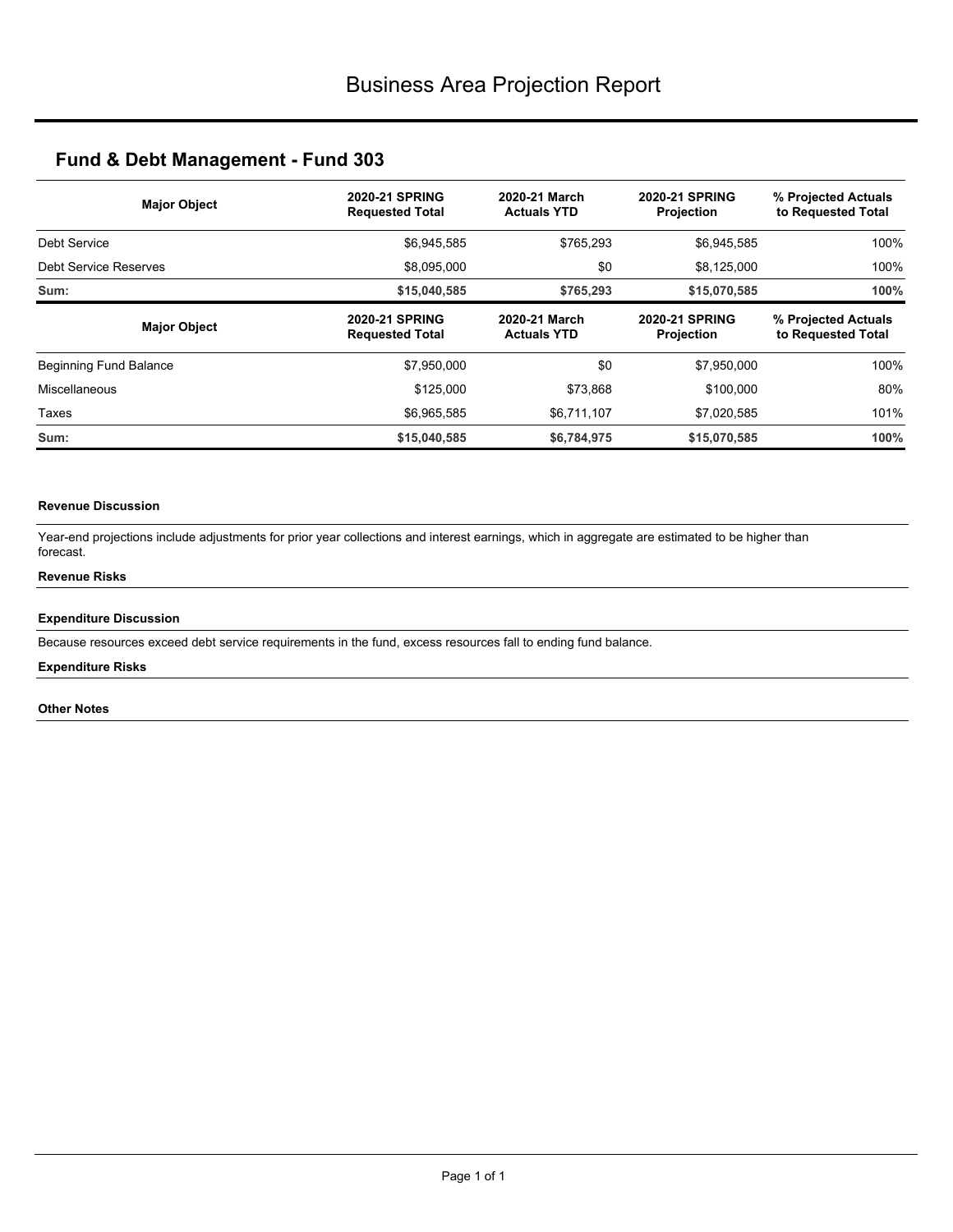| <b>Major Object</b>          | 2020-21<br><b>SPRING</b><br><b>Revised Base</b> | 2020-21<br><b>SPRING Total</b><br><b>ADJ</b> | 2020-21<br><b>SPRING</b><br>Requested<br><b>Total</b> | Requested<br><b>Adjustment</b><br>as % of Total<br><b>Requested</b><br><b>Budget</b> | 2020-21<br>February<br><b>Actuals YTD</b> | 2020-21 March<br><b>Actuals YTD</b> | 2020-21<br><b>SPRING</b><br>Projection | % Projected Actuals<br>to Budget |
|------------------------------|-------------------------------------------------|----------------------------------------------|-------------------------------------------------------|--------------------------------------------------------------------------------------|-------------------------------------------|-------------------------------------|----------------------------------------|----------------------------------|
| Debt Service                 | 6,945,585                                       | 0                                            | 6,945,585                                             | 0%                                                                                   | 765,293                                   | 765,293                             |                                        | 0                                |
| <b>Debt Service Reserves</b> | 8,095,000                                       | 0                                            | 8,095,000                                             | 0%                                                                                   | $\mathbf 0$                               | 0                                   | 0                                      |                                  |
| Sum:                         | 15,040,585                                      | 0                                            | 15,040,585                                            | $0\%$                                                                                | 765,293                                   | 765,293                             |                                        | 0                                |
| <b>Major Object</b>          | 2020-21<br><b>SPRING</b><br><b>Revised Base</b> | 2020-21<br><b>SPRING Total</b><br><b>ADJ</b> | 2020-21<br><b>SPRING</b><br>Requested<br>Total        | Requested<br>Adjustment<br>as % of Total<br>Requested<br><b>Budget</b>               | 2020-21<br>February<br><b>Actuals YTD</b> | 2020-21 March<br><b>Actuals YTD</b> | 2020-21<br><b>SPRING</b><br>Projection | % Projected Actuals<br>to Budget |
| Beginning Fund Balance       | 7,950,000                                       | 0                                            | 7,950,000                                             | 0%                                                                                   | 0                                         | $\mathbf 0$                         | $\mathbf 0$                            |                                  |
| Miscellaneous                | 125,000                                         | 0                                            | 125,000                                               | 0%                                                                                   | 73,868                                    | 73,868                              | 0                                      |                                  |
| Taxes                        | 6,965,585                                       | 0                                            | 6,965,585                                             | 0%                                                                                   | 6,711,107                                 | 6,711,107                           | 0                                      |                                  |
| Sum:                         | 15,040,585                                      | $\mathbf 0$                                  | 15,040,585                                            | $0\%$                                                                                | 6,784,975                                 | 6,784,975                           |                                        | 0                                |
|                              |                                                 |                                              |                                                       | Sum:                                                                                 | 7,550,267.04                              |                                     |                                        |                                  |
|                              | 30,081,170                                      | 0                                            | 30,081,170                                            | 0%                                                                                   |                                           | 7,550,267                           |                                        | 0                                |
|                              |                                                 |                                              |                                                       | Sum:                                                                                 | 7,550,267.04                              |                                     |                                        |                                  |

#### **Revenue Discussion**

Year-end projections include adjustments for prior year collections and interest earnings, which in aggregate are estimated to be higher than forecast.

### **Revenue Risks**

## **Expenditure Discussion**

Because resources exceed debt service requirements in the fund, excess resources fall to ending fund balance.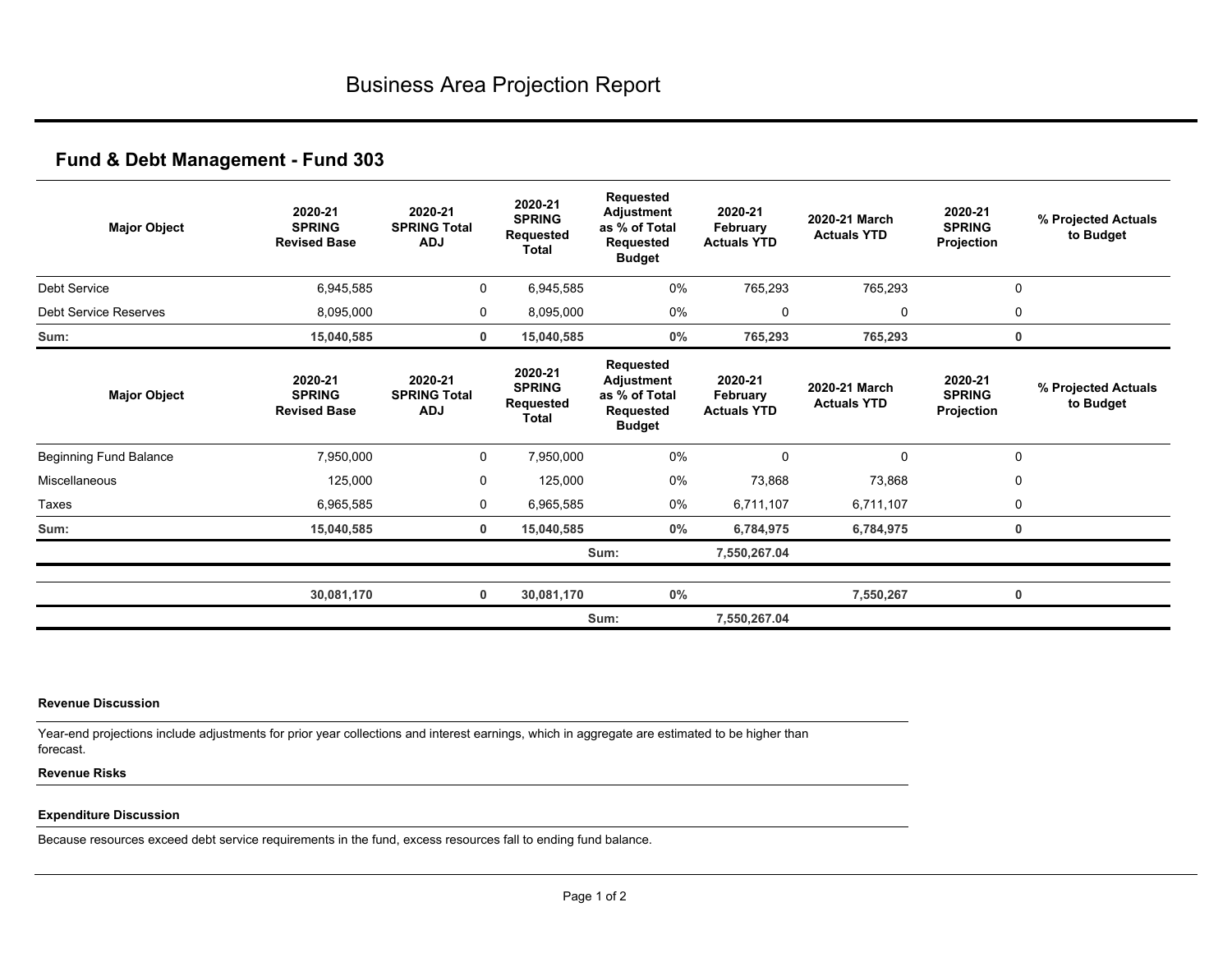| <b>Major Object</b>    | <b>2020-21 SPRING</b><br><b>Requested Total</b> | 2020-21 March<br><b>2020-21 SPRING</b><br><b>Actuals YTD</b><br><b>Projection</b> |                                            | % Projected Actuals<br>to Requested Total |
|------------------------|-------------------------------------------------|-----------------------------------------------------------------------------------|--------------------------------------------|-------------------------------------------|
| Debt Service           | \$66,952,462                                    | \$1,096,788                                                                       | \$66,952,462                               | 100%                                      |
| Debt Service Reserves  | \$3,797,538                                     | \$0                                                                               | \$3,797,538                                | 100%                                      |
| Sum:                   | \$70,750,000                                    | \$1,096,788                                                                       | \$70,750,000                               | 100%                                      |
| <b>Major Object</b>    | <b>2020-21 SPRING</b><br><b>Requested Total</b> | 2020-21 March<br><b>Actuals YTD</b>                                               | <b>2020-21 SPRING</b><br><b>Projection</b> | % Projected Actuals<br>to Requested Total |
| Beginning Fund Balance | \$24,700,000                                    | \$0                                                                               | \$24,700,000                               | 100%                                      |
| Miscellaneous          | \$375,000                                       | \$249.889                                                                         | \$375,000                                  | 100%                                      |
| Taxes                  | \$45,675,000                                    | \$43,579,324                                                                      | \$45,675,000                               | 100%                                      |
| Sum:                   | \$70,750,000                                    | \$43,829,213                                                                      | \$70,750,000                               | 100%                                      |

## **Revenue Discussion**

Revisions to the budget and year-end projections adjust revenues for beginning fund balance, current and prior year tax collections and interest earnings. The actual amount of fund balance, tax increment collections and interest earnings are not known at the time the adopted budget is prepared. Amounts have been revised based on known fund balance, imposed taxes, prior year tax collections, and interest earnings to date.

### **Revenue Risks**

### **Expenditure Discussion**

Tax increment collections are only eligible to be used to service debt. Because resources exceed scheduled debt service requirements in the fund, excess resources will be used to redeem bonds early or otherwise will fall to ending fund balance.

#### **Expenditure Risks**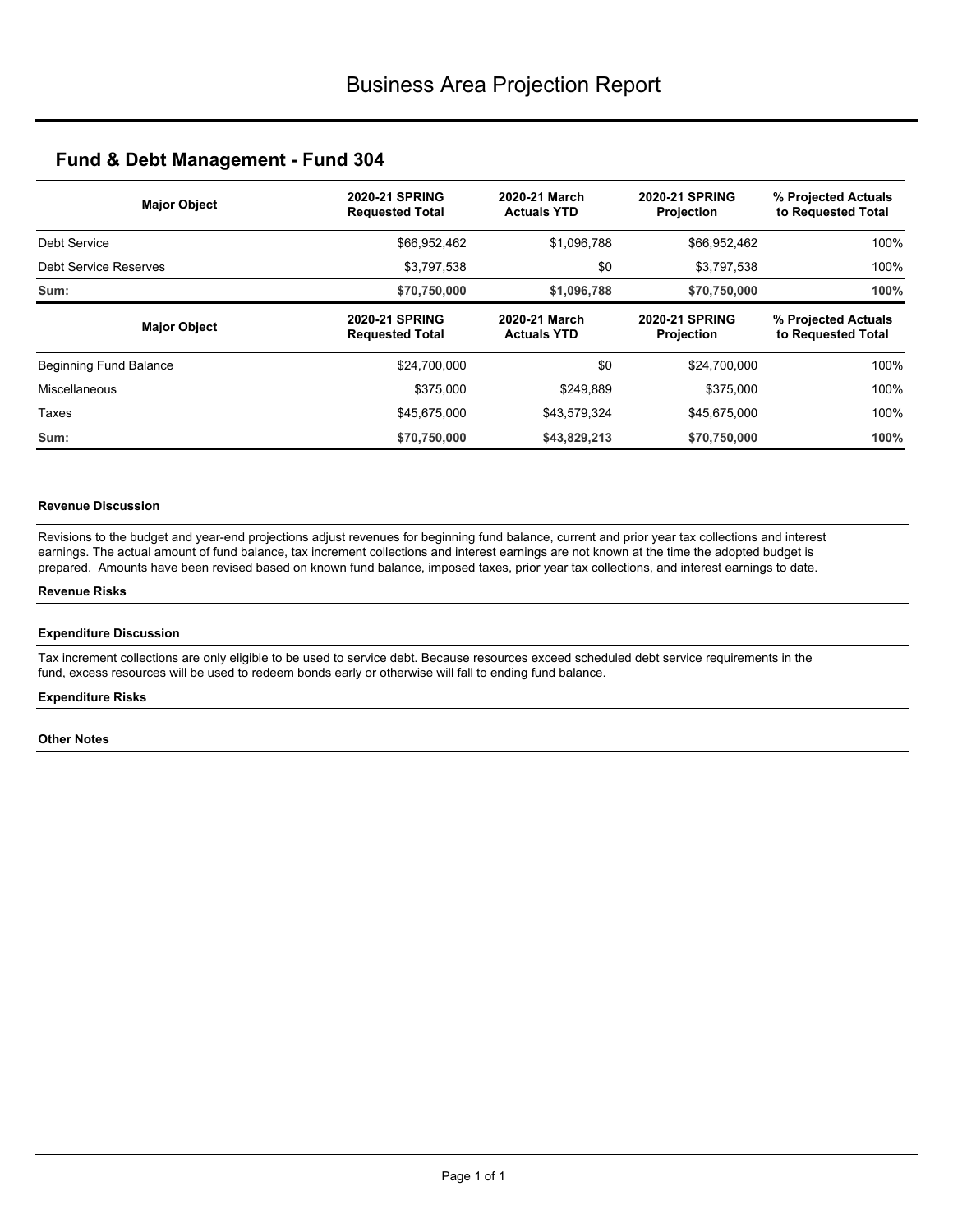| <b>Major Object</b>           | 2020-21<br><b>SPRING</b><br><b>Revised Base</b> | 2020-21<br><b>SPRING Total</b><br><b>ADJ</b> | 2020-21<br><b>SPRING</b><br><b>Requested</b><br><b>Total</b> | Requested<br>Adjustment<br>as % of Total<br>Requested<br><b>Budget</b>        | 2020-21<br>February<br><b>Actuals YTD</b> | 2020-21 March<br><b>Actuals YTD</b> | 2020-21<br><b>SPRING</b><br>Projection | % Projected Actuals<br>to Budget |
|-------------------------------|-------------------------------------------------|----------------------------------------------|--------------------------------------------------------------|-------------------------------------------------------------------------------|-------------------------------------------|-------------------------------------|----------------------------------------|----------------------------------|
| <b>Debt Service</b>           | 59,988,652                                      | 6,963,810                                    | 66,952,462                                                   | 10%                                                                           | 1,096,788                                 | 1,096,788                           |                                        | $\mathbf 0$                      |
| <b>Debt Service Reserves</b>  | 5,711,348                                       | $-1,913,810$                                 | 3,797,538                                                    | -50%                                                                          | $\Omega$                                  | 0                                   |                                        | 0                                |
| Sum:                          | 65,700,000                                      | 5,050,000                                    | 70,750,000                                                   | 7%                                                                            | 1,096,788                                 | 1,096,788                           |                                        | 0                                |
| <b>Major Object</b>           | 2020-21<br><b>SPRING</b><br><b>Revised Base</b> | 2020-21<br><b>SPRING Total</b><br><b>ADJ</b> | 2020-21<br><b>SPRING</b><br><b>Requested</b><br><b>Total</b> | Requested<br>Adjustment<br>as % of Total<br><b>Requested</b><br><b>Budget</b> | 2020-21<br>February<br><b>Actuals YTD</b> | 2020-21 March<br><b>Actuals YTD</b> | 2020-21<br><b>SPRING</b><br>Projection | % Projected Actuals<br>to Budget |
| <b>Beginning Fund Balance</b> | 23,500,000                                      | 1,200,000                                    | 24,700,000                                                   | 5%                                                                            | $\Omega$                                  | $\mathbf 0$                         |                                        | 0                                |
| Miscellaneous                 | 200,000                                         | 175,000                                      | 375,000                                                      | 47%                                                                           | 249,889                                   | 249,889                             |                                        | 0                                |
| Taxes                         | 42,000,000                                      | 3,675,000                                    | 45,675,000                                                   | 8%                                                                            | 43,579,324                                | 43,579,324                          |                                        | 0                                |
| Sum:                          | 65,700,000                                      | 5,050,000                                    | 70,750,000                                                   | 7%                                                                            | 43,829,213                                | 43,829,213                          |                                        | 0                                |
|                               |                                                 |                                              |                                                              | Sum:                                                                          | 44,926,000.94                             |                                     |                                        |                                  |
|                               | 131,400,000                                     | 10,100,000                                   | 141,500,000                                                  | 7%                                                                            |                                           | 44,926,001                          |                                        | 0                                |
|                               |                                                 |                                              |                                                              | Sum:                                                                          | 44,926,000.94                             |                                     |                                        |                                  |

#### **Revenue Discussion**

Revisions to the budget and year-end projections adjust revenues for beginning fund balance, current and prior year tax collections and interest earnings. The actual amount of fund balance, tax increment collections and interest earnings are not known at the time the adopted budget is prepared. Amounts have been revised based on known fund balance, imposed taxes, prior year tax collections, and interest earnings to date.

### **Revenue Risks**

### **Expenditure Discussion**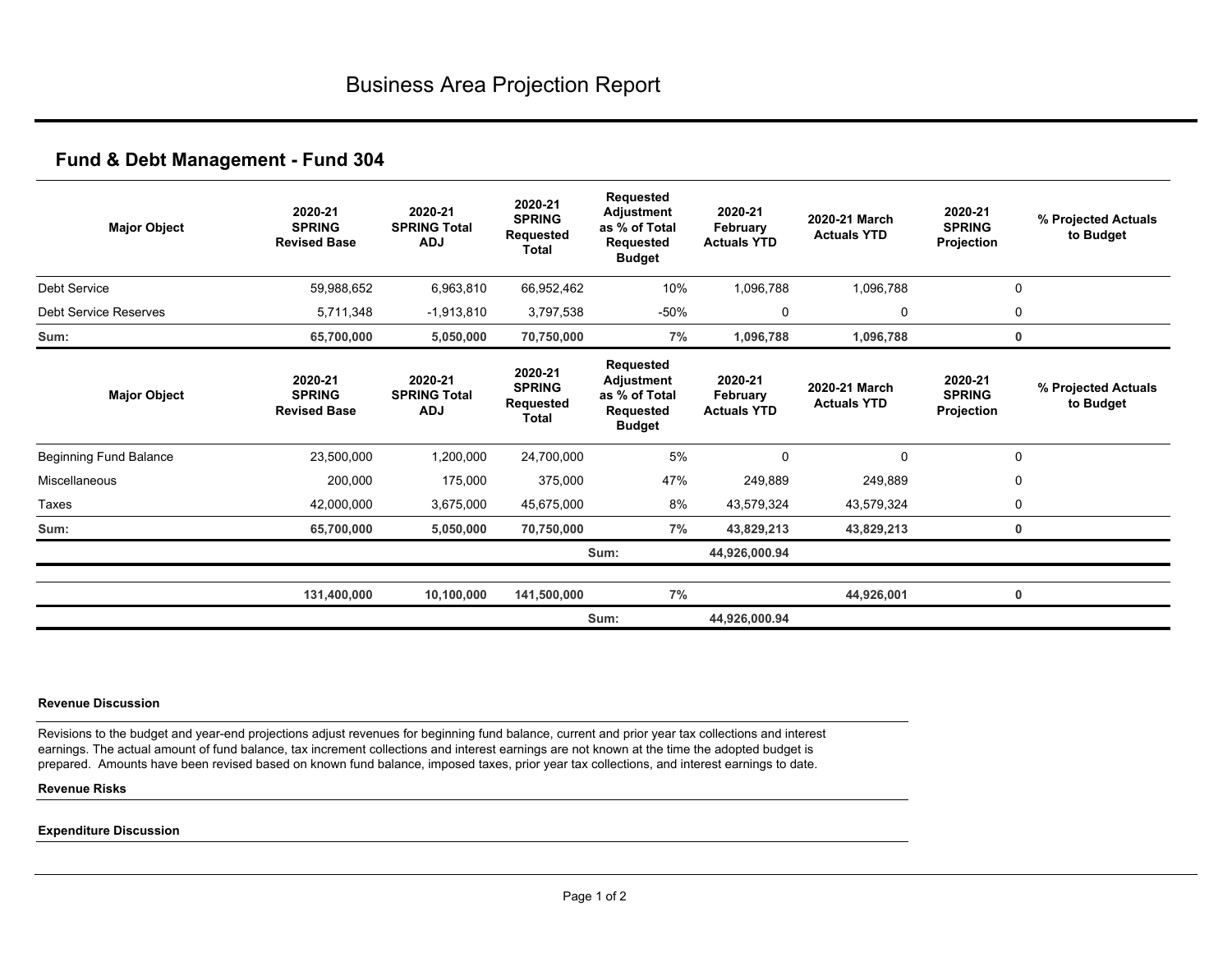Tax increment collections are only eligible to be used to service debt. Because resources exceed scheduled debt service requirements in the fund, excess resources will be used to redeem bonds early or otherwise will fall to ending fund balance.

**Expenditure Risks**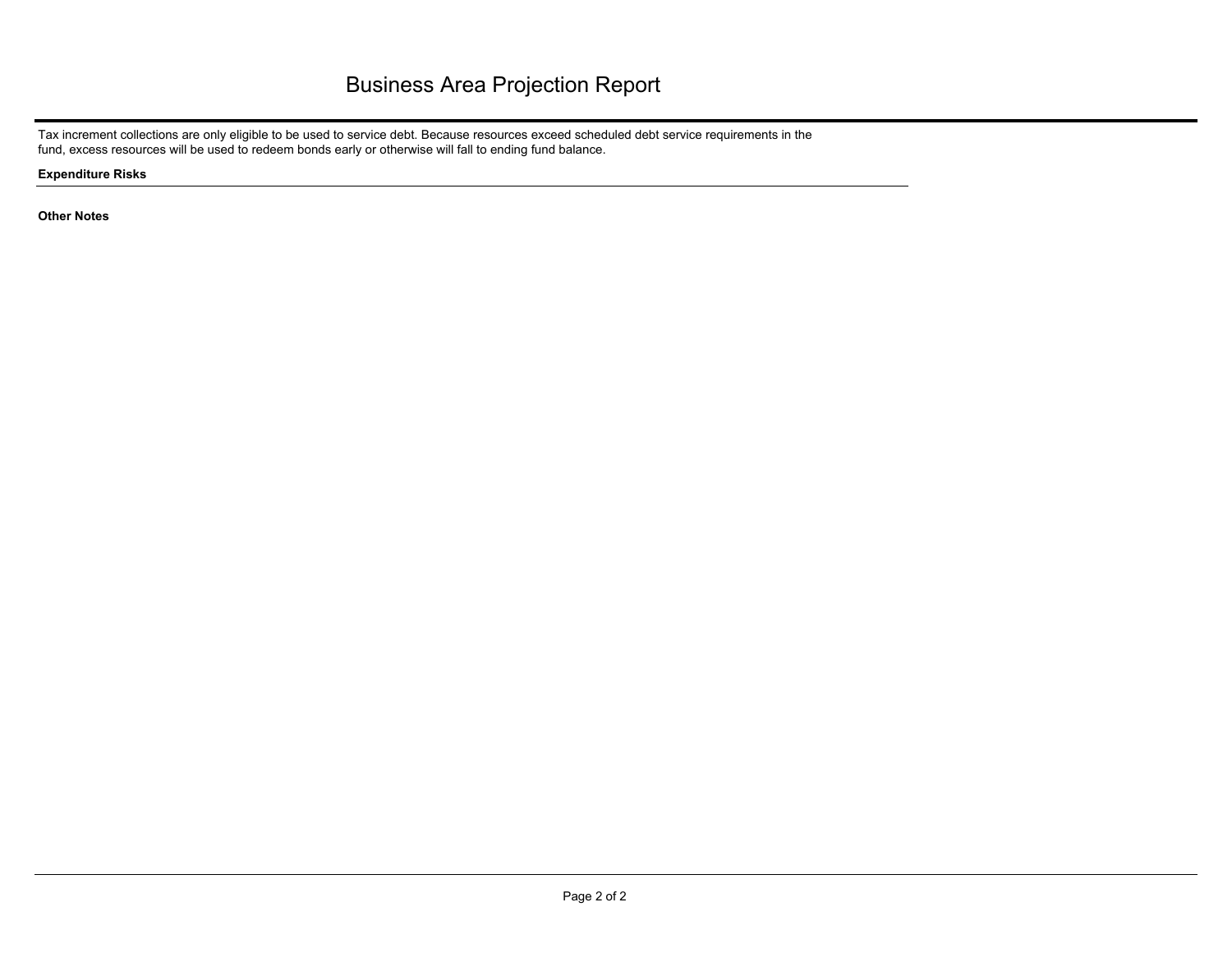| <b>Major Object</b>          | 2020-21 SPRING<br><b>Requested Total</b>        | 2020-21 March<br><b>Actuals YTD</b> |                                            | % Projected Actuals<br>to Requested Total |  |
|------------------------------|-------------------------------------------------|-------------------------------------|--------------------------------------------|-------------------------------------------|--|
| Debt Service                 | \$6,092,870                                     | \$428,336                           | \$6,092,870                                | 100%                                      |  |
| <b>Debt Service Reserves</b> | \$50,000                                        | \$0                                 | \$65,000                                   | 130%                                      |  |
| Sum:                         | \$6,142,870                                     | \$428,336                           | \$6,157,870                                | 100%                                      |  |
| <b>Major Object</b>          | <b>2020-21 SPRING</b><br><b>Requested Total</b> | 2020-21 March<br><b>Actuals YTD</b> | <b>2020-21 SPRING</b><br><b>Projection</b> | % Projected Actuals<br>to Requested Total |  |
| Beginning Fund Balance       | \$975,000                                       | \$0                                 | \$1,000,000                                | 103%                                      |  |
| Fund Transfers - Revenue     | \$4,162,254                                     | \$2,081,070                         | \$4,162,254                                | 100%                                      |  |
| Miscellaneous                | \$1,005,616                                     | \$503,158                           | \$995,616                                  | 99%                                       |  |
| Sum:                         | \$6,142,870                                     | \$2,584,228                         | \$6,157,870                                | 100%                                      |  |

## **Revenue Discussion**

Year-end projections include an increase to beginning fund balance, which was higher than estimated, and lower interest earnings.

### **Revenue Risks**

### **Expenditure Discussion**

There is no change to estimated debt service. Additional resources in the fund will fall to ending fund balance.

### **Expenditure Risks**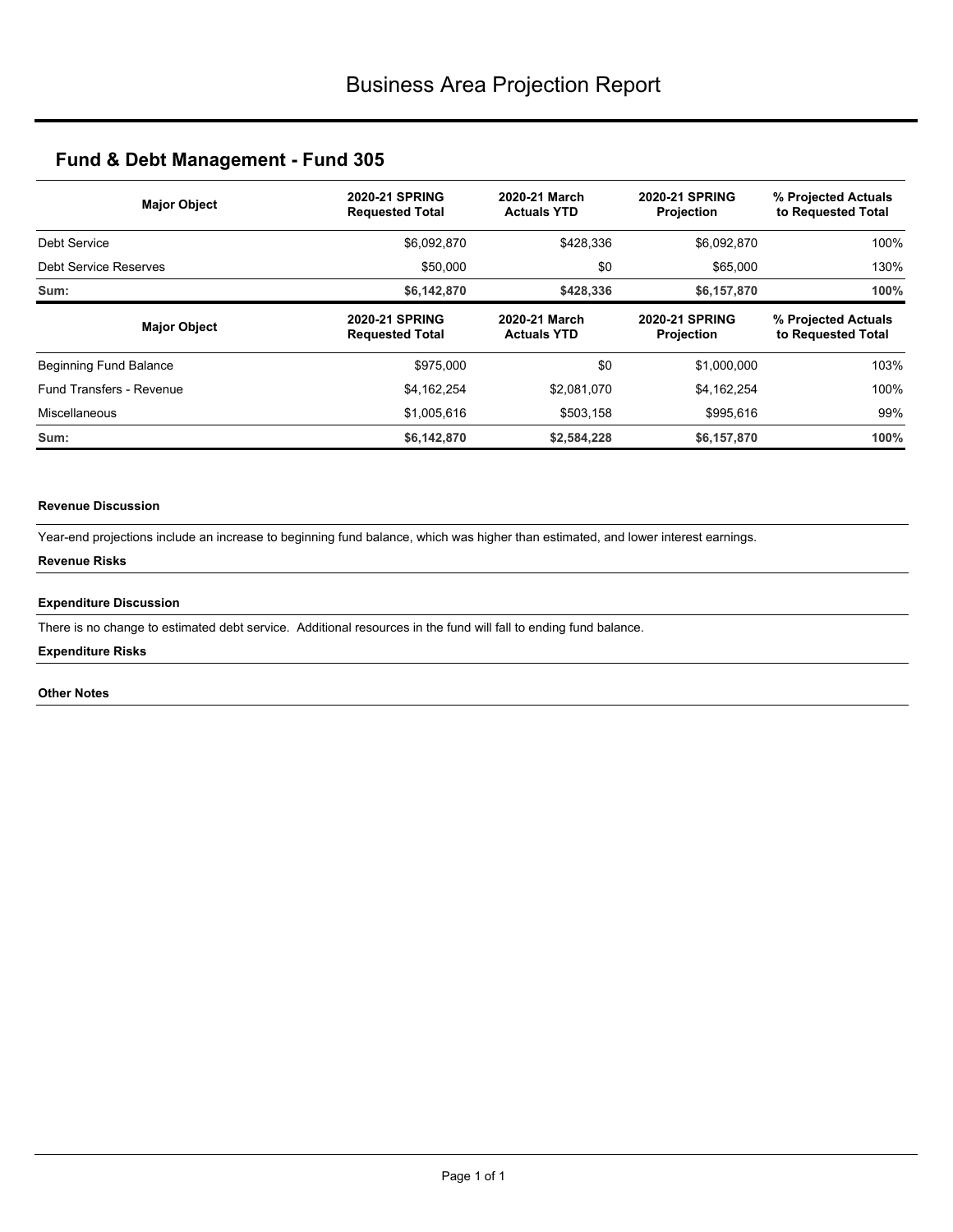| <b>Major Object</b>             | 2020-21<br><b>SPRING</b><br><b>Revised Base</b> | 2020-21<br><b>SPRING Total</b><br><b>ADJ</b> | 2020-21<br><b>SPRING</b><br>Requested<br>Total | Requested<br>Adjustment<br>as % of Total<br>Requested<br><b>Budget</b>        | 2020-21<br>February<br><b>Actuals YTD</b> | 2020-21 March<br><b>Actuals YTD</b> | 2020-21<br><b>SPRING</b><br>Projection | % Projected Actuals<br>to Budget |
|---------------------------------|-------------------------------------------------|----------------------------------------------|------------------------------------------------|-------------------------------------------------------------------------------|-------------------------------------------|-------------------------------------|----------------------------------------|----------------------------------|
| Debt Service                    | 6,092,870                                       | 0                                            | 6,092,870                                      | $0\%$                                                                         | 428,336                                   | 428,336                             | $\mathbf 0$                            |                                  |
| <b>Debt Service Reserves</b>    | 50,000                                          | 0                                            | 50,000                                         | 0%                                                                            | 0                                         | 0                                   | 0                                      |                                  |
| Sum:                            | 6,142,870                                       | 0                                            | 6,142,870                                      | $0\%$                                                                         | 428,336                                   | 428,336                             | 0                                      |                                  |
| <b>Major Object</b>             | 2020-21<br><b>SPRING</b><br><b>Revised Base</b> | 2020-21<br><b>SPRING Total</b><br><b>ADJ</b> | 2020-21<br><b>SPRING</b><br>Requested<br>Total | Requested<br>Adjustment<br>as % of Total<br><b>Requested</b><br><b>Budget</b> | 2020-21<br>February<br><b>Actuals YTD</b> | 2020-21 March<br><b>Actuals YTD</b> | 2020-21<br><b>SPRING</b><br>Projection | % Projected Actuals<br>to Budget |
| <b>Beginning Fund Balance</b>   | 975,000                                         | 0                                            | 975,000                                        | 0%                                                                            | 0                                         | 0                                   | 0                                      |                                  |
| <b>Fund Transfers - Revenue</b> | 4,162,254                                       | 0                                            | 4,162,254                                      | 0%                                                                            | 2,081,070                                 | 2,081,070                           | 0                                      |                                  |
| Miscellaneous                   | 1,005,616                                       | 0                                            | 1,005,616                                      | 0%                                                                            | 503,158                                   | 503,158                             | 0                                      |                                  |
| Sum:                            | 6,142,870                                       | 0                                            | 6,142,870                                      | 0%                                                                            | 2,584,228                                 | 2,584,228                           | 0                                      |                                  |
|                                 |                                                 |                                              |                                                | Sum:                                                                          | 3,012,564.4                               |                                     |                                        |                                  |
|                                 | 12,285,740                                      | $\mathbf 0$                                  | 12,285,740                                     | 0%                                                                            |                                           | 3,012,564                           | 0                                      |                                  |
|                                 |                                                 |                                              |                                                | Sum:                                                                          | 3,012,564.4                               |                                     |                                        |                                  |

### **Revenue Discussion**

Year-end projections include an increase to beginning fund balance, which was higher than estimated, and lower interest earnings.

## **Revenue Risks**

## **Expenditure Discussion**

There is no change to estimated debt service. Additional resources in the fund will fall to ending fund balance.

### **Expenditure Risks**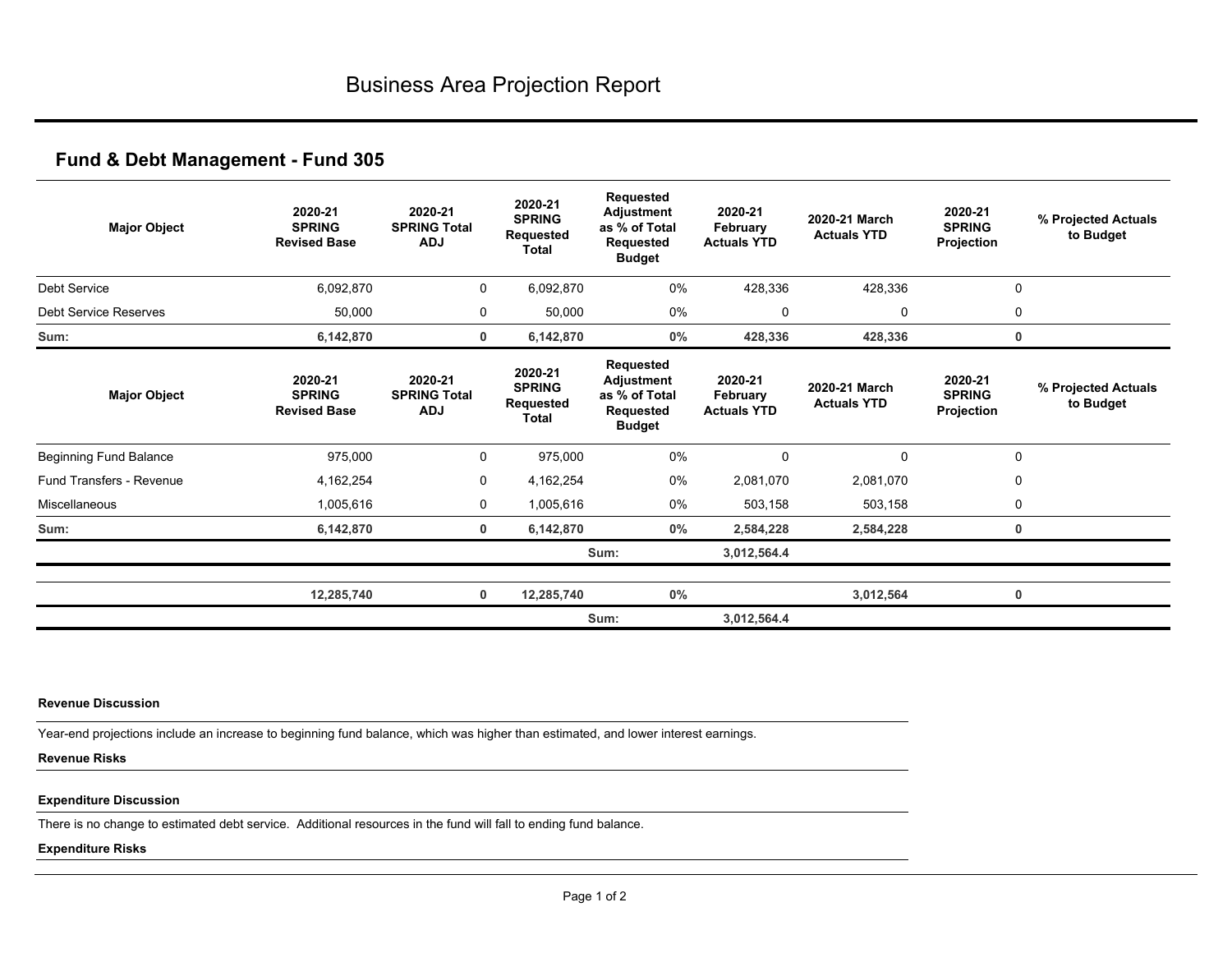| <b>Major Object</b>          | <b>2020-21 SPRING</b><br><b>Requested Total</b> | 2020-21 March<br><b>Actuals YTD</b> |                                            | % Projected Actuals<br>to Requested Total |  |
|------------------------------|-------------------------------------------------|-------------------------------------|--------------------------------------------|-------------------------------------------|--|
| Debt Service                 | \$5,102,250                                     | \$233,306                           | \$5,102,250                                | 100%                                      |  |
| <b>Debt Service Reserves</b> | \$2,979,999                                     | \$0                                 | \$3,009,999                                | 101%                                      |  |
| Sum:                         | \$8,082,249                                     | \$233,306                           | \$8,112,249                                | 100%                                      |  |
| <b>Major Object</b>          | <b>2020-21 SPRING</b><br><b>Requested Total</b> | 2020-21 March<br><b>Actuals YTD</b> | <b>2020-21 SPRING</b><br><b>Projection</b> | % Projected Actuals<br>to Requested Total |  |
| Beginning Fund Balance       | \$2,900,000                                     | \$0                                 | \$2,900,000                                | 100%                                      |  |
| Miscellaneous                | \$50,000                                        | \$33,170                            | \$50,000                                   | 100%                                      |  |
| Taxes                        | \$5,132,249                                     | \$4,922,902                         | \$5,162,249                                | 101%                                      |  |
| Sum:                         | \$8,082,249                                     | \$4,956,072                         | \$8,112,249                                | 100%                                      |  |

### **Revenue Discussion**

Year-end projections include adjustments for prior year collections, which are estimated to be higher than forecast.

### **Revenue Risks**

### **Expenditure Discussion**

Tax increment collections are only eligible to be used to service debt. Because resources exceed debt service requirements in the fund, excess resources fall to ending fund balance.

## **Expenditure Risks**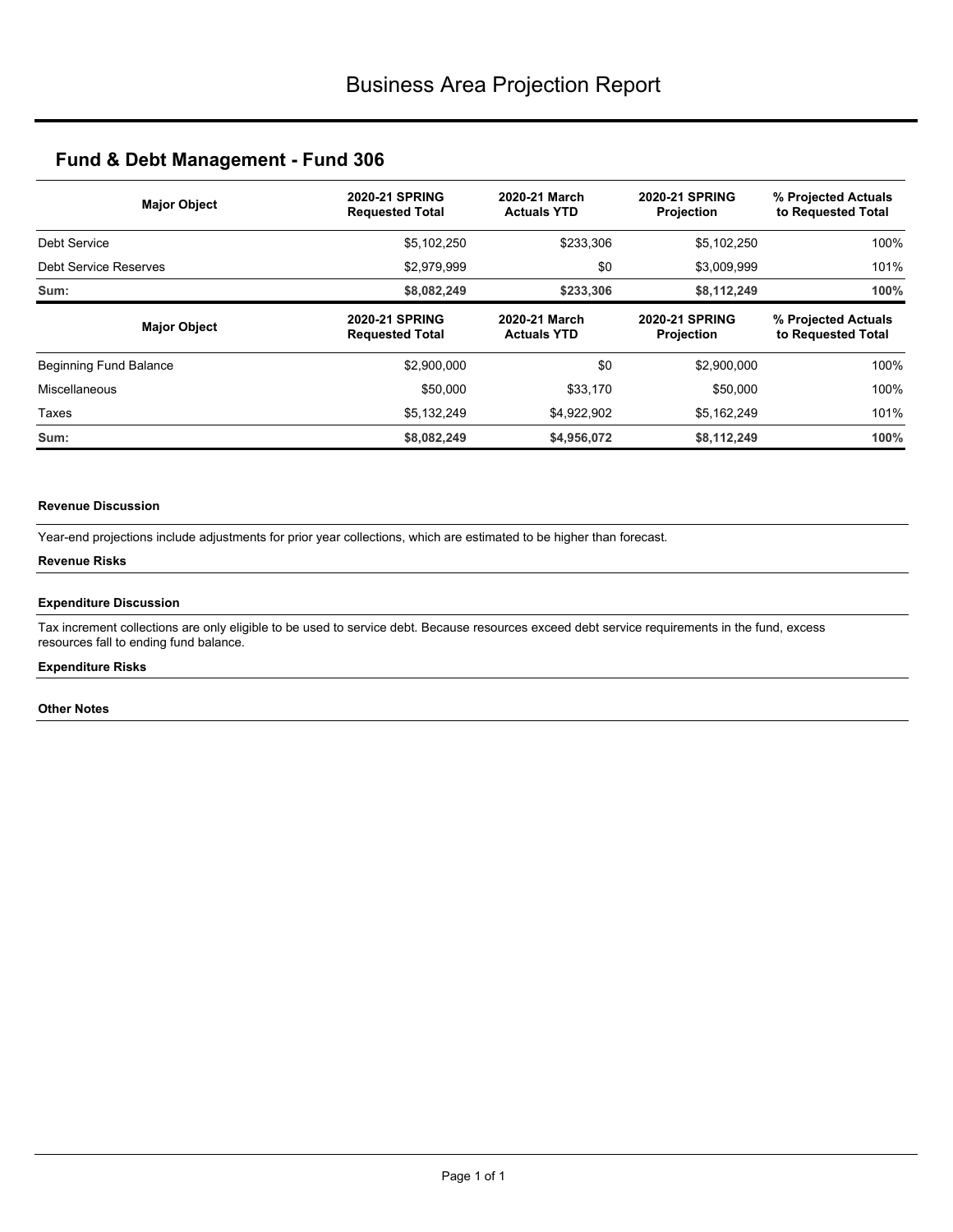| <b>Major Object</b>           | 2020-21<br><b>SPRING</b><br><b>Revised Base</b> | 2020-21<br><b>SPRING Total</b><br><b>ADJ</b> | 2020-21<br><b>SPRING</b><br>Requested<br><b>Total</b> | Requested<br><b>Adjustment</b><br>as % of Total<br><b>Requested</b><br><b>Budget</b> | 2020-21<br>February<br><b>Actuals YTD</b> | 2020-21 March<br><b>Actuals YTD</b> | 2020-21<br><b>SPRING</b><br>Projection | % Projected Actuals<br>to Budget |
|-------------------------------|-------------------------------------------------|----------------------------------------------|-------------------------------------------------------|--------------------------------------------------------------------------------------|-------------------------------------------|-------------------------------------|----------------------------------------|----------------------------------|
| Debt Service                  | 5,102,250                                       | 0                                            | 5,102,250                                             | $0\%$                                                                                | 233,306                                   | 233,306                             | 0                                      |                                  |
| <b>Debt Service Reserves</b>  | 2,979,999                                       | 0                                            | 2,979,999                                             | 0%                                                                                   | 0                                         | 0                                   | 0                                      |                                  |
| Sum:                          | 8,082,249                                       | 0                                            | 8,082,249                                             | $0\%$                                                                                | 233,306                                   | 233,306                             | 0                                      |                                  |
| <b>Major Object</b>           | 2020-21<br><b>SPRING</b><br><b>Revised Base</b> | 2020-21<br><b>SPRING Total</b><br><b>ADJ</b> | 2020-21<br><b>SPRING</b><br>Requested<br>Total        | Requested<br>Adjustment<br>as % of Total<br>Requested<br><b>Budget</b>               | 2020-21<br>February<br><b>Actuals YTD</b> | 2020-21 March<br><b>Actuals YTD</b> | 2020-21<br><b>SPRING</b><br>Projection | % Projected Actuals<br>to Budget |
| <b>Beginning Fund Balance</b> | 2,900,000                                       | 0                                            | 2,900,000                                             | 0%                                                                                   | 0                                         | 0                                   | 0                                      |                                  |
| Miscellaneous                 | 50,000                                          | 0                                            | 50,000                                                | 0%                                                                                   | 33,170                                    | 33,170                              | 0                                      |                                  |
| Taxes                         | 5,132,249                                       | $\mathbf 0$                                  | 5,132,249                                             | $0\%$                                                                                | 4,922,902                                 | 4,922,902                           | 0                                      |                                  |
| Sum:                          | 8,082,249                                       | $\mathbf 0$                                  | 8,082,249                                             | $0\%$                                                                                | 4,956,072                                 | 4,956,072                           | 0                                      |                                  |
|                               |                                                 |                                              |                                                       | Sum:                                                                                 | 5,189,378.61                              |                                     |                                        |                                  |
|                               | 16,164,498                                      | $\mathbf 0$                                  | 16,164,498                                            | 0%                                                                                   |                                           | 5,189,379                           | 0                                      |                                  |
|                               |                                                 |                                              |                                                       | Sum:                                                                                 | 5,189,378.61                              |                                     |                                        |                                  |

### **Revenue Discussion**

Year-end projections include adjustments for prior year collections, which are estimated to be higher than forecast.

## **Revenue Risks**

## **Expenditure Discussion**

Tax increment collections are only eligible to be used to service debt. Because resources exceed debt service requirements in the fund, excess resources fall to ending fund balance.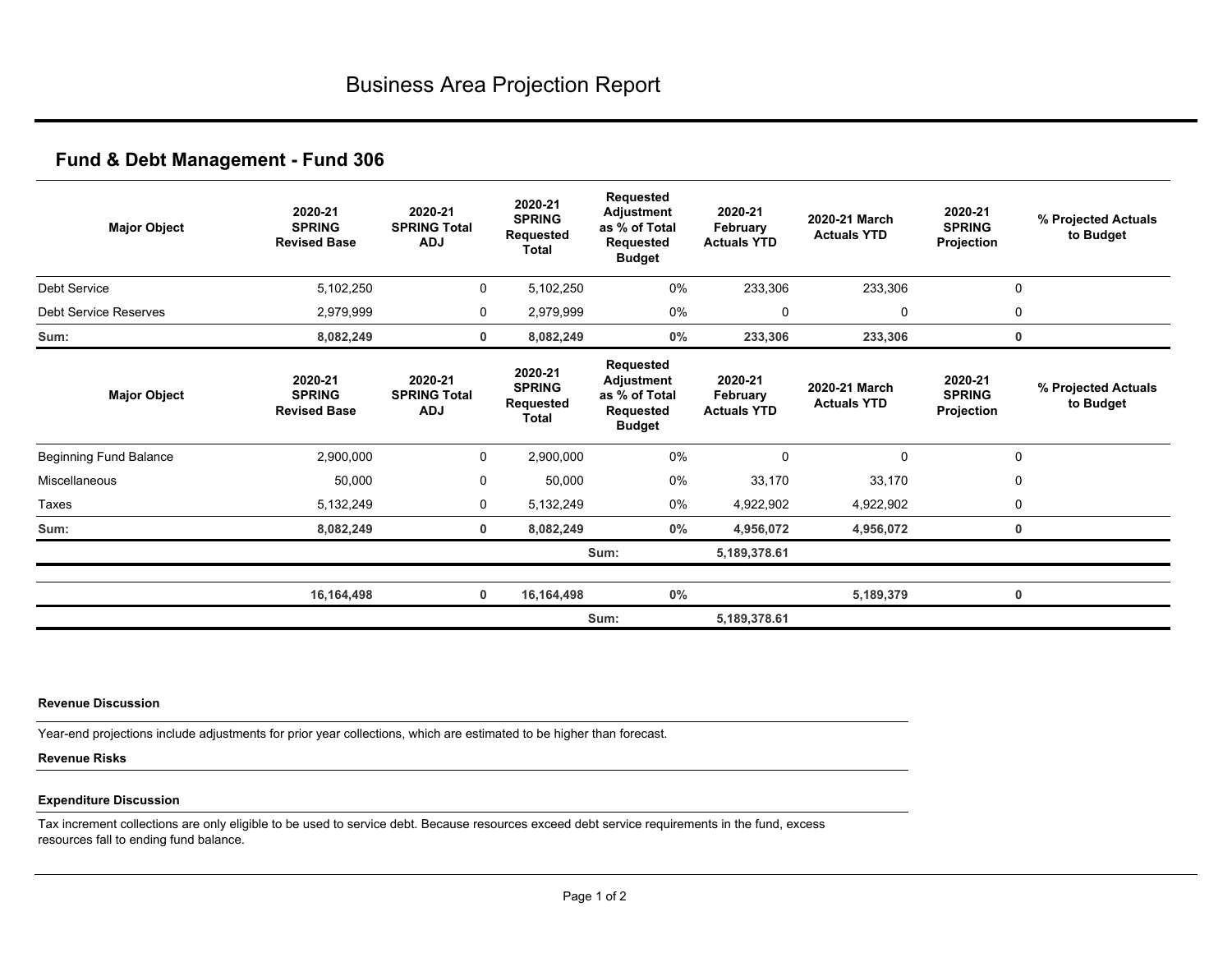| <b>Major Object</b>                    | <b>2020-21 SPRING</b><br><b>Requested Total</b> | 2020-21 March<br><b>Actuals YTD</b> | <b>2020-21 SPRING</b><br>Projection        | % Projected Actuals<br>to Requested Total<br>100% |  |
|----------------------------------------|-------------------------------------------------|-------------------------------------|--------------------------------------------|---------------------------------------------------|--|
| <b>External Materials and Services</b> | \$640.994                                       | \$636,034                           | \$640.994                                  |                                                   |  |
| Sum:                                   | \$640.994                                       | \$636,034                           | \$640.994                                  | 100%                                              |  |
| <b>Major Object</b>                    | <b>2020-21 SPRING</b><br><b>Requested Total</b> | 2020-21 March<br><b>Actuals YTD</b> | <b>2020-21 SPRING</b><br><b>Projection</b> | % Projected Actuals<br>to Requested Total         |  |
| Beginning Fund Balance                 | \$634,248                                       | \$0                                 | \$634,248                                  | 100%                                              |  |
| Miscellaneous                          | \$6,746                                         | (\$4,959)                           | \$6,746                                    | 100%                                              |  |
| Taxes                                  | \$0                                             | \$0                                 | \$0                                        |                                                   |  |
| Sum:                                   | \$640.994                                       | ( \$4,959)                          | \$640,994                                  | 100%                                              |  |

### **Revenue Discussion**

All Airport Way urban renewal bonds were repaid in Fiscal Year 2020. ORS 457 requires that excess tax increment revenues in the fund be returned to the counties for redistribution. The budget and year-end projections include revisions to fund balance and interest earnings that will be returned.

### **Revenue Risks**

#### **Expenditure Discussion**

Expenditures are excess tax increment revenues to be returned to the counties for redistribution. Once these funds are returned, Fund 307 can be closed.

#### **Expenditure Risks**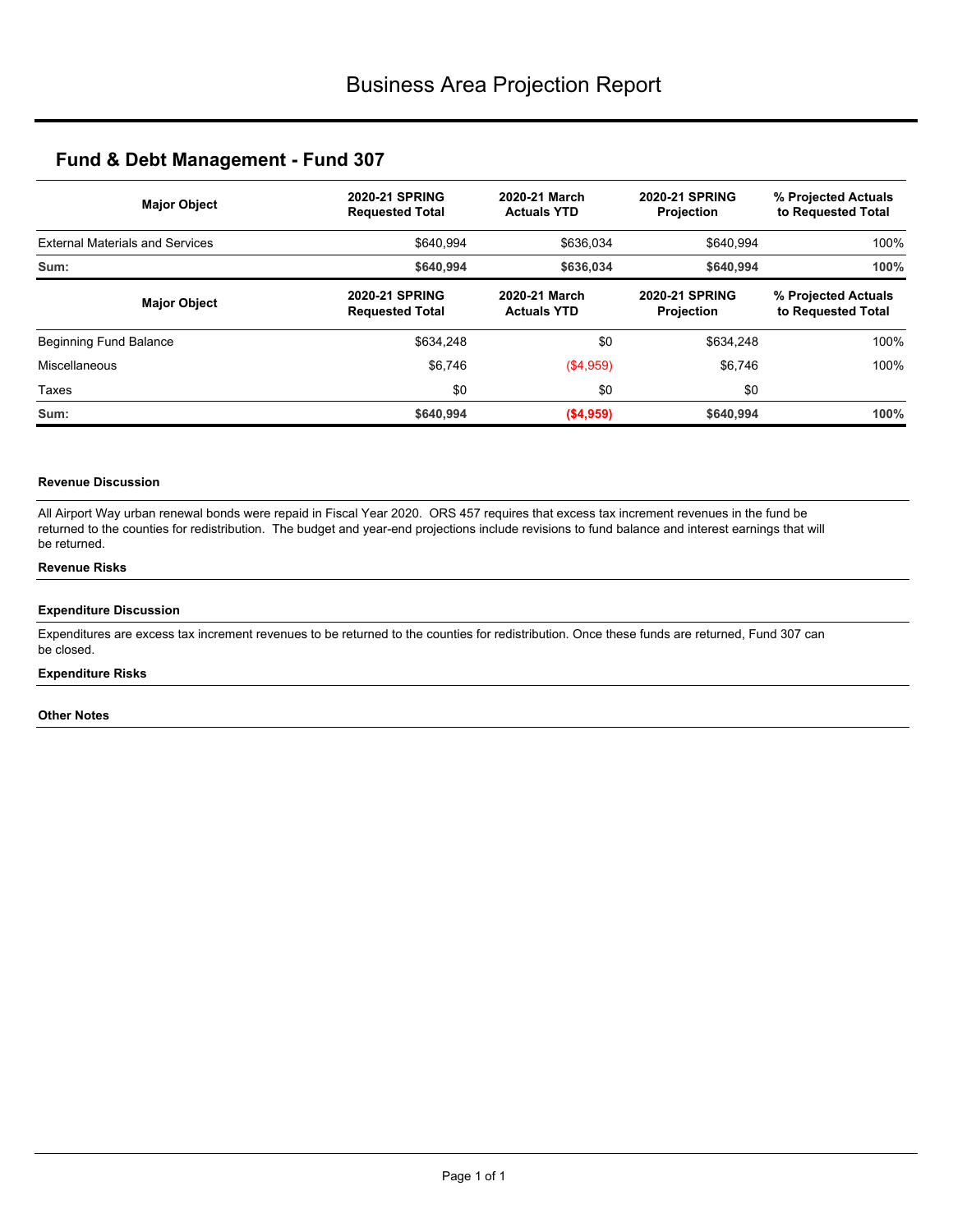| <b>Major Object</b>                    | <b>2020-21 SPRING</b><br><b>Requested Total</b> | 2020-21 March<br><b>Actuals YTD</b> | <b>2020-21 SPRING</b><br>Projection | % Projected Actuals<br>to Requested Total |  |
|----------------------------------------|-------------------------------------------------|-------------------------------------|-------------------------------------|-------------------------------------------|--|
| Debt Service                           | \$26,225,073                                    | \$313,005                           | \$26,225,073                        | 100%                                      |  |
| Debt Service Reserves                  | \$4,164,927                                     | \$0                                 | \$4,164,927                         | 100%                                      |  |
| <b>External Materials and Services</b> | \$3,032,592                                     | \$0                                 | \$3,032,592                         | 100%                                      |  |
| Sum:                                   | \$33,422,592                                    | \$313,005                           | \$33,422,592                        | 100%                                      |  |
|                                        |                                                 |                                     |                                     |                                           |  |
| <b>Major Object</b>                    | <b>2020-21 SPRING</b><br><b>Requested Total</b> | 2020-21 March<br><b>Actuals YTD</b> | <b>2020-21 SPRING</b><br>Projection | % Projected Actuals<br>to Requested Total |  |
| Beginning Fund Balance                 | \$13,532,592                                    | \$0                                 | \$13,532,592                        | 100%                                      |  |
| Miscellaneous                          | \$165,000                                       | \$126.837                           | \$165,000                           | 100%                                      |  |
| Taxes                                  | \$19,725,000                                    | \$19,057,837                        | \$19,725,000                        | 100%                                      |  |

### **Revenue Discussion**

Revisions to the budget and year-end projections adjust revenues for beginning fund balance, current and prior year tax collections and interest earnings. The actual amount of fund balance, tax increment collections, and interest earnings are not known at the time the adopted budget is prepared. Amounts have been revised based on known fund balance, imposed taxes, prior year tax collections, and interest earnings to date.

### **Revenue Risks**

### **Expenditure Discussion**

Budgeted and projected debt service expenditures have been reduced as interest on variable rate lines of credit and principal payments on du jour borrowings and lines of credit are lower than planned. Tax increment collections are only eligible to be used to service debt. Because resources exceed debt service requirements in the fund, excess resources fall to ending fund balance.

### **Expenditure Risks**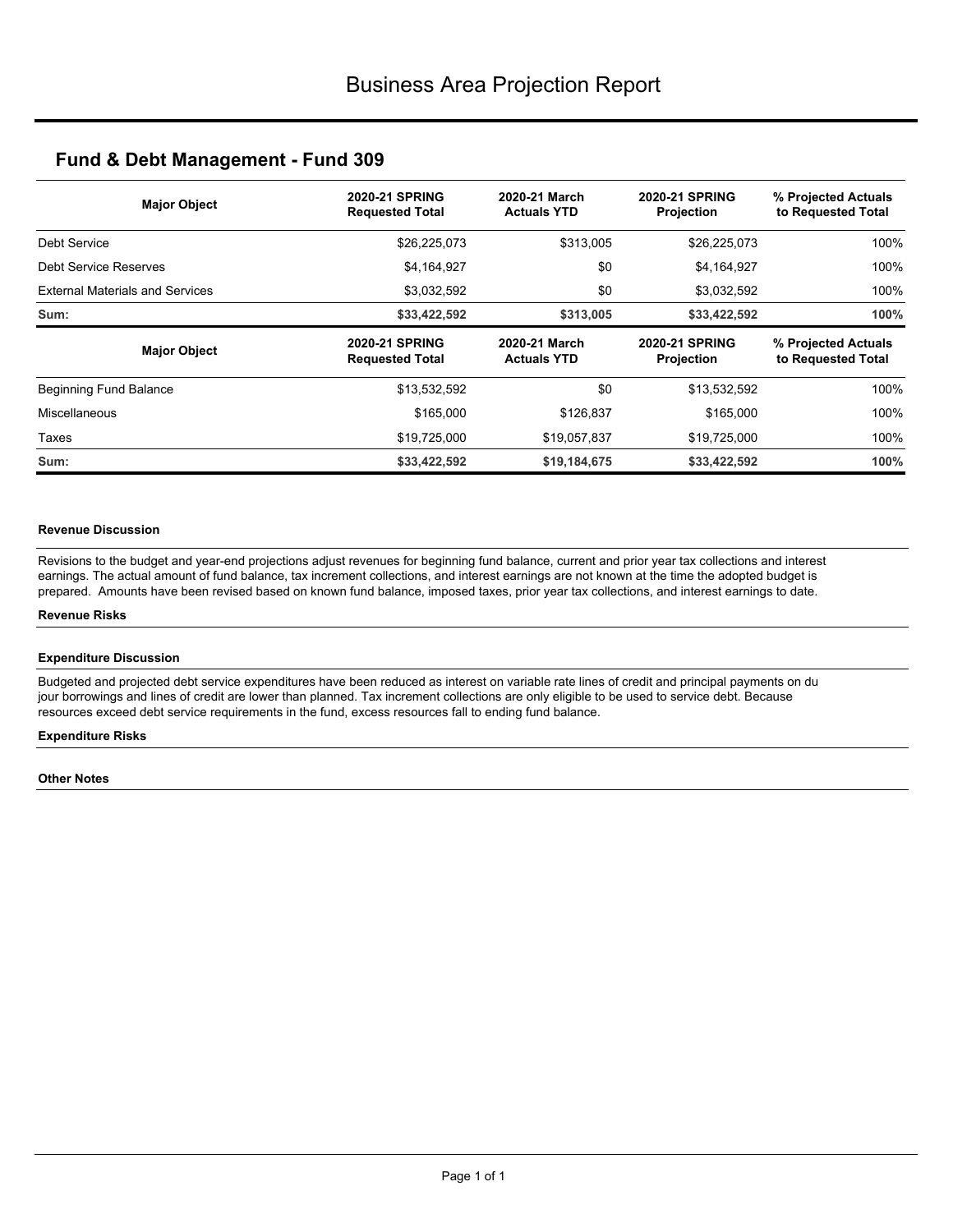| <b>Major Object</b>                    | 2020-21<br><b>SPRING</b><br><b>Revised Base</b> | 2020-21<br><b>SPRING Total</b><br><b>ADJ</b> | 2020-21<br><b>SPRING</b><br><b>Requested</b><br><b>Total</b> | <b>Requested</b><br><b>Adjustment</b><br>as % of Total<br><b>Requested</b><br><b>Budget</b> | 2020-21<br>February<br><b>Actuals YTD</b> | 2020-21 March<br><b>Actuals YTD</b> | 2020-21<br><b>SPRING</b><br>Projection | % Projected Actuals<br>to Budget |
|----------------------------------------|-------------------------------------------------|----------------------------------------------|--------------------------------------------------------------|---------------------------------------------------------------------------------------------|-------------------------------------------|-------------------------------------|----------------------------------------|----------------------------------|
| <b>Debt Service</b>                    | 29,700,000                                      | $-3,474,927$                                 | 26,225,073                                                   | $-13%$                                                                                      | 313,005                                   | 313,005                             | $\mathbf 0$                            |                                  |
| <b>Debt Service Reserves</b>           | 0                                               | 4,164,927                                    | 4,164,927                                                    | 100%                                                                                        | 0                                         | 0                                   | 0                                      |                                  |
| <b>External Materials and Services</b> | 3,032,592                                       | 0                                            | 3,032,592                                                    | 0%                                                                                          | 0                                         | $\mathbf{0}$                        | 3,032,592                              | 100%                             |
| Sum:                                   | 32,732,592                                      | 690,000                                      | 33,422,592                                                   | 2%                                                                                          | 313,005                                   | 313,005                             | 3,032,592                              | 9%                               |
| <b>Major Object</b>                    | 2020-21<br><b>SPRING</b><br><b>Revised Base</b> | 2020-21<br><b>SPRING Total</b><br><b>ADJ</b> | 2020-21<br><b>SPRING</b><br><b>Requested</b><br><b>Total</b> | <b>Requested</b><br><b>Adjustment</b><br>as % of Total<br><b>Requested</b><br><b>Budget</b> | 2020-21<br>February<br><b>Actuals YTD</b> | 2020-21 March<br><b>Actuals YTD</b> | 2020-21<br><b>SPRING</b><br>Projection | % Projected Actuals<br>to Budget |
| <b>Beginning Fund Balance</b>          | 13,032,592                                      | 500,000                                      | 13,532,592                                                   | 4%                                                                                          | 0                                         | $\Omega$                            | $\mathbf 0$                            |                                  |
| Miscellaneous                          | 65,000                                          | 100,000                                      | 165,000                                                      | 61%                                                                                         | 126,837                                   | 126,837                             | 0                                      |                                  |
| Taxes                                  | 19,635,000                                      | 90,000                                       | 19,725,000                                                   | 0%                                                                                          | 19,057,837                                | 19,057,837                          | 0                                      |                                  |
| Sum:                                   | 32,732,592                                      | 690,000                                      | 33,422,592                                                   | 2%                                                                                          | 19,184,675                                | 19,184,675                          | $\mathbf 0$                            |                                  |
|                                        |                                                 |                                              |                                                              | Sum:                                                                                        | 19,497,679.86                             |                                     |                                        |                                  |
|                                        | 65,465,184                                      | 1,380,000                                    | 66,845,184                                                   | 2%                                                                                          |                                           | 19,497,680                          | 3,032,592                              | 5%                               |
|                                        |                                                 |                                              |                                                              | Sum:                                                                                        | 19,497,679.86                             |                                     |                                        |                                  |

#### **Revenue Discussion**

Revisions to the budget and year-end projections adjust revenues for beginning fund balance, current and prior year tax collections and interest earnings. The actual amount of fund balance, tax increment collections, and interest earnings are not known at the time the adopted budget is prepared. Amounts have been revised based on known fund balance, imposed taxes, prior year tax collections, and interest earnings to date.

### **Revenue Risks**

#### **Expenditure Discussion**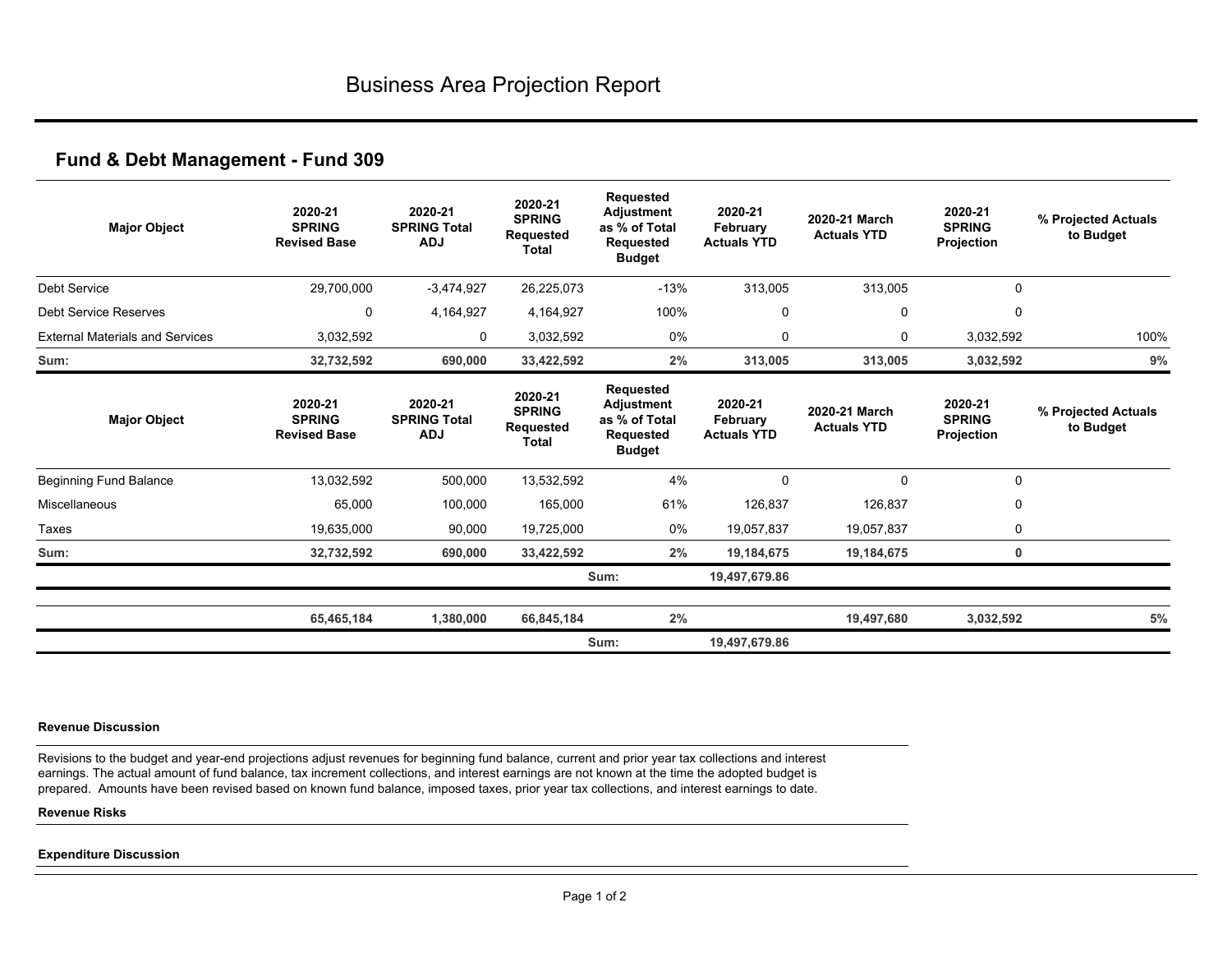# Business Area Projection Report

Budgeted and projected debt service expenditures have been reduced as interest on variable rate lines of credit and principal payments on du jour borrowings and lines of credit are lower than planned. Tax increment collections are only eligible to be used to service debt. Because resources exceed debt service requirements in the fund, excess resources fall to ending fund balance.

**Expenditure Risks**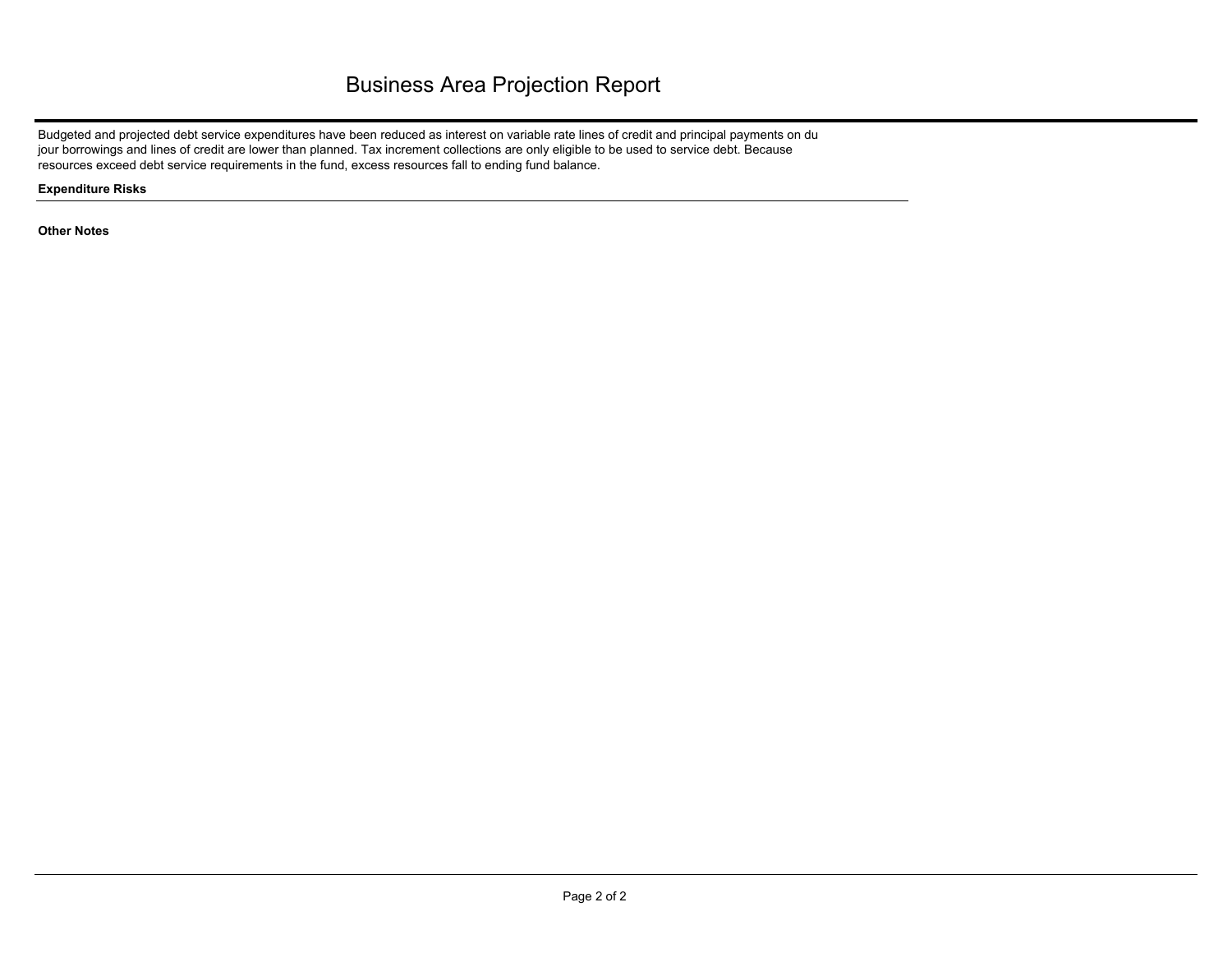| <b>Major Object</b>           | <b>2020-21 SPRING</b><br><b>Requested Total</b> | 2020-21 March<br><b>Actuals YTD</b> | <b>2020-21 SPRING</b><br><b>Projection</b> | % Projected Actuals<br>to Requested Total |  |
|-------------------------------|-------------------------------------------------|-------------------------------------|--------------------------------------------|-------------------------------------------|--|
| Debt Service                  | \$11,001,922                                    | \$508,532                           | \$11,001,922                               | 100%                                      |  |
| Debt Service Reserves         | \$2,531,391                                     | \$0                                 | \$2,531,391                                | 100%                                      |  |
| Sum:                          | \$13,533,313                                    | \$508,532                           | \$13,533,313                               | 100%                                      |  |
| <b>Major Object</b>           | <b>2020-21 SPRING</b><br><b>Requested Total</b> | 2020-21 March<br><b>Actuals YTD</b> | <b>2020-21 SPRING</b><br><b>Projection</b> | % Projected Actuals<br>to Requested Total |  |
| <b>Beginning Fund Balance</b> | \$4,006,000                                     | \$0                                 | \$4,006,000                                | 100%                                      |  |
| Miscellaneous                 | \$69,000                                        | \$49,094                            | \$69,000                                   | 100%                                      |  |
| Taxes                         | \$9,458,313                                     | \$9,051,384                         | \$9,458,313                                | 100%                                      |  |
| Sum:                          | \$13,533,313                                    | \$9,100,478                         | \$13,533,313                               | 100%                                      |  |

## **Revenue Discussion**

Revisions to the budget and year-end projections adjust revenues for beginning fund balance, prior year tax collections and interest earnings. Because the actual amount of fund balance, tax increment collections and interest earnings are not known at the time the adopted budget is prepared. Amounts have been revised based on known fund balance imposed taxes, prior year tax collections, and interest earnings to date.

### **Revenue Risks**

### **Expenditure Discussion**

Tax increment collections are only eligible to be used to service debt. Because resources exceed scheduled debt service requirements in the fund, excess resources will be used to issue additional du jour bonds, redeem bonds early, or otherwise will fall to ending fund balance.

#### **Expenditure Risks**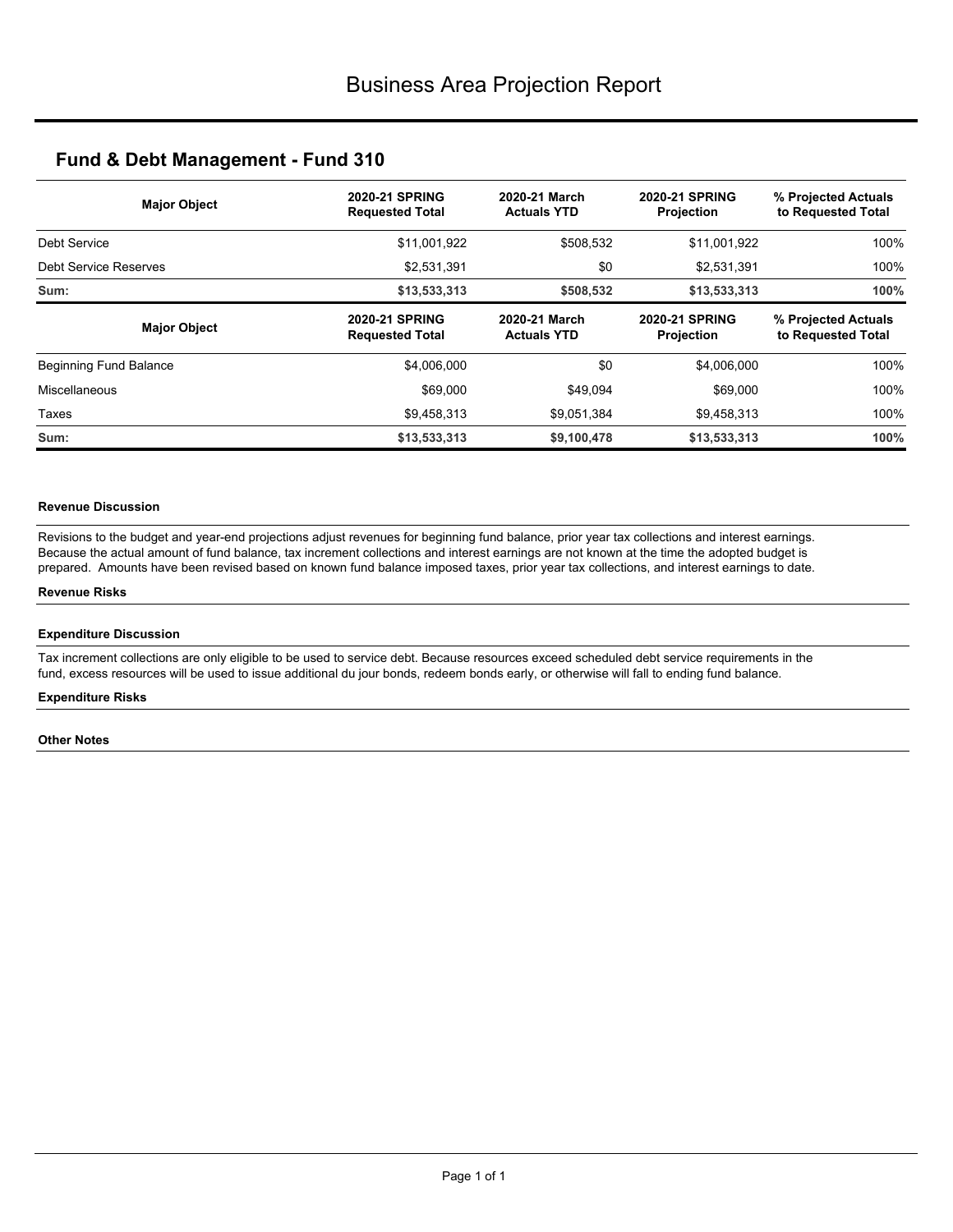| <b>Major Object</b>           | 2020-21<br><b>SPRING</b><br><b>Revised Base</b> | 2020-21<br><b>SPRING Total</b><br><b>ADJ</b> | 2020-21<br><b>SPRING</b><br>Requested<br><b>Total</b>        | <b>Requested</b><br><b>Adjustment</b><br>as % of Total<br><b>Requested</b><br><b>Budget</b> | 2020-21<br>February<br><b>Actuals YTD</b> | 2020-21 March<br><b>Actuals YTD</b> |
|-------------------------------|-------------------------------------------------|----------------------------------------------|--------------------------------------------------------------|---------------------------------------------------------------------------------------------|-------------------------------------------|-------------------------------------|
| Debt Service                  | 9,527,450                                       | 1,474,472                                    | 11,001,922                                                   | 13%                                                                                         | 508,532                                   | 508,532                             |
| <b>Debt Service Reserves</b>  | 2,405,863                                       | 125,528                                      | 2,531,391                                                    | 5%                                                                                          | 0                                         | 0                                   |
| Sum:                          | 11,933,313                                      | 1,600,000                                    | 13,533,313                                                   | 12%                                                                                         | 508,532                                   | 508,532                             |
| <b>Major Object</b>           | 2020-21<br><b>SPRING</b><br><b>Revised Base</b> | 2020-21<br><b>SPRING Total</b><br><b>ADJ</b> | 2020-21<br><b>SPRING</b><br><b>Requested</b><br><b>Total</b> | <b>Requested</b><br><b>Adjustment</b><br>as % of Total<br><b>Requested</b><br><b>Budget</b> | 2020-21<br>February<br><b>Actuals YTD</b> | 2020-21 March<br><b>Actuals YTD</b> |
| <b>Beginning Fund Balance</b> | 2,406,000                                       | 1,600,000                                    | 4,006,000                                                    | 40%                                                                                         | $\Omega$                                  | 0                                   |
| Miscellaneous                 | 124,000                                         | $-55,000$                                    | 69,000                                                       | $-80%$                                                                                      | 49,094                                    | 49,094                              |
| Taxes                         | 9,403,313                                       | 55,000                                       | 9,458,313                                                    | $1\%$                                                                                       | 9,051,384                                 | 9,051,384                           |
| Sum:                          | 11,933,313                                      | 1,600,000                                    | 13,533,313                                                   | 12%                                                                                         | 9,100,478                                 | 9,100,478                           |
|                               |                                                 |                                              |                                                              | Sum:                                                                                        | 9,609,009.8                               |                                     |
|                               | 23,866,626                                      | 3,200,000                                    | 27,066,626                                                   | 12%                                                                                         |                                           | 9,609,010                           |
|                               |                                                 |                                              |                                                              | Sum:                                                                                        | 9,609,009.8                               |                                     |

## **Revenue Discussion**

Revisions to the budget and year-end projections adjust revenues for beginning fund balance, prior year tax collections and interest earnings. Because the actual amount of fund balance, tax increment collections and interest earnings are not known at the time the adopted budget is prepared. Amounts have been revised based on known fund balance imposed taxes, prior year tax collections, and interest earnings to date.

### **Revenue Risks**

### **Expenditure Discussion**

Tax increment collections are only eligible to be used to service debt. Because resources exceed scheduled debt service requirements in the fund, excess resources will be used to issue additional du jour bonds, redeem bonds early, or otherwise will fall to ending fund balance.

#### **Expenditure Risks**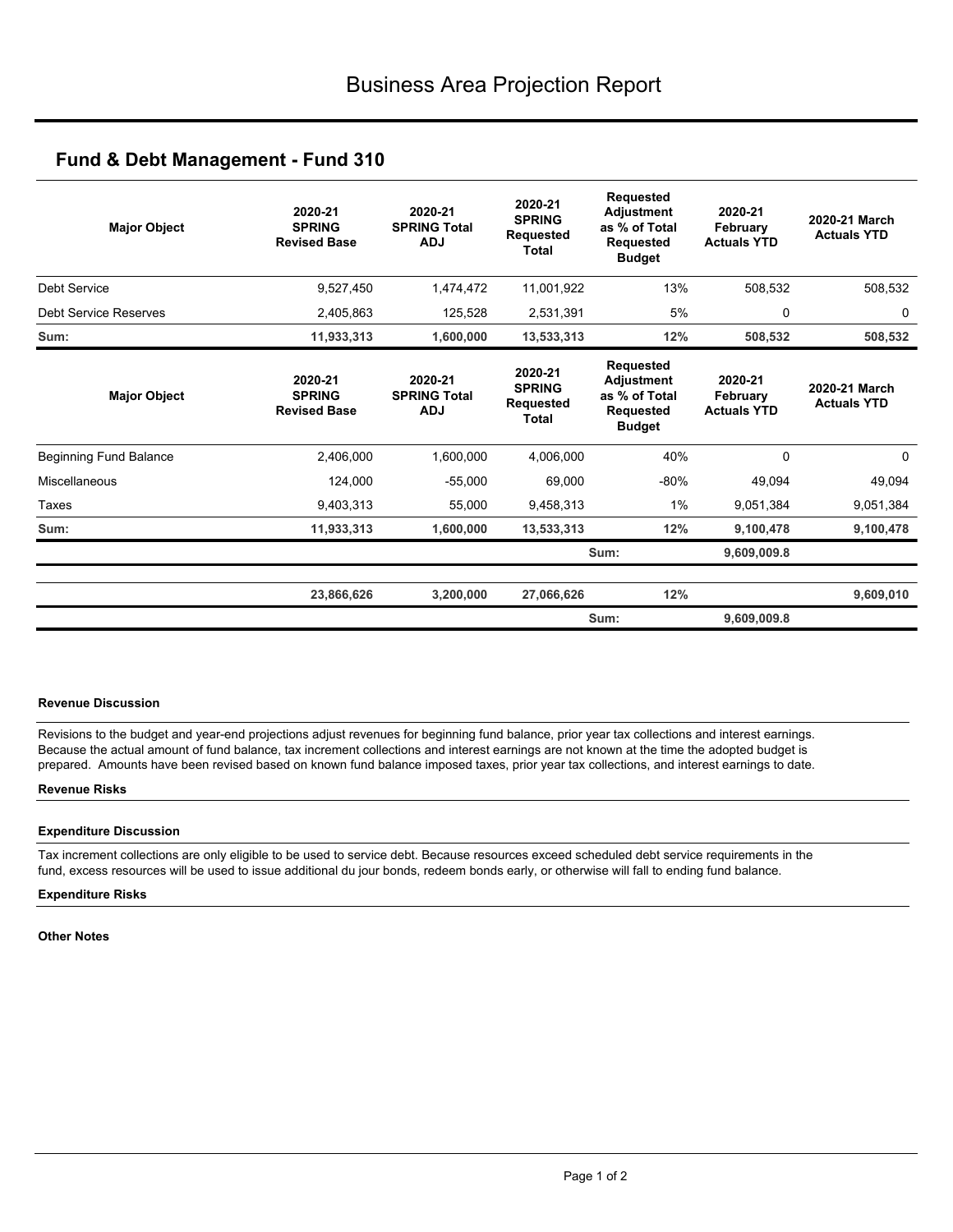| 2020-21<br><b>SPRING</b><br>Projection |   | % Projected Actuals<br>to Budget |
|----------------------------------------|---|----------------------------------|
|                                        | 0 |                                  |
|                                        | 0 |                                  |
|                                        | 0 |                                  |
| 2020-21<br><b>SPRING</b><br>Projection |   | % Projected Actuals<br>to Budget |
|                                        | 0 |                                  |
|                                        | 0 |                                  |
|                                        | 0 |                                  |
|                                        | 0 |                                  |
|                                        |   |                                  |
|                                        | 0 |                                  |
|                                        |   |                                  |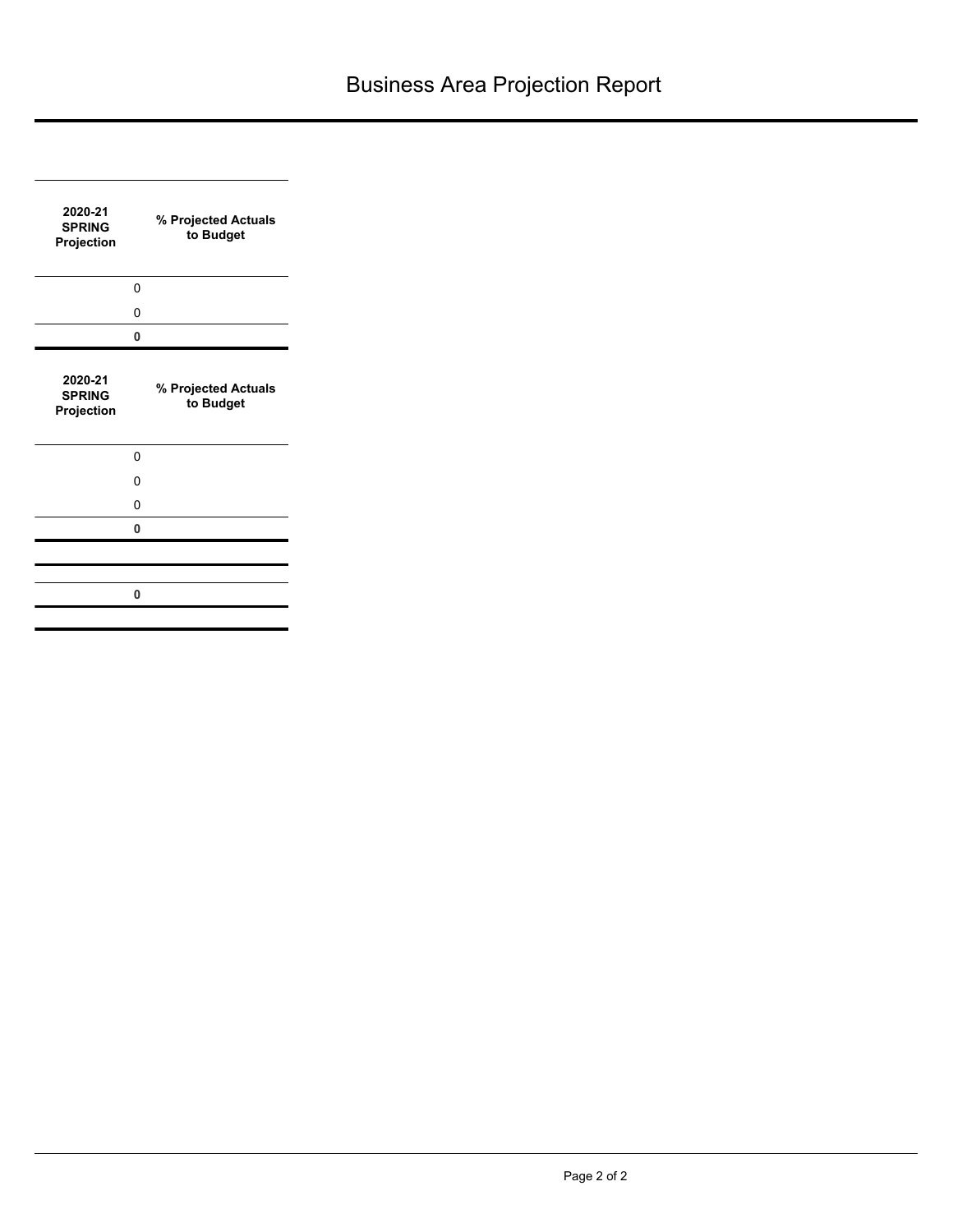| <b>Major Object</b>    | <b>2020-21 SPRING</b><br><b>Requested Total</b> | 2020-21 March<br><b>Actuals YTD</b> | <b>2020-21 SPRING</b><br><b>Projection</b> | % Projected Actuals<br>to Requested Total |  |
|------------------------|-------------------------------------------------|-------------------------------------|--------------------------------------------|-------------------------------------------|--|
| Debt Service           | \$45,719,803                                    | \$1,387,401                         | \$45,719,803                               | 100%                                      |  |
| Debt Service Reserves  | \$2,137,297                                     | \$0                                 | \$2,137,297                                | 100%                                      |  |
| Sum:                   | \$47,857,100                                    | \$1,387,401                         | \$47,857,100                               | 100%                                      |  |
| <b>Major Object</b>    | <b>2020-21 SPRING</b><br><b>Requested Total</b> | 2020-21 March<br><b>Actuals YTD</b> | <b>2020-21 SPRING</b><br><b>Projection</b> | % Projected Actuals<br>to Requested Total |  |
| Beginning Fund Balance | \$29,200,000                                    | \$0                                 | \$29,200,000                               | 100%                                      |  |
| Miscellaneous          | \$300,000                                       | \$217,025                           | \$300,000                                  | 100%                                      |  |
| Taxes                  | \$18,357,100                                    | \$17,593,392                        | \$18,357,100                               | 100%                                      |  |
| Sum:                   | \$47,857,100                                    | \$17,810,417                        | \$47,857,100                               | 100%                                      |  |

## **Revenue Discussion**

Revisions to the budget and year-end projections adjust revenues for beginning fund balance, prior year tax collections and interest earnings. Because the actual amount of fund balance, tax increment collections and interest earnings are not known at the time the adopted budget is prepared. Amounts have been revised based on known fund balance imposed taxes, prior year tax collections, and interest earnings to date.

### **Revenue Risks**

### **Expenditure Discussion**

Tax increment collections are only eligible to be used to service debt. Because resources exceed scheduled debt service requirements in the fund, excess resources will be used to redeem bonds early, or otherwise will fall to ending fund balance.

#### **Expenditure Risks**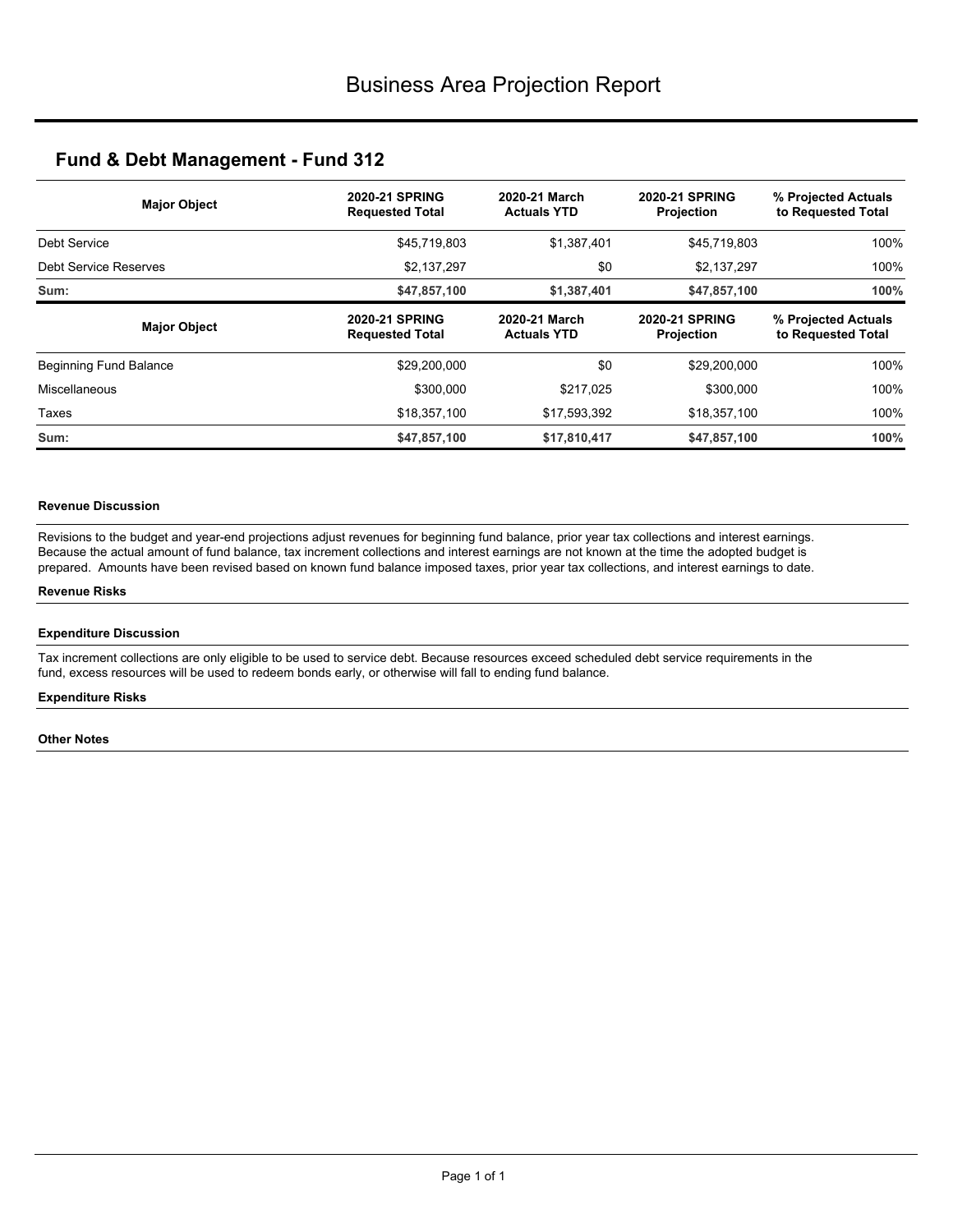| <b>Major Object</b>    | 2020-21<br><b>SPRING</b><br><b>Revised Base</b> | 2020-21<br><b>SPRING Total</b><br><b>ADJ</b> | 2020-21<br><b>SPRING</b><br><b>Requested</b><br><b>Total</b> | Requested<br><b>Adjustment</b><br>as % of Total<br>Requested<br><b>Budget</b> | 2020-21<br>February<br><b>Actuals YTD</b> | 2020-21 March<br><b>Actuals YTD</b> | 2020-21<br><b>SPRING</b><br>Projection | % Projected Actuals<br>to Budget |
|------------------------|-------------------------------------------------|----------------------------------------------|--------------------------------------------------------------|-------------------------------------------------------------------------------|-------------------------------------------|-------------------------------------|----------------------------------------|----------------------------------|
| Debt Service           | 44,849,803                                      | 870,000                                      | 45,719,803                                                   | 2%                                                                            | 1,387,401                                 | 1,387,401                           |                                        | $\mathbf 0$                      |
| Debt Service Reserves  | 2,137,297                                       | 0                                            | 2,137,297                                                    | 0%                                                                            | 0                                         | 0                                   |                                        | 0                                |
| Sum:                   | 46,987,100                                      | 870,000                                      | 47,857,100                                                   | 2%                                                                            | 1,387,401                                 | 1,387,401                           |                                        | 0                                |
| <b>Major Object</b>    | 2020-21<br><b>SPRING</b><br><b>Revised Base</b> | 2020-21<br><b>SPRING Total</b><br><b>ADJ</b> | 2020-21<br><b>SPRING</b><br>Requested<br><b>Total</b>        | Requested<br>Adjustment<br>as % of Total<br>Requested<br><b>Budget</b>        | 2020-21<br>February<br><b>Actuals YTD</b> | 2020-21 March<br><b>Actuals YTD</b> | 2020-21<br><b>SPRING</b><br>Projection | % Projected Actuals<br>to Budget |
| Beginning Fund Balance | 28,500,000                                      | 700,000                                      | 29,200,000                                                   | 2%                                                                            | $\Omega$                                  | 0                                   |                                        | $\mathbf 0$                      |
| Miscellaneous          | 200,000                                         | 100,000                                      | 300,000                                                      | 33%                                                                           | 217,025                                   | 217,025                             |                                        | 0                                |
| Taxes                  | 18,287,100                                      | 70,000                                       | 18,357,100                                                   | 0%                                                                            | 17,593,392                                | 17,593,392                          |                                        | 0                                |
| Sum:                   | 46,987,100                                      | 870,000                                      | 47,857,100                                                   | 2%                                                                            | 17,810,417                                | 17,810,417                          |                                        | 0                                |
|                        |                                                 |                                              |                                                              | Sum:                                                                          | 19,197,818.4                              |                                     |                                        |                                  |
|                        | 93,974,200                                      | 1,740,000                                    | 95,714,200                                                   | 2%                                                                            |                                           | 19,197,818                          |                                        | 0                                |
|                        |                                                 |                                              |                                                              | Sum:                                                                          | 19,197,818.4                              |                                     |                                        |                                  |

#### **Revenue Discussion**

Revisions to the budget and year-end projections adjust revenues for beginning fund balance, prior year tax collections and interest earnings. Because the actual amount of fund balance, tax increment collections and interest earnings are not known at the time the adopted budget is prepared. Amounts have been revised based on known fund balance imposed taxes, prior year tax collections, and interest earnings to date.

### **Revenue Risks**

### **Expenditure Discussion**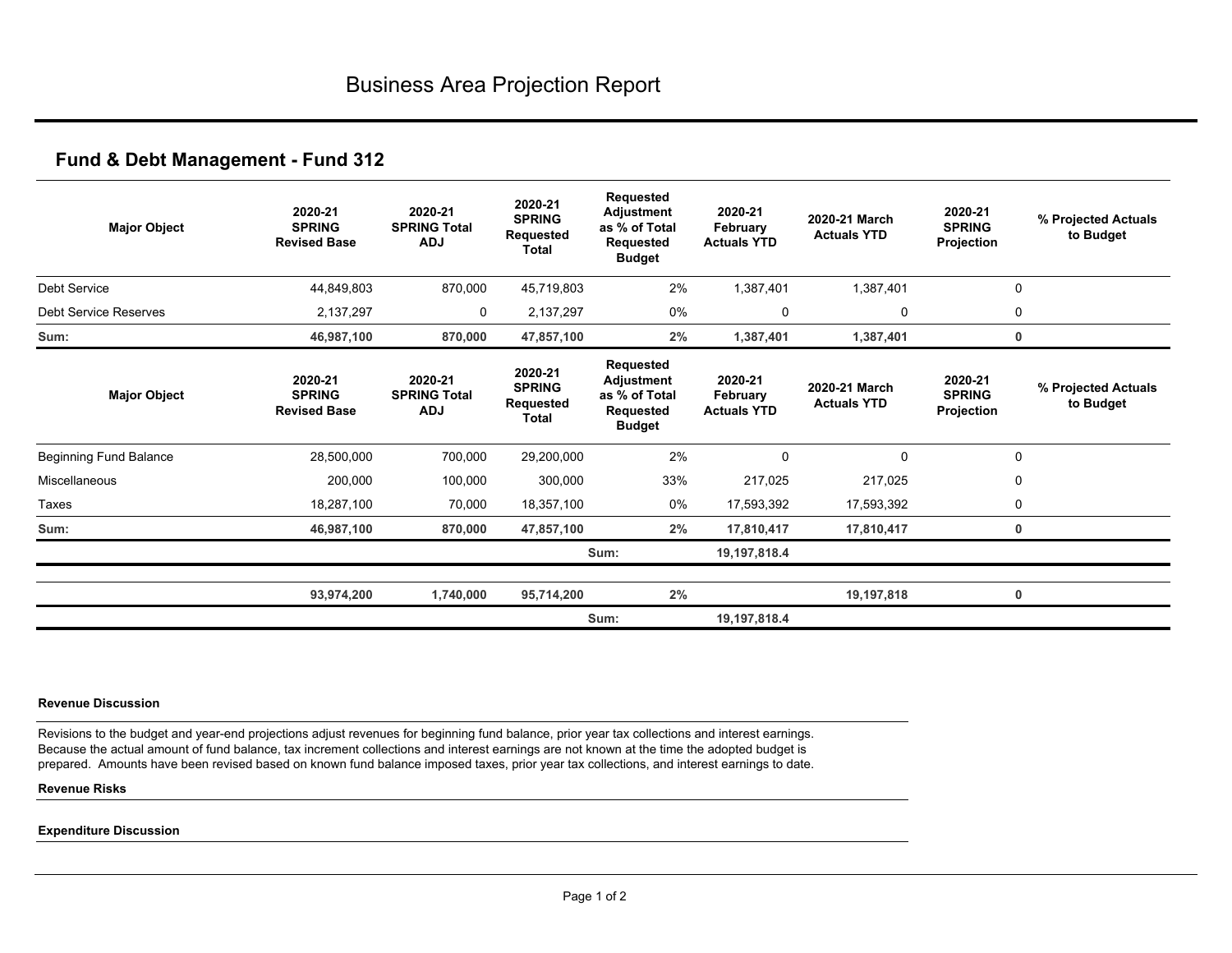Tax increment collections are only eligible to be used to service debt. Because resources exceed scheduled debt service requirements in the fund, excess resources will be used to redeem bonds early, or otherwise will fall to ending fund balance.

**Expenditure Risks**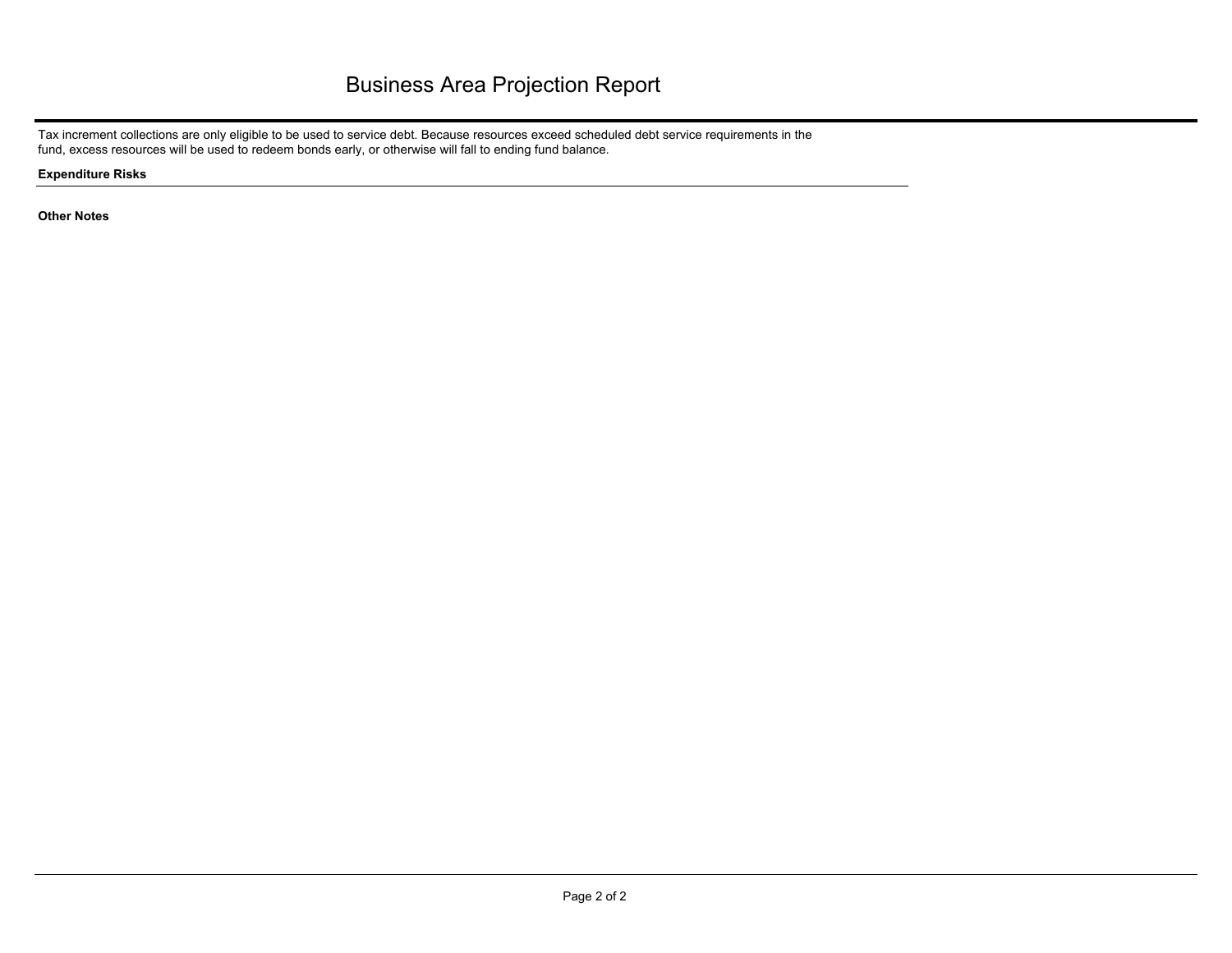| <b>Major Object</b>                    | <b>2020-21 SPRING</b><br><b>Requested Total</b> | 2020-21 March<br><b>Actuals YTD</b> | <b>2020-21 SPRING</b><br>Projection | % Projected Actuals<br>to Requested Total |
|----------------------------------------|-------------------------------------------------|-------------------------------------|-------------------------------------|-------------------------------------------|
| Debt Service                           | \$21,874,203                                    | \$457,108                           | \$21,874,203                        | 100%                                      |
| Debt Service Reserves                  | \$1,453,147                                     | \$0                                 | \$1,453,147                         | 100%                                      |
| <b>External Materials and Services</b> | \$4,965,650                                     | \$0                                 | \$4,965,650                         | 100%                                      |
| Sum:                                   | \$28,293,000                                    | \$457,108                           | \$28,293,000                        | 100%                                      |
|                                        |                                                 |                                     |                                     |                                           |
| <b>Major Object</b>                    | <b>2020-21 SPRING</b><br><b>Requested Total</b> | 2020-21 March<br><b>Actuals YTD</b> | <b>2020-21 SPRING</b><br>Projection | % Projected Actuals<br>to Requested Total |
| Beginning Fund Balance                 | \$6,703,000                                     | \$0                                 | \$6,703,000                         | 100%                                      |
| Miscellaneous                          | \$125,000                                       | \$94,077                            | \$125,000                           | 100%                                      |
| Taxes                                  | \$21,465,000                                    | \$20,562,708                        | \$21,465,000                        | 100%                                      |

### **Revenue Discussion**

Revisions to the budget and year-end projections adjust revenues for beginning fund balance, and current and prior year tax collections. Because the actual amount of fund balance and tax increment collections are not known at the time the adopted budget is prepared. Amounts have been revised based on known fund balance imposed taxes, and prior year tax collections.

### **Revenue Risks**

### **Expenditure Discussion**

Tax increment collections are only eligible to be used to service debt. Because resources exceed scheduled debt service requirements in the fund, excess resources will be used to issue additional du jour bonds, or otherwise will fall to ending fund balance.

### **Expenditure Risks**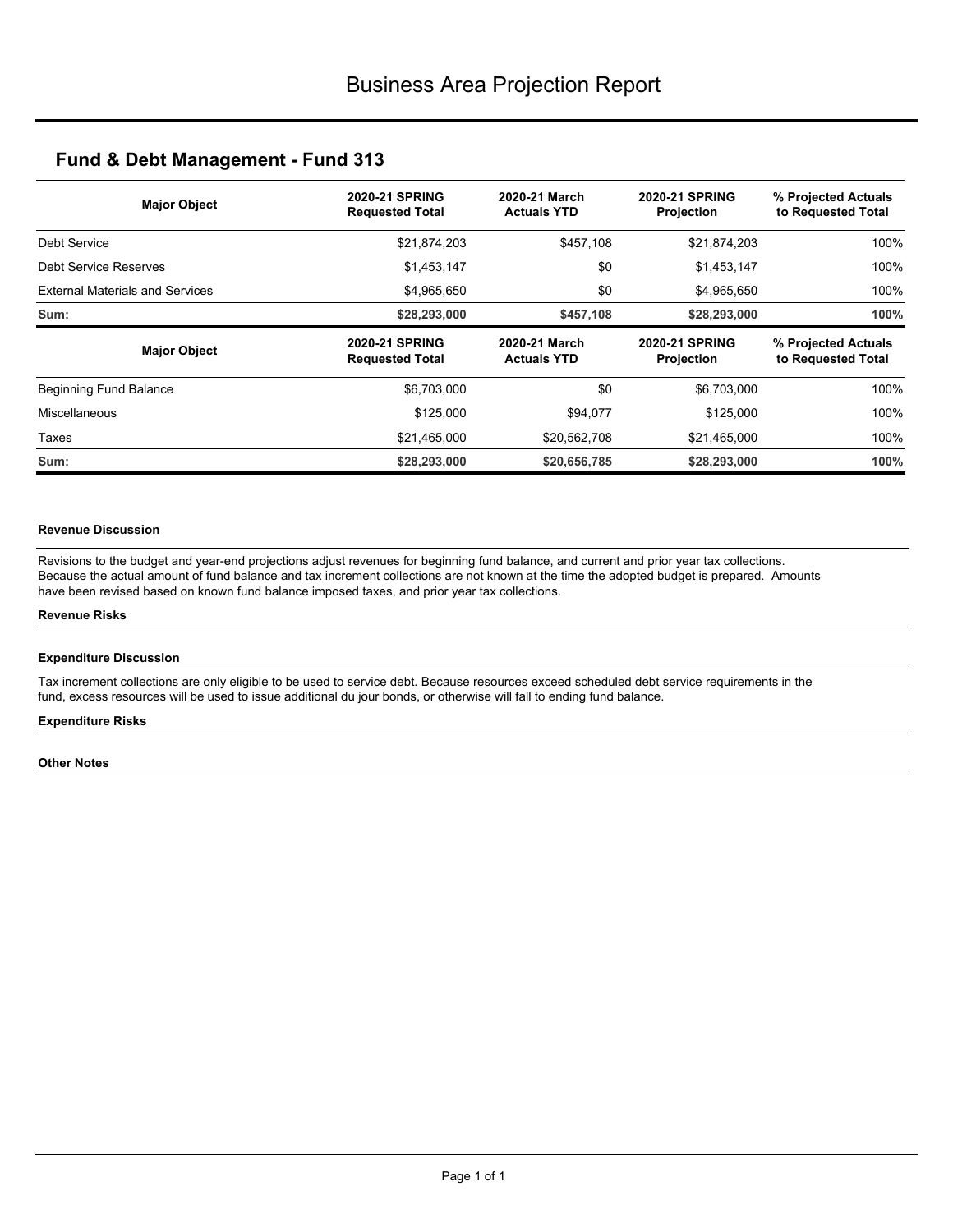| <b>Major Object</b>                    | 2020-21<br><b>SPRING</b><br><b>Revised Base</b> | 2020-21<br><b>SPRING Total</b><br><b>ADJ</b> | 2020-21<br><b>SPRING</b><br><b>Requested</b><br>Total        | Requested<br><b>Adjustment</b><br>as % of Total<br><b>Requested</b><br><b>Budget</b> | 2020-21<br>February<br><b>Actuals YTD</b> | 2020-21 March<br><b>Actuals YTD</b> | 2020-21<br><b>SPRING</b><br>Projection | % Projected Actuals<br>to Budget |
|----------------------------------------|-------------------------------------------------|----------------------------------------------|--------------------------------------------------------------|--------------------------------------------------------------------------------------|-------------------------------------------|-------------------------------------|----------------------------------------|----------------------------------|
| <b>Debt Service</b>                    | 20,834,203                                      | 1,040,000                                    | 21,874,203                                                   | 5%                                                                                   | 457,108                                   | 457,108                             | $\mathbf 0$                            |                                  |
| Debt Service Reserves                  | 238,147                                         | 1,215,000                                    | 1,453,147                                                    | 84%                                                                                  | 0                                         | 0                                   | 0                                      |                                  |
| <b>External Materials and Services</b> | 4,965,650                                       | 0                                            | 4,965,650                                                    | 0%                                                                                   | 0                                         | 0                                   | 4,965,650                              | 100%                             |
| Sum:                                   | 26,038,000                                      | 2,255,000                                    | 28,293,000                                                   | 8%                                                                                   | 457,108                                   | 457,108                             | 4,965,650                              | 18%                              |
| <b>Major Object</b>                    | 2020-21<br><b>SPRING</b><br><b>Revised Base</b> | 2020-21<br><b>SPRING Total</b><br><b>ADJ</b> | 2020-21<br><b>SPRING</b><br><b>Requested</b><br><b>Total</b> | Requested<br><b>Adjustment</b><br>as % of Total<br><b>Requested</b><br><b>Budget</b> | 2020-21<br>February<br><b>Actuals YTD</b> | 2020-21 March<br><b>Actuals YTD</b> | 2020-21<br><b>SPRING</b><br>Projection | % Projected Actuals<br>to Budget |
| Beginning Fund Balance                 | 6,503,000                                       | 200,000                                      | 6,703,000                                                    | 3%                                                                                   | $\mathbf 0$                               | $\mathbf 0$                         | $\mathbf 0$                            |                                  |
| Miscellaneous                          | 125,000                                         | 0                                            | 125,000                                                      | 0%                                                                                   | 94,077                                    | 94,077                              | 0                                      |                                  |
| Taxes                                  | 19,410,000                                      | 2,055,000                                    | 21,465,000                                                   | 10%                                                                                  | 20,562,708                                | 20,562,708                          | 0                                      |                                  |
| Sum:                                   | 26,038,000                                      | 2,255,000                                    | 28,293,000                                                   | 8%                                                                                   | 20,656,785                                | 20,656,785                          | 0                                      |                                  |
|                                        |                                                 |                                              |                                                              | Sum:                                                                                 | 21,113,893.16                             |                                     |                                        |                                  |
|                                        | 52,076,000                                      | 4,510,000                                    | 56,586,000                                                   | 8%                                                                                   |                                           | 21,113,893                          | 4,965,650                              | 9%                               |
|                                        |                                                 |                                              |                                                              | Sum:                                                                                 | 21,113,893.16                             |                                     |                                        |                                  |

#### **Revenue Discussion**

Revisions to the budget and year-end projections adjust revenues for beginning fund balance, and current and prior year tax collections. Because the actual amount of fund balance and tax increment collections are not known at the time the adopted budget is prepared. Amounts have been revised based on known fund balance imposed taxes, and prior year tax collections.

### **Revenue Risks**

#### **Expenditure Discussion**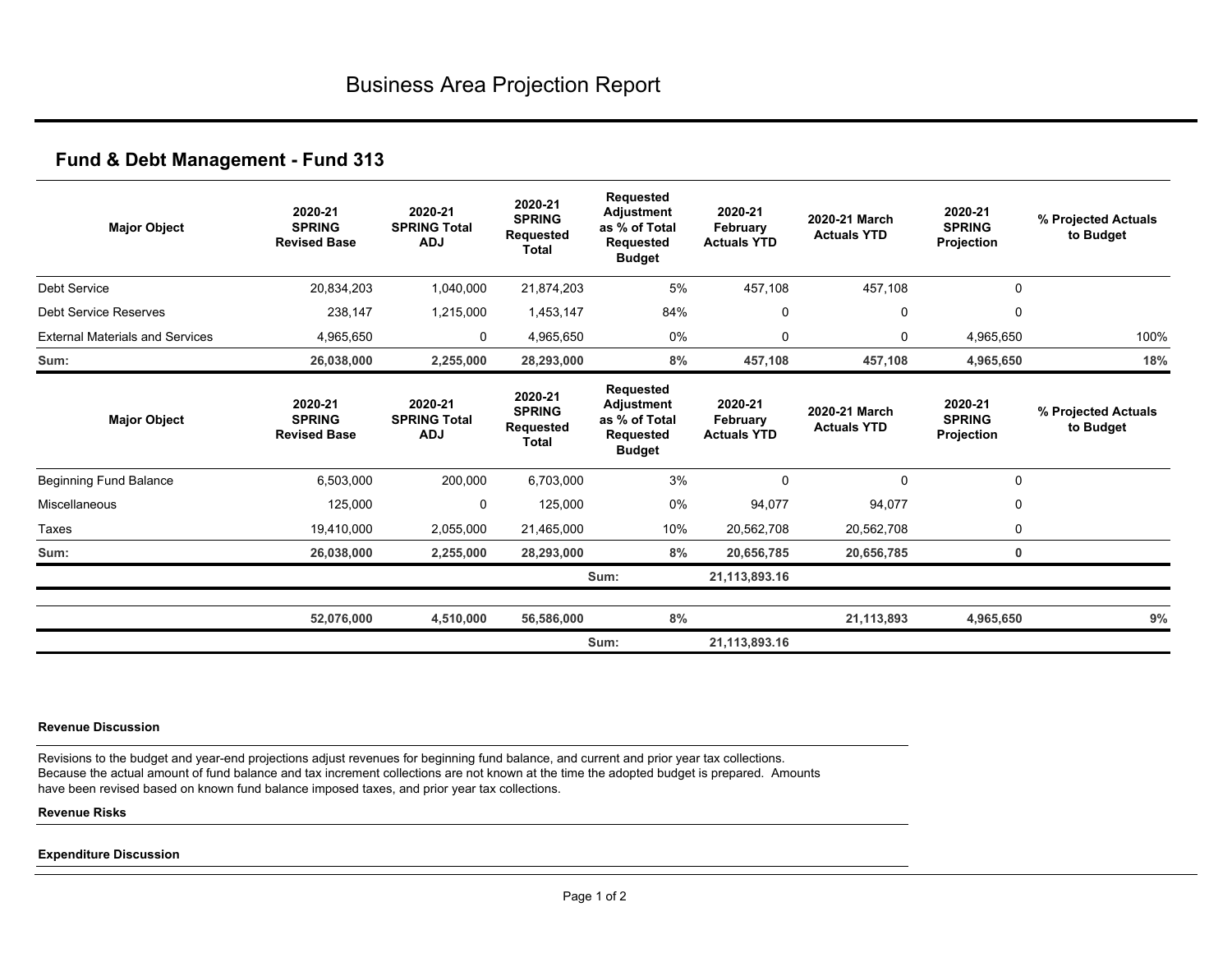Tax increment collections are only eligible to be used to service debt. Because resources exceed scheduled debt service requirements in the fund, excess resources will be used to issue additional du jour bonds, or otherwise will fall to ending fund balance.

**Expenditure Risks**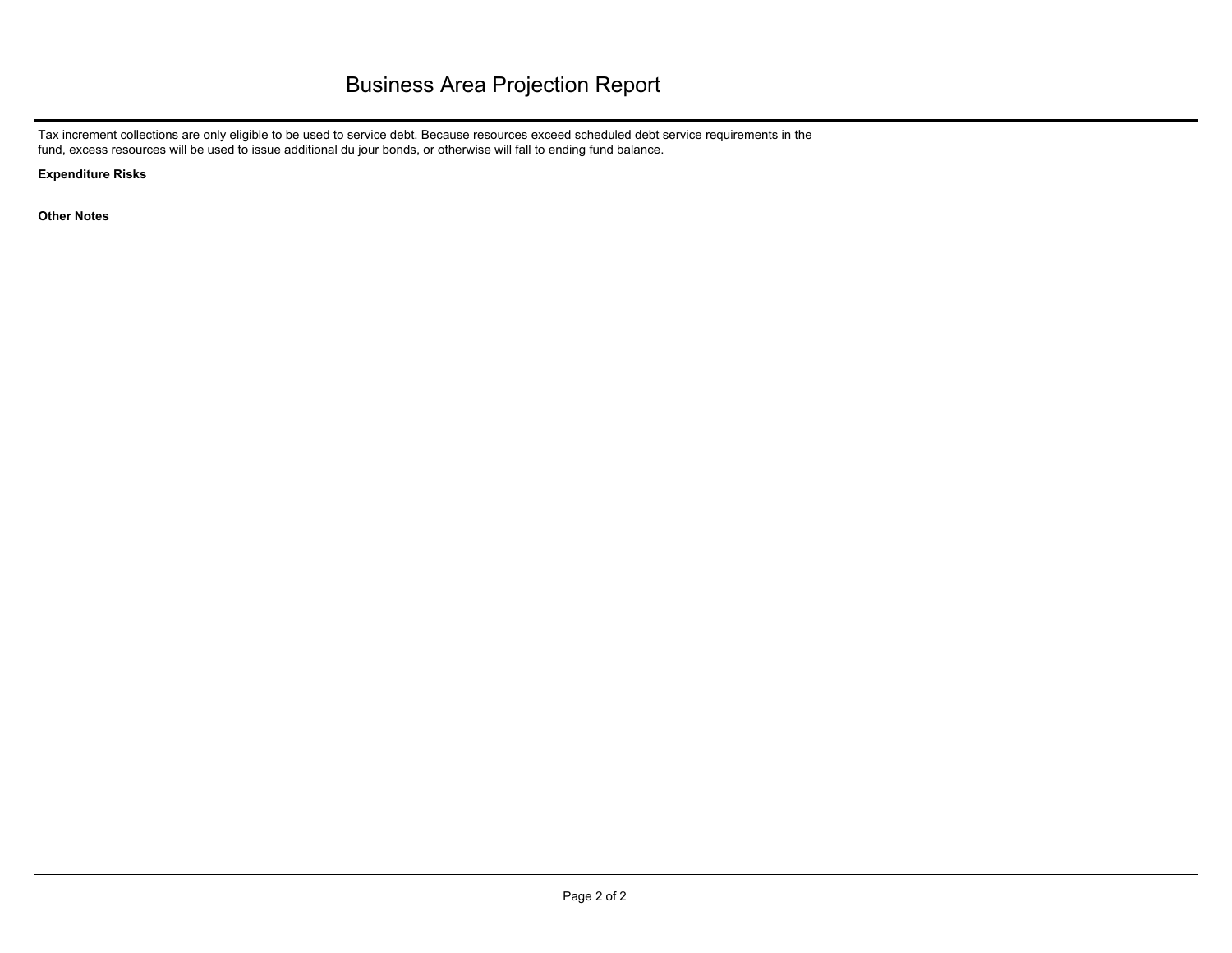| <b>Major Object</b>      | <b>2020-21 SPRING</b><br><b>Requested Total</b> | 2020-21 February<br><b>Actuals YTD</b> | <b>2020-21 SPRING</b><br>Projection        | % Projected Actuals<br>to Requested Total |
|--------------------------|-------------------------------------------------|----------------------------------------|--------------------------------------------|-------------------------------------------|
| Debt Service             | \$7,573,620                                     | \$1,728,597                            | \$7,573,620                                | 100%                                      |
| Debt Service Reserves    | \$0                                             | \$0                                    | \$0                                        |                                           |
| Sum:                     | \$7,573,620                                     | \$1,728,597                            | \$7,573,620                                | 100%                                      |
| <b>Major Object</b>      | <b>2020-21 SPRING</b><br><b>Requested Total</b> | 2020-21 February<br><b>Actuals YTD</b> | <b>2020-21 SPRING</b><br><b>Projection</b> | % Projected Actuals<br>to Requested Total |
| Fund Transfers - Revenue | \$88,006                                        | \$88,005                               | \$88,006                                   | 100%                                      |
| Intergovernmental        | \$7,485,614                                     | \$1,640,591                            | \$7,485,614                                | 100%                                      |
| Miscellaneous            | \$0                                             | \$2,853                                | \$0                                        |                                           |
| Sum:                     | \$7,573,620                                     | \$1,731,449                            | \$7,573,620                                | 100%                                      |

## **Revenue Discussion**

Revisions to the budget and year-end projections reflect revised debt service for bonds issued to refund the Limited Tax Revenue Refunding Bonds, 2011 Series A (Convention Center Expansion Project). Because the refunding produced savings, lower transfers will be needed from revenues of the Visitor Facilities Trust Account. Revenues also have been adjusted due to the General Fund paying both the City's and PEN1's share of debt service on the IFA Levee loan as PEN1 did not provide their budgeted share of debt service.

### **Revenue Risks**

### **Expenditure Discussion**

Expenditures have been adjusted to reflect the final debt service schedule of refunding bonds issued for the Convention Center Expansion Project.

## **Expenditure Risks**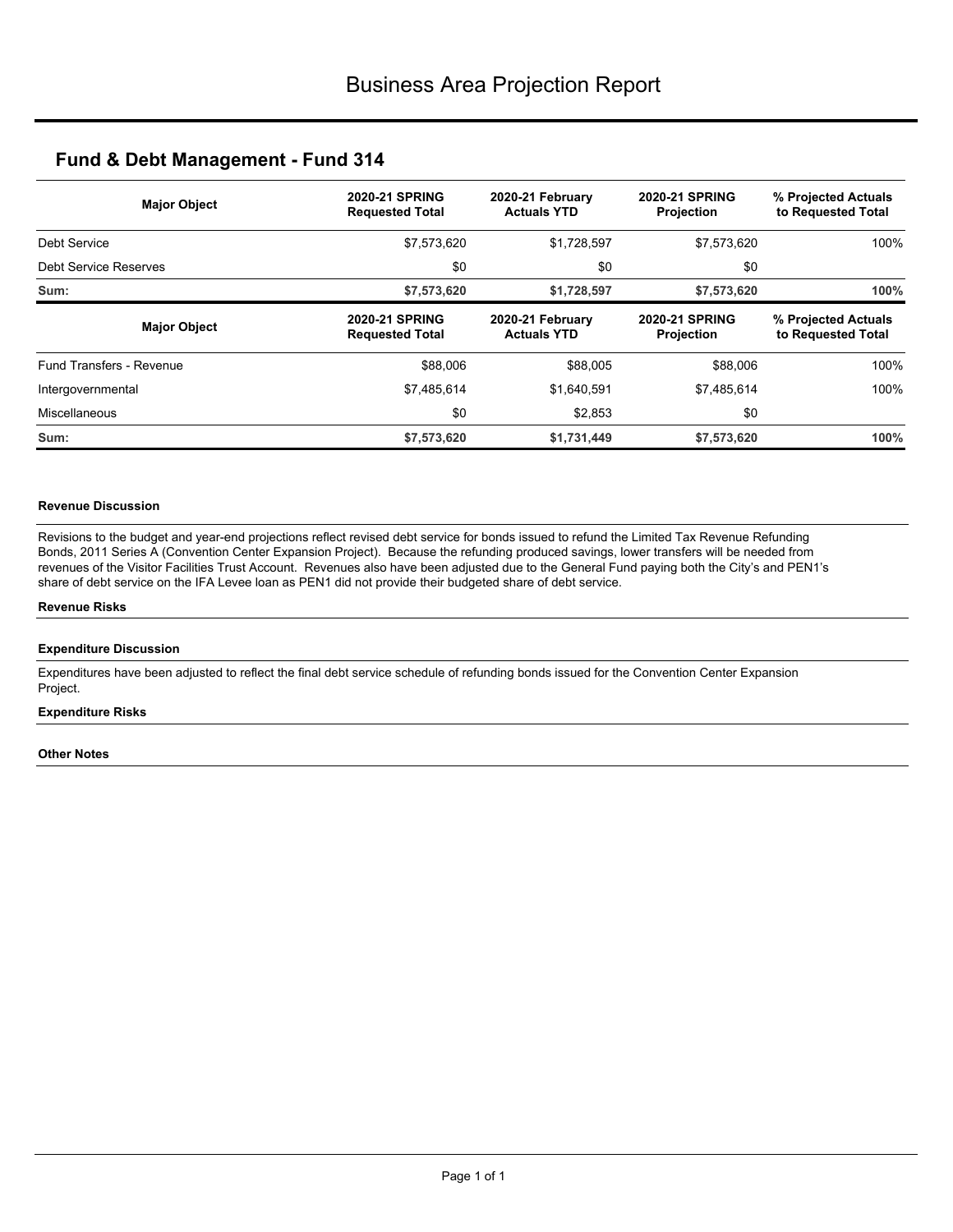| <b>Major Object</b>             | <b>2020-21 SPRING</b><br><b>Revised Base</b> | <b>2020-21 SPRING</b><br>Total ADJ | <b>2020-21 SPRING</b><br><b>Requested Total</b> | <b>Requested</b><br>Adjustment as % of<br><b>Total Requested</b><br><b>Budget</b> |
|---------------------------------|----------------------------------------------|------------------------------------|-------------------------------------------------|-----------------------------------------------------------------------------------|
| Debt Service                    | 8,586,473                                    | $-1,012,853$                       | \$7,573,620                                     | $-13.37%$                                                                         |
| Debt Service Reserves           | 27,567                                       | $-27,567$                          | \$0                                             | #DIV/0                                                                            |
| Sum:                            |                                              |                                    | \$7,573,620                                     |                                                                                   |
| <b>Major Object</b>             | <b>2020-21 SPRING</b><br><b>Revised Base</b> | <b>2020-21 SPRING</b><br>Total ADJ | <b>2020-21 SPRING</b><br><b>Requested Total</b> | Requested<br>Adjustment as % of<br><b>Total Requested</b><br><b>Budget</b>        |
| <b>Fund Transfers - Revenue</b> | 103,000                                      | $-14,994$                          | \$88,006                                        | $-17.04%$                                                                         |
| Intergovernmental               | 8,511,040                                    | $-1,025,426$                       | \$7,485,614                                     | $-13.70%$                                                                         |
| <b>Miscellaneous</b>            | 0                                            | 0                                  | \$0                                             | #DIV/0                                                                            |
| Sum:                            |                                              |                                    | \$7,573,620                                     |                                                                                   |

## **Revenue Discussion**

Revisions to the budget and year-end projections reflect revised debt service for bonds issued to refund the Limited Tax Revenue Refunding Bonds, 2011 Series A (Convention Center Expansion Project). Because the refunding produced savings, lower transfers will be needed from revenues of the Visitor Facilities Trust Account. Revenues also have been adjusted due to the General Fund paying both the City's and PEN1's share of debt service on the IFA Levee loan as PEN1 did not provide their budgeted share of debt service.

### **Revenue Risks**

### **Expenditure Discussion**

Expenditures have been adjusted to reflect the final debt service schedule of refunding bonds issued for the Convention Center Expansion Project.

### **Expenditure Risks**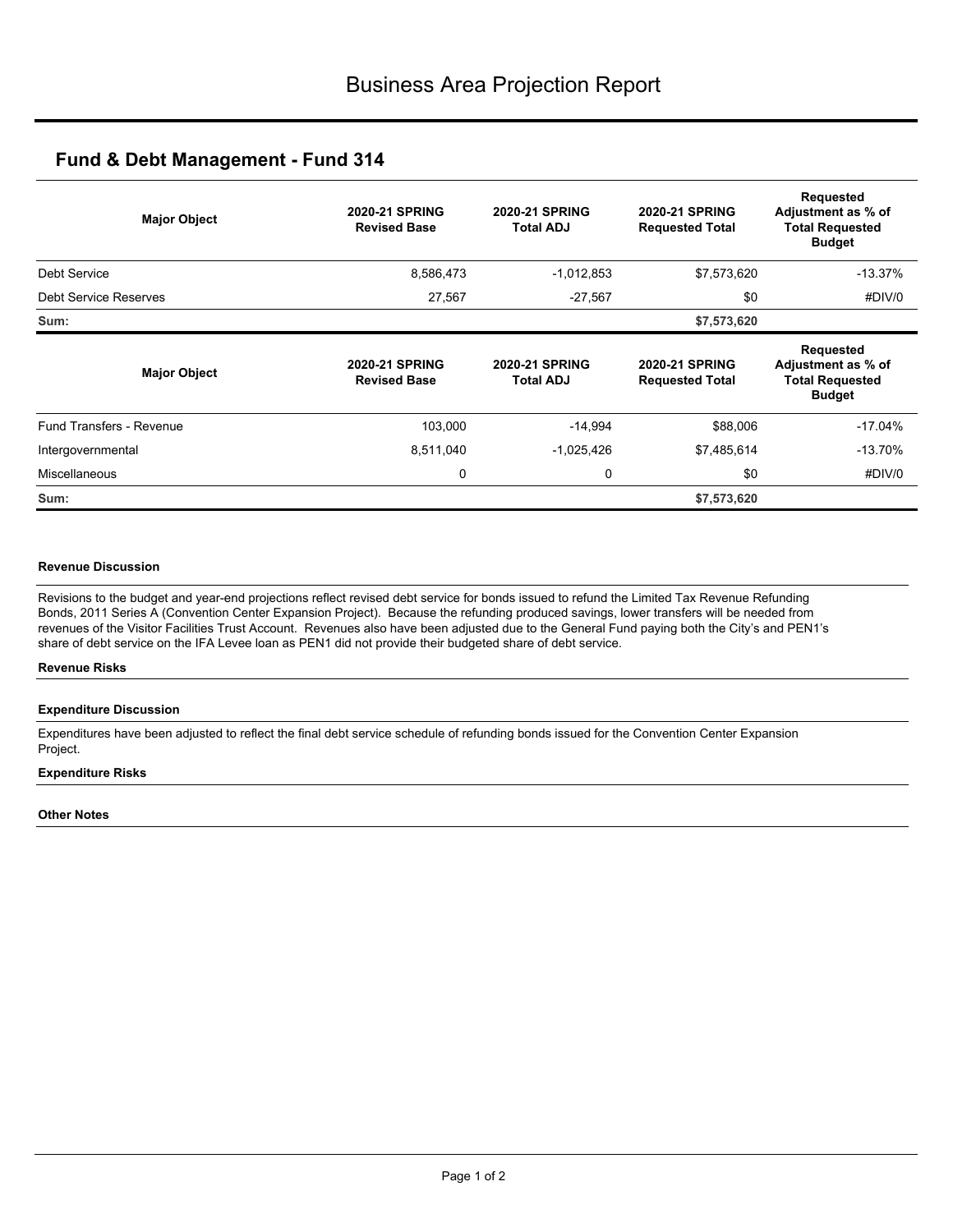| 2020-21 February<br><b>Actuals YTD</b> | <b>2020-21 SPRING</b><br><b>Projection</b> | % Projected Actuals<br>to Requested Total |
|----------------------------------------|--------------------------------------------|-------------------------------------------|
| \$1,728,597                            | \$7,573,620                                | 100%                                      |
| \$0                                    | \$0                                        |                                           |
| \$1,728,597                            | \$7,573,620                                | 100%                                      |
|                                        |                                            |                                           |
| 2020-21 February<br><b>Actuals YTD</b> | <b>2020-21 SPRING</b><br><b>Projection</b> | % Projected Actuals<br>to Requested Total |
| \$88,005                               | \$88,006                                   | 100%                                      |
| \$1,640,591                            | \$7,485,614                                | 100%                                      |
| \$2,853                                | \$0                                        |                                           |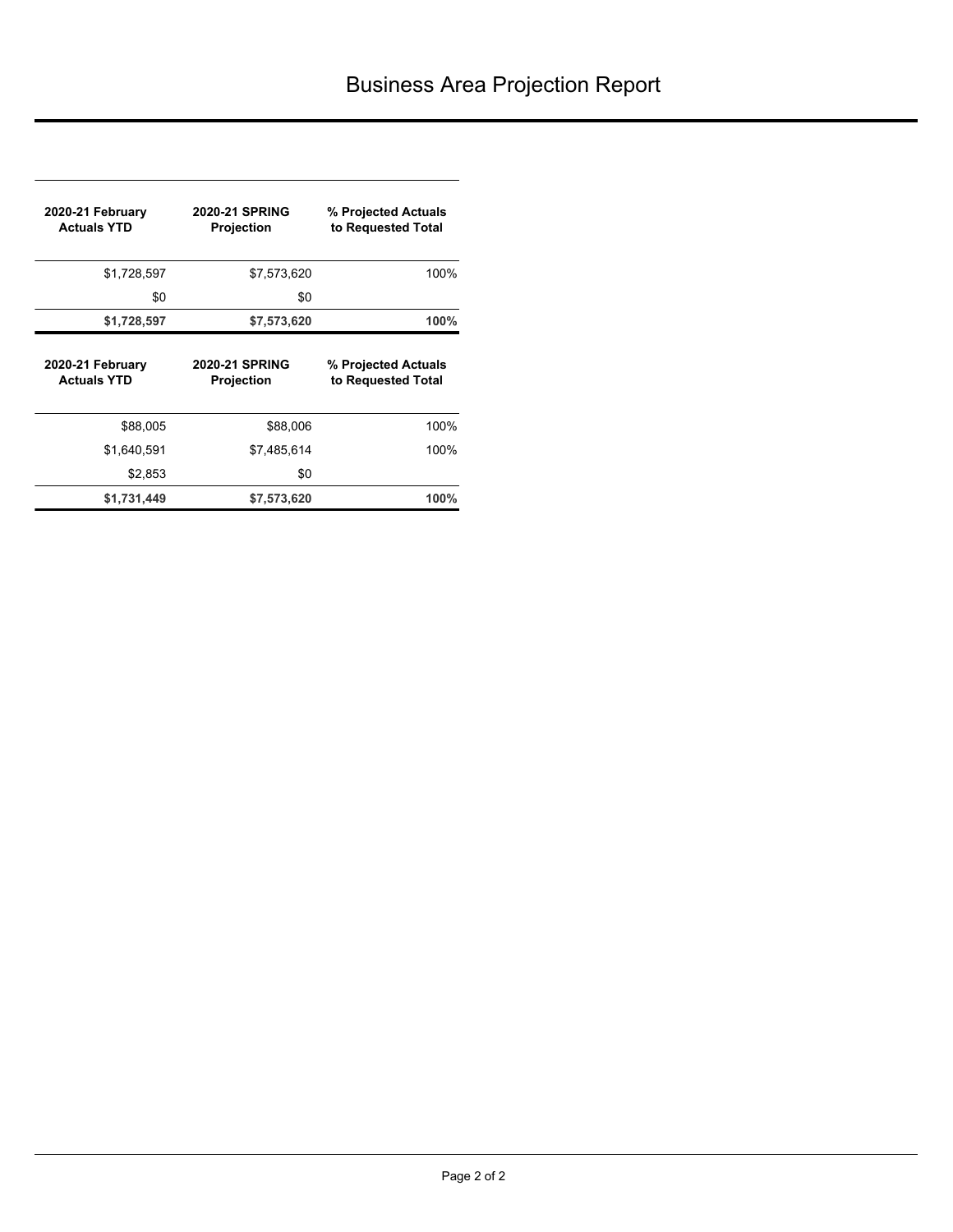| <b>Major Object</b>    | <b>2020-21 SPRING</b><br><b>Requested Total</b> | 2020-21 March<br><b>Actuals YTD</b> | <b>2020-21 SPRING</b><br><b>Projection</b> | % Projected Actuals<br>to Requested Total<br>99% |  |
|------------------------|-------------------------------------------------|-------------------------------------|--------------------------------------------|--------------------------------------------------|--|
| Debt Service           | \$6,685,000                                     | \$39,646                            | \$6,645,000                                |                                                  |  |
| Sum:                   | \$6,685,000                                     | \$39,646                            | \$6.645.000                                | 99%                                              |  |
| <b>Major Object</b>    | <b>2020-21 SPRING</b><br><b>Requested Total</b> | 2020-21 March<br><b>Actuals YTD</b> | <b>2020-21 SPRING</b><br><b>Projection</b> | % Projected Actuals<br>to Requested Total        |  |
| Beginning Fund Balance | \$650,000                                       | \$0                                 | \$585,000                                  | 90%                                              |  |
| Miscellaneous          | \$20,000                                        | \$17,341                            | \$20,000                                   | 100%                                             |  |
| Taxes                  | \$6,015,000                                     | \$5,743,870                         | \$6.040.000                                | 100%                                             |  |
| Sum:                   | \$6,685,000                                     | \$5,761,211                         | \$6,645,000                                | 99%                                              |  |

## **Revenue Discussion**

Year-end projections include a reduction in resources due to adjustments for beginning balance and prior year tax collections.

## **Revenue Risks**

### **Expenditure Discussion**

Lower interest expenses for line of credit debt offsets the reduction in resources for this fund.

### **Expenditure Risks**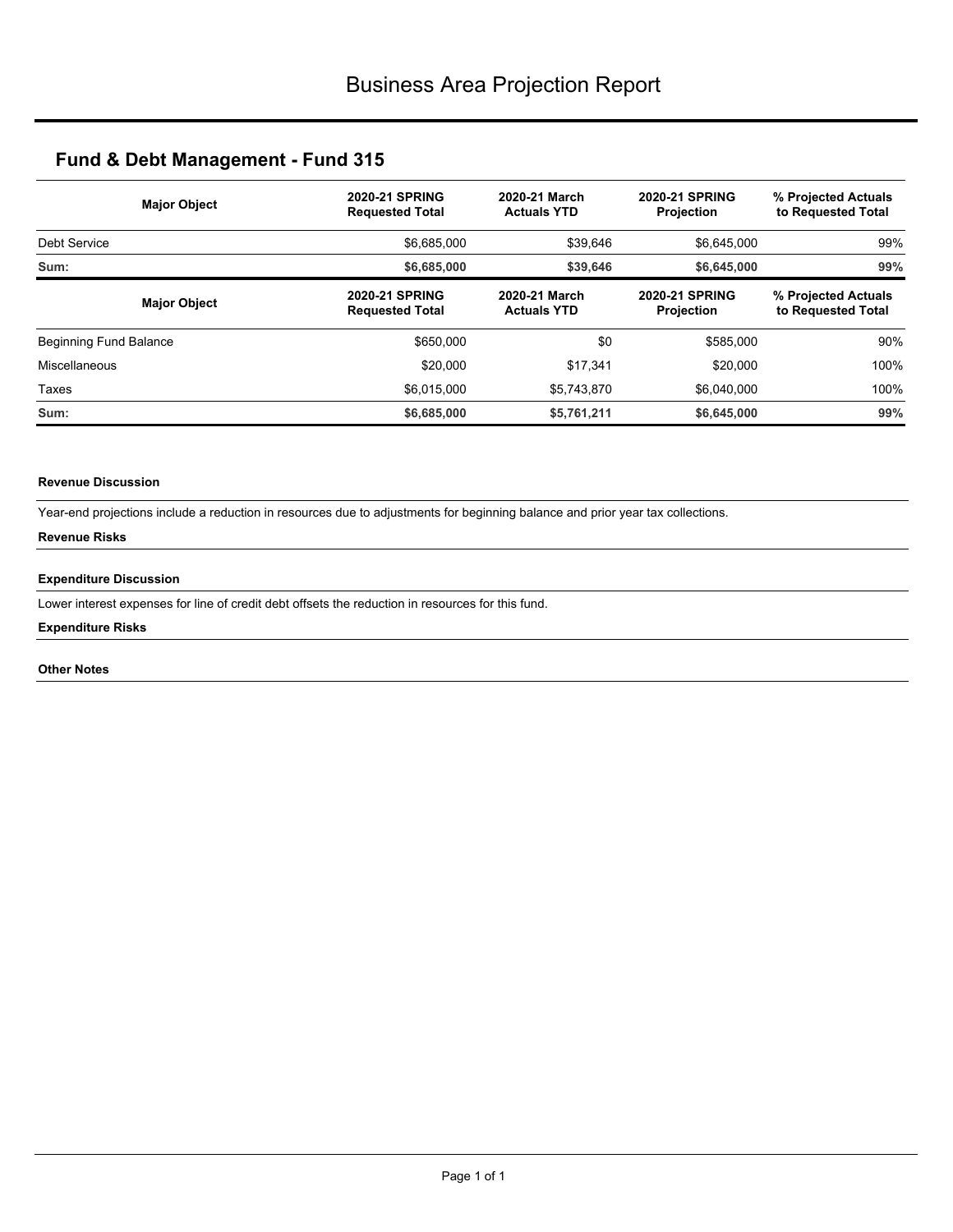| <b>Major Object</b>           | 2020-21<br><b>SPRING</b><br><b>Revised Base</b> | 2020-21<br><b>SPRING Total</b><br><b>ADJ</b> | 2020-21<br><b>SPRING</b><br>Requested<br>Total        | Requested<br>Adjustment<br>as % of Total<br>Requested<br><b>Budget</b> | 2020-21<br>February<br><b>Actuals YTD</b> | 2020-21 March<br><b>Actuals YTD</b> | 2020-21<br><b>SPRING</b><br>Projection | % Projected Actuals<br>to Budget |
|-------------------------------|-------------------------------------------------|----------------------------------------------|-------------------------------------------------------|------------------------------------------------------------------------|-------------------------------------------|-------------------------------------|----------------------------------------|----------------------------------|
| Debt Service                  | 6,685,000                                       | 0                                            | 6,685,000                                             | 0%                                                                     | 39,646                                    | 39,646                              | 0                                      |                                  |
| Sum:                          | 6,685,000                                       | $\mathbf 0$                                  | 6,685,000                                             | 0%                                                                     | 39,646                                    | 39,646                              | 0                                      |                                  |
| <b>Major Object</b>           | 2020-21<br><b>SPRING</b><br><b>Revised Base</b> | 2020-21<br><b>SPRING Total</b><br><b>ADJ</b> | 2020-21<br><b>SPRING</b><br><b>Requested</b><br>Total | Requested<br>Adjustment<br>as % of Total<br>Requested<br><b>Budget</b> | 2020-21<br>February<br><b>Actuals YTD</b> | 2020-21 March<br><b>Actuals YTD</b> | 2020-21<br><b>SPRING</b><br>Projection | % Projected Actuals<br>to Budget |
| <b>Beginning Fund Balance</b> | 650,000                                         | 0                                            | 650,000                                               | 0%                                                                     | $\Omega$                                  | 0                                   | $\mathbf 0$                            |                                  |
| Miscellaneous                 | 20,000                                          | $\mathbf 0$                                  | 20,000                                                | 0%                                                                     | 17,341                                    | 17,341                              | 0                                      |                                  |
| Taxes                         | 6,015,000                                       | 0                                            | 6,015,000                                             | 0%                                                                     | 5,743,870                                 | 5,743,870                           | 0                                      |                                  |
| Sum:                          | 6,685,000                                       | 0                                            | 6,685,000                                             | $0\%$                                                                  | 5,761,211                                 | 5,761,211                           | $\mathbf 0$                            |                                  |
|                               |                                                 |                                              |                                                       | Sum:                                                                   | 5,800,856.91                              |                                     |                                        |                                  |
|                               | 13,370,000                                      | 0                                            | 13,370,000                                            | $0\%$                                                                  |                                           | 5,800,857                           | 0                                      |                                  |
|                               |                                                 |                                              |                                                       | Sum:                                                                   | 5,800,856.91                              |                                     |                                        |                                  |

### **Revenue Discussion**

Year-end projections include a reduction in resources due to adjustments for beginning balance and prior year tax collections.

### **Revenue Risks**

### **Expenditure Discussion**

Lower interest expenses for line of credit debt offsets the reduction in resources for this fund.

### **Expenditure Risks**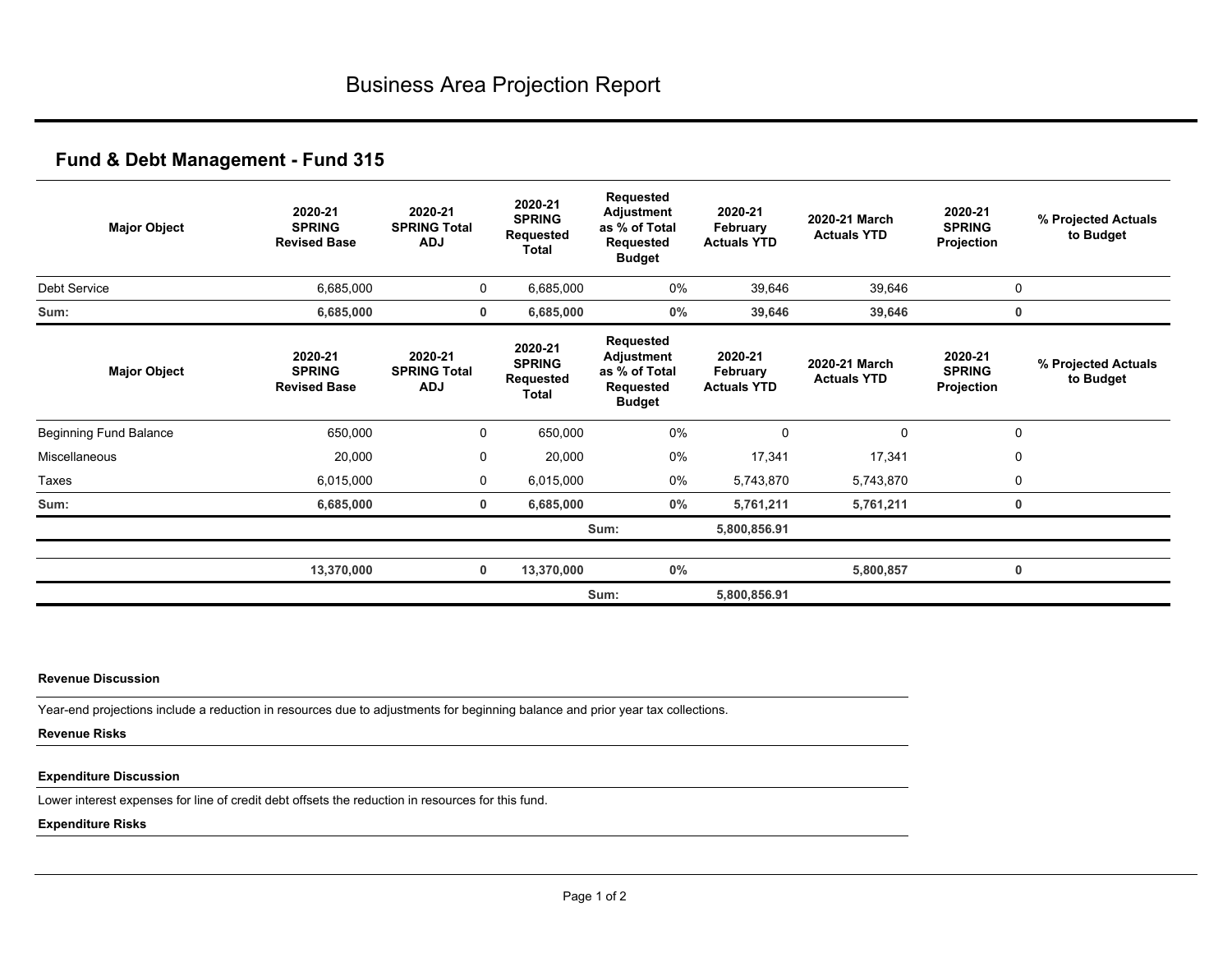|                          | <b>Major Object</b> | <b>2020-21 SPRING</b><br><b>Requested Total</b> | 2020-21 February<br><b>Actuals YTD</b> | <b>2020-21 SPRING</b><br><b>Projection</b> | % Projected Actuals<br>to Requested Total |
|--------------------------|---------------------|-------------------------------------------------|----------------------------------------|--------------------------------------------|-------------------------------------------|
| Debt Service             |                     | \$1,544,350                                     | \$1,086,107                            | \$1,544,350                                | 100%                                      |
| Sum:                     |                     | \$1,544,350                                     | \$1,086,107                            | \$1,544,350                                | 100%                                      |
|                          | <b>Major Object</b> | <b>2020-21 SPRING</b><br><b>Requested Total</b> | 2020-21 February<br><b>Actuals YTD</b> | <b>2020-21 SPRING</b><br><b>Projection</b> | % Projected Actuals<br>to Requested Total |
| Fund Transfers - Revenue |                     | \$1,040,475                                     | \$938,471                              | \$1,040,475                                | 100%                                      |
| <b>Miscellaneous</b>     |                     | \$503,875                                       | \$147,810                              | \$503,875                                  | 100%                                      |
| Sum:                     |                     | \$1,544,350                                     | \$1,086,281                            | \$1.544.350                                | 100%                                      |

### **Revenue Discussion**

Revisions to the budget and year-end projections include reduced transfers for debt service payments on lines of credit for the ITS project, Build Portland project and River District line of credit. FY 2021 interest rates on lines of credit were lower than projected. Additionally, because draws on the Build Portland line of credit were slower than planned, the transfer from the Build Portland subfund and the debt service payment on the line have been reduced. The City also refinanced the River District Interim line of credit with long-term bonds. Transfers to pay debt service on these bonds have been adjusted to reflect the new fixed rate debt service schedule.

#### **Revenue Risks**

### **Expenditure Discussion**

Adjustments to expenditures reflect debt service savings due to lower interest costs and slower-than-anticipated draw requests on lines of credit.

### **Expenditure Risks**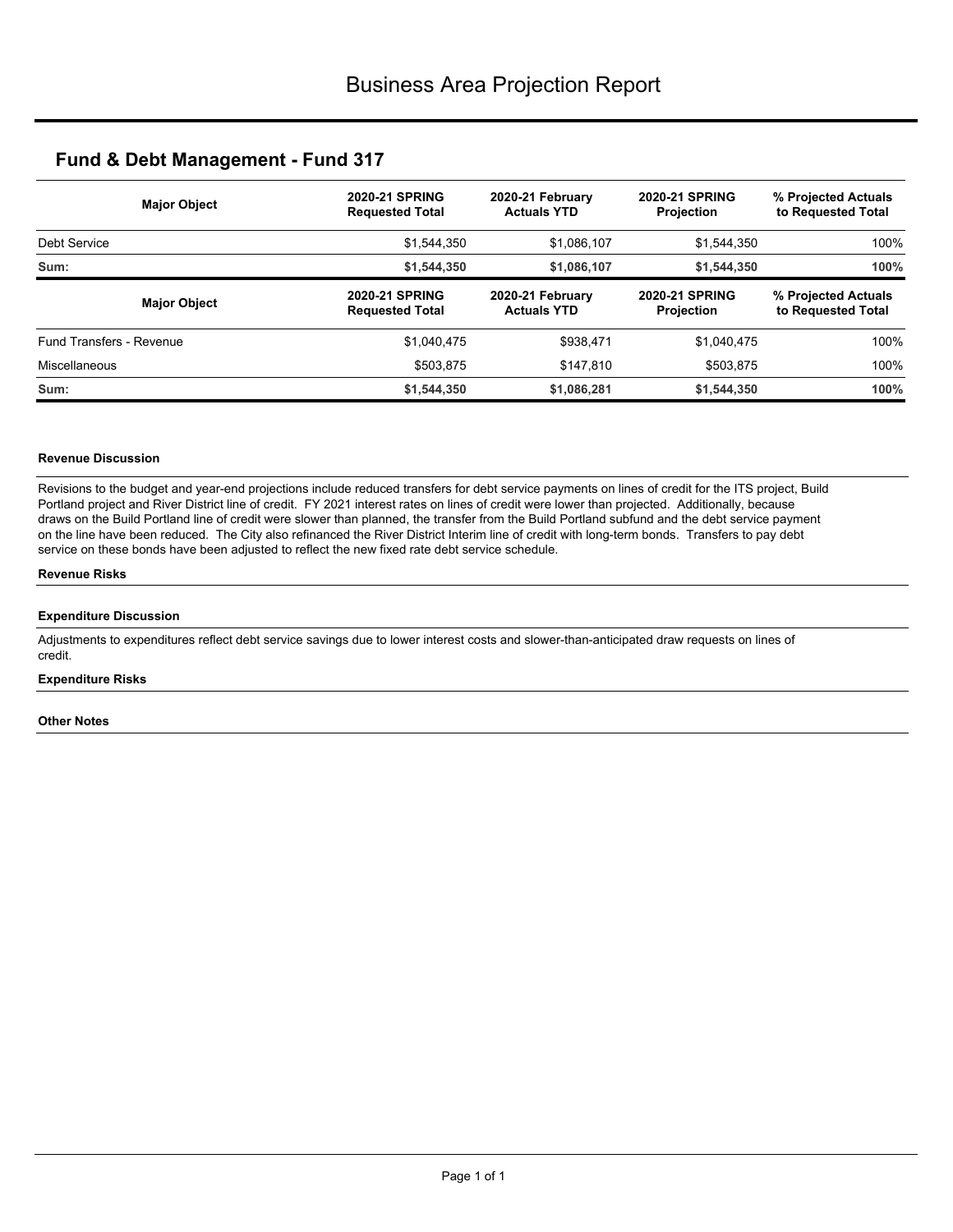| <b>Major Object</b>             | 2020-21<br><b>SPRING</b><br><b>Revised Base</b> | 2020-21<br><b>SPRING Total</b><br><b>ADJ</b> | 2020-21<br><b>SPRING</b><br>Requested<br>Total | Requested<br>Adjustment<br>as % of Total<br>Requested<br><b>Budget</b>        | 2020-21<br>February<br><b>Actuals YTD</b> | 2020-21 March<br><b>Actuals YTD</b> | 2020-21<br><b>SPRING</b><br>Projection | % Projected Actuals<br>to Budget |
|---------------------------------|-------------------------------------------------|----------------------------------------------|------------------------------------------------|-------------------------------------------------------------------------------|-------------------------------------------|-------------------------------------|----------------------------------------|----------------------------------|
| Debt Service                    | 2,465,019                                       | $-920,669$                                   | 1,544,350                                      | -60%                                                                          | 1,086,107                                 | 1,086,107                           |                                        | 0                                |
| Sum:                            | 2,465,019                                       | $-920,669$                                   | 1,544,350                                      | $-60%$                                                                        | 1,086,107                                 | 1,086,107                           |                                        | $\mathbf 0$                      |
| <b>Major Object</b>             | 2020-21<br><b>SPRING</b><br><b>Revised Base</b> | 2020-21<br><b>SPRING Total</b><br><b>ADJ</b> | 2020-21<br><b>SPRING</b><br>Requested<br>Total | Requested<br><b>Adjustment</b><br>as % of Total<br>Requested<br><b>Budget</b> | 2020-21<br>February<br><b>Actuals YTD</b> | 2020-21 March<br><b>Actuals YTD</b> | 2020-21<br><b>SPRING</b><br>Projection | % Projected Actuals<br>to Budget |
| <b>Fund Transfers - Revenue</b> | 1,465,019                                       | $-424,544$                                   | 1,040,475                                      | $-41%$                                                                        | 938,471                                   | 938,471                             |                                        | $\mathbf 0$                      |
| Miscellaneous                   | 1,000,000                                       | $-496, 125$                                  | 503,875                                        | $-98%$                                                                        | 147,810                                   | 147,810                             |                                        | 0                                |
| Sum:                            | 2,465,019                                       | $-920,669$                                   | 1,544,350                                      | $-60%$                                                                        | 1,086,281                                 | 1,086,281                           |                                        | 0                                |
|                                 |                                                 |                                              |                                                | Sum:                                                                          | 2,172,388.64                              |                                     |                                        |                                  |
|                                 | 4,930,038                                       | $-1,841,338$                                 | 3,088,700                                      | $-60%$                                                                        |                                           | 2,172,389                           |                                        | $\mathbf{0}$                     |
|                                 |                                                 |                                              |                                                | Sum:                                                                          | 2,172,388.64                              |                                     |                                        |                                  |

### **Revenue Discussion**

Revisions to the budget and year-end projections include reduced transfers for debt service payments on lines of credit for the ITS project, Build Portland project and River District line of credit. FY 2021 interest rates on lines of credit were lower than projected. Additionally, because draws on the Build Portland line of credit were slower than planned, the transfer from the Build Portland subfund and the debt service payment on the line have been reduced. The City also refinanced the River District Interim line of credit with long-term bonds. Transfers to pay debt service on these bonds have been adjusted to reflect the new fixed rate debt service schedule.

### **Revenue Risks**

### **Expenditure Discussion**

Adjustments to expenditures reflect debt service savings due to lower interest costs and slower-than-anticipated draw requests on lines of credit.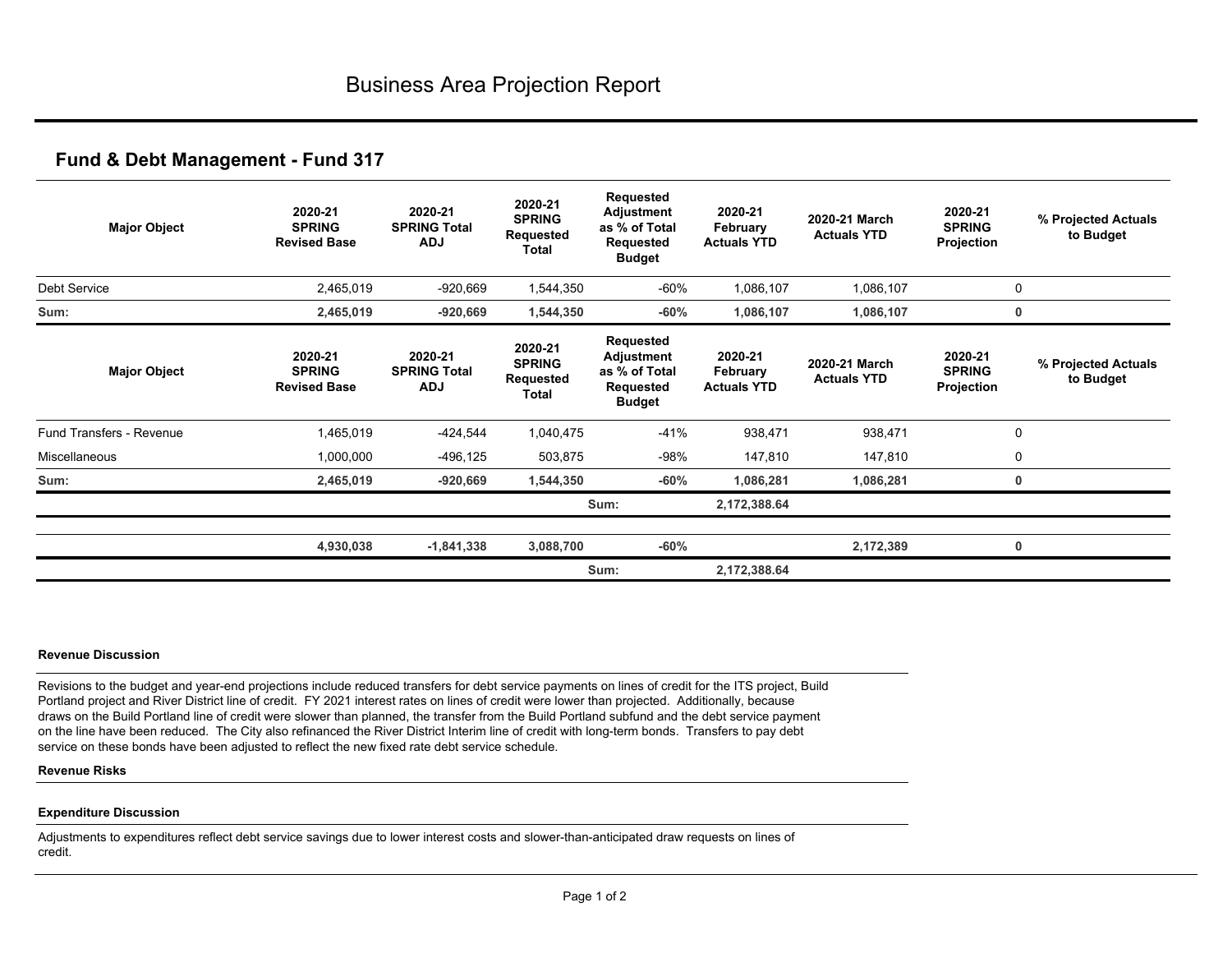| <b>Major Object</b>                    | <b>2020-21 SPRING</b><br><b>Requested Total</b> | 2020-21 March<br><b>Actuals YTD</b> | <b>2020-21 SPRING</b><br><b>Projection</b> | % Projected Actuals<br>to Requested Total |  |
|----------------------------------------|-------------------------------------------------|-------------------------------------|--------------------------------------------|-------------------------------------------|--|
| <b>External Materials and Services</b> | \$100.815                                       | \$0                                 | \$97,625                                   | 97%                                       |  |
| Sum:                                   | \$0<br>\$100,815                                |                                     | \$97,625                                   | 97%                                       |  |
| <b>Major Object</b>                    | <b>2020-21 SPRING</b><br><b>Requested Total</b> | 2020-21 March<br><b>Actuals YTD</b> | <b>2020-21 SPRING</b><br>Projection        | % Projected Actuals<br>to Requested Total |  |
| <b>Beginning Fund Balance</b>          | \$1,607                                         | \$0                                 | \$1,607                                    | 100%                                      |  |
| Miscellaneous                          | \$315                                           | \$314                               | \$315                                      | 100%                                      |  |
| Taxes                                  | \$98.893                                        | \$90,477                            | \$95,703                                   | 97%                                       |  |
| Sum:                                   | \$100,815                                       | \$90,790                            | \$97,625                                   | 97%                                       |  |

## **Revenue Discussion**

Revisions to the budget and year-end projections include adjustments for beginning fund balance, tax increment collections and interest earnings. Due to the small size of the urban renewal area and method of calculating taxes, estimates of tax increment collections are imprecise.

## **Revenue Risks**

### **Expenditure Discussion**

Adjustments to resources are reflected in revisions to the amount transferred to Prosper Portland for projects.

### **Expenditure Risks**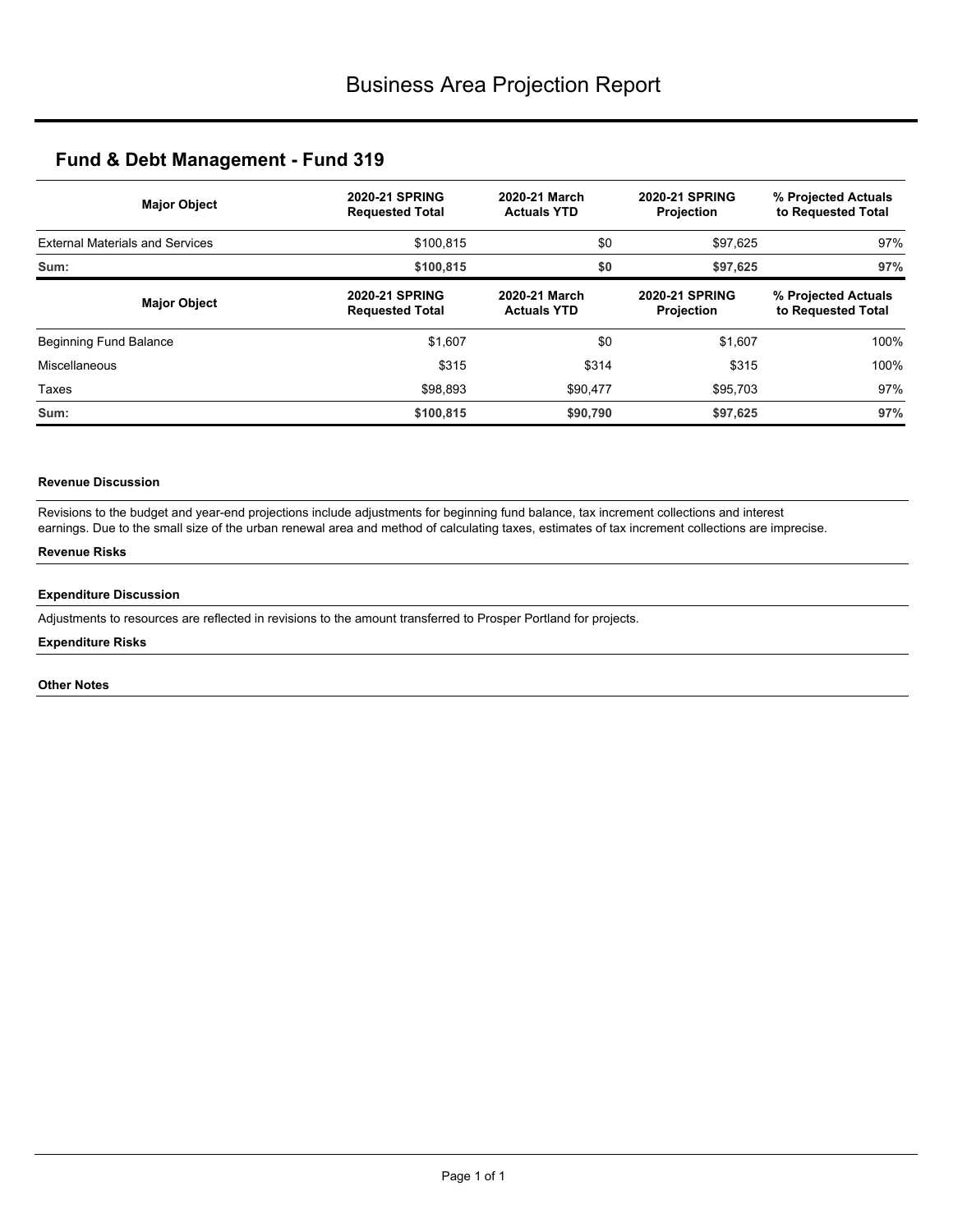| <b>Major Object</b>                    | 2020-21<br><b>SPRING</b><br><b>Revised Base</b> | 2020-21<br><b>SPRING Total</b><br><b>ADJ</b> | 2020-21<br><b>SPRING</b><br>Requested<br>Total | Requested<br><b>Adjustment</b><br>as % of Total<br>Requested<br><b>Budget</b> | 2020-21<br>February<br><b>Actuals YTD</b> | 2020-21 March<br><b>Actuals YTD</b> | 2020-21<br><b>SPRING</b><br>Projection | % Projected Actuals<br>to Budget |
|----------------------------------------|-------------------------------------------------|----------------------------------------------|------------------------------------------------|-------------------------------------------------------------------------------|-------------------------------------------|-------------------------------------|----------------------------------------|----------------------------------|
| <b>External Materials and Services</b> | 100,500                                         | 315                                          | 100,815                                        | $0\%$                                                                         | 0                                         | 0                                   | 97,625                                 | 97%                              |
| Sum:                                   | 100,500                                         | 315                                          | 100,815                                        | 0%                                                                            | 0                                         | 0                                   | 97,625                                 | 97%                              |
| <b>Major Object</b>                    | 2020-21<br><b>SPRING</b><br><b>Revised Base</b> | 2020-21<br><b>SPRING Total</b><br><b>ADJ</b> | 2020-21<br><b>SPRING</b><br>Requested<br>Total | Requested<br>Adjustment<br>as % of Total<br>Requested<br><b>Budget</b>        | 2020-21<br>February<br><b>Actuals YTD</b> | 2020-21 March<br><b>Actuals YTD</b> | 2020-21<br><b>SPRING</b><br>Projection | % Projected Actuals<br>to Budget |
| <b>Beginning Fund Balance</b>          | $\mathbf 0$                                     | 1,607                                        | 1,607                                          | 100%                                                                          | 0                                         | $\mathbf 0$                         | 0                                      |                                  |
| Miscellaneous                          | 0                                               | 315                                          | 315                                            | 100%                                                                          | 314                                       | 314                                 | 0                                      |                                  |
| Taxes                                  | 100,500                                         | $-1,607$                                     | 98,893                                         | $-2%$                                                                         | 90,477                                    | 90,477                              | 0                                      |                                  |
| Sum:                                   | 100,500                                         | 315                                          | 100,815                                        | 0%                                                                            | 90,790                                    | 90,790                              | 0                                      |                                  |
|                                        |                                                 |                                              |                                                | Sum:                                                                          | 90,790.41                                 |                                     |                                        |                                  |
|                                        | 201,000                                         | 630                                          | 201,630                                        | 0%                                                                            |                                           | 90,790                              | 97,625                                 | 48%                              |
|                                        |                                                 |                                              |                                                | Sum:                                                                          | 90,790.41                                 |                                     |                                        |                                  |

### **Revenue Discussion**

Revisions to the budget and year-end projections include adjustments for beginning fund balance, tax increment collections and interest earnings. Due to the small size of the urban renewal area and method of calculating taxes, estimates of tax increment collections are imprecise.

### **Revenue Risks**

### **Expenditure Discussion**

Adjustments to resources are reflected in revisions to the amount transferred to Prosper Portland for projects.

### **Expenditure Risks**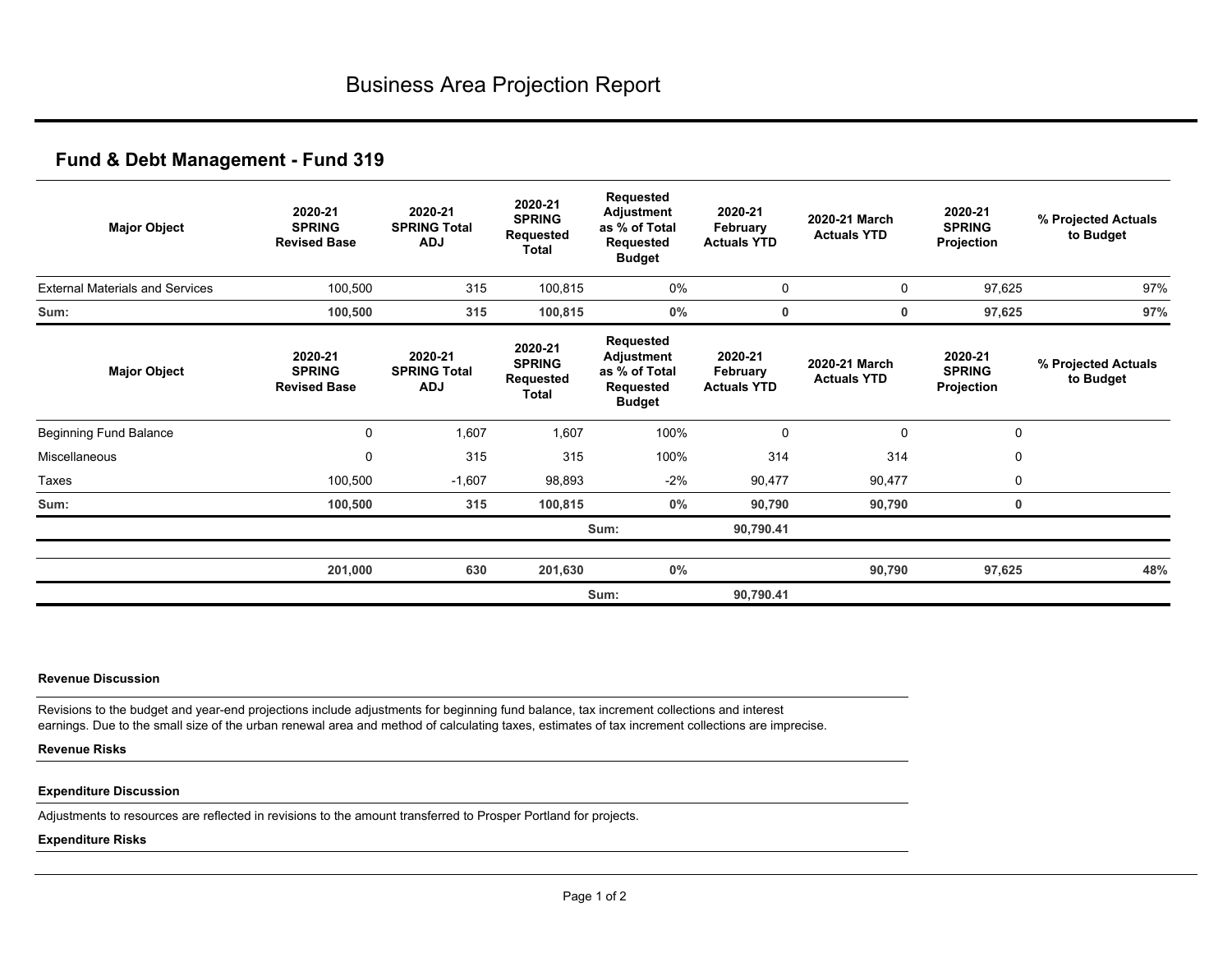| <b>Major Object</b>                    | <b>2020-21 SPRING</b><br><b>Requested Total</b> | 2020-21 March<br><b>Actuals YTD</b> | <b>2020-21 SPRING</b><br>Projection | % Projected Actuals<br>to Requested Total |  |
|----------------------------------------|-------------------------------------------------|-------------------------------------|-------------------------------------|-------------------------------------------|--|
| <b>External Materials and Services</b> | \$35,549                                        | \$0<br>\$34,550                     |                                     | 97%                                       |  |
| Sum:                                   | \$35.549                                        | \$0                                 | \$34,550                            | 97%                                       |  |
| <b>Major Object</b>                    | <b>2020-21 SPRING</b><br><b>Requested Total</b> | 2020-21 March<br><b>Actuals YTD</b> | <b>2020-21 SPRING</b><br>Projection | % Projected Actuals<br>to Requested Total |  |
| <b>Beginning Fund Balance</b>          | \$1,974                                         | \$0                                 | \$1,974                             | 100%                                      |  |
| Miscellaneous                          | \$175                                           | \$174                               | \$175                               | 100%                                      |  |
| Taxes                                  | \$33,400                                        | \$29,913                            | \$32,401                            | 97%                                       |  |
| Sum:                                   | \$35,549                                        | \$30,087                            | \$34,550                            | 97%                                       |  |

## **Revenue Discussion**

Revisions to the budget and year-end projections include adjustments for beginning fund balance, tax increment collections and interest earnings. Due to the small size of the urban renewal area and method of calculating taxes, estimates of tax increment collections are imprecise.

## **Revenue Risks**

### **Expenditure Discussion**

Adjustments to resources are reflected in revisions to the amount transferred to Prosper Portland for projects.

### **Expenditure Risks**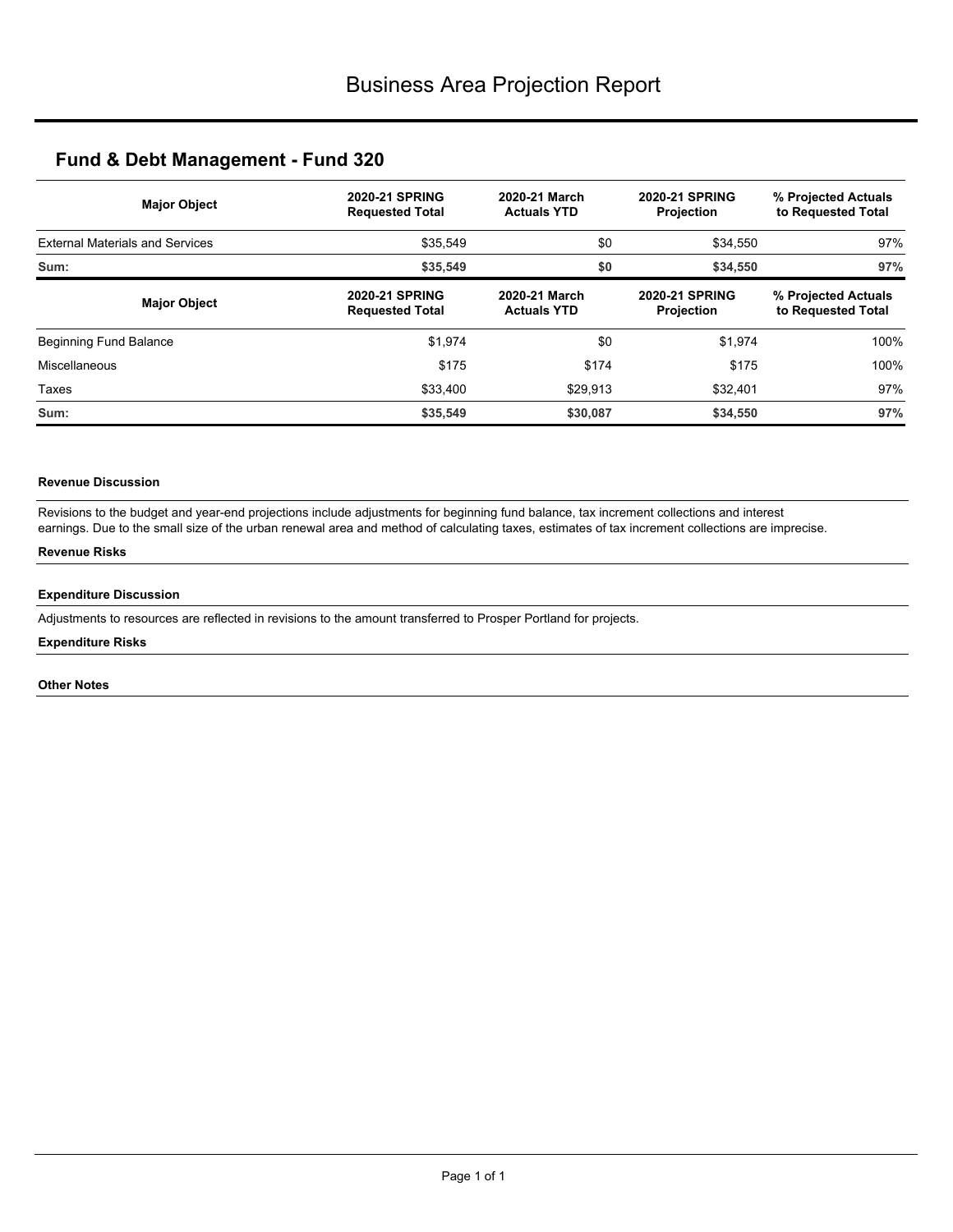| <b>Major Object</b>                    | 2020-21<br><b>SPRING</b><br><b>Revised Base</b> | 2020-21<br><b>SPRING Total</b><br><b>ADJ</b> | 2020-21<br><b>SPRING</b><br>Requested<br>Total | Requested<br>Adjustment<br>as % of Total<br>Requested<br><b>Budget</b>        | 2020-21<br>February<br><b>Actuals YTD</b> | 2020-21 March<br><b>Actuals YTD</b> | 2020-21<br><b>SPRING</b><br>Projection | % Projected Actuals<br>to Budget |
|----------------------------------------|-------------------------------------------------|----------------------------------------------|------------------------------------------------|-------------------------------------------------------------------------------|-------------------------------------------|-------------------------------------|----------------------------------------|----------------------------------|
| <b>External Materials and Services</b> | 50,500                                          | $-14,951$                                    | 35,549                                         | $-42%$                                                                        | $\mathbf 0$                               | $\mathbf 0$                         | 34,550                                 | 97%                              |
| Sum:                                   | 50,500                                          | $-14,951$                                    | 35,549                                         | $-42%$                                                                        | 0                                         | 0                                   | 34,550                                 | 97%                              |
| <b>Major Object</b>                    | 2020-21<br><b>SPRING</b><br><b>Revised Base</b> | 2020-21<br><b>SPRING Total</b><br><b>ADJ</b> | 2020-21<br><b>SPRING</b><br>Requested<br>Total | Requested<br><b>Adjustment</b><br>as % of Total<br>Requested<br><b>Budget</b> | 2020-21<br>February<br><b>Actuals YTD</b> | 2020-21 March<br><b>Actuals YTD</b> | 2020-21<br><b>SPRING</b><br>Projection | % Projected Actuals<br>to Budget |
| <b>Beginning Fund Balance</b>          | 0                                               | 1,974                                        | 1,974                                          | 100%                                                                          | $\Omega$                                  | $\mathbf 0$                         | $\mathbf 0$                            |                                  |
| Miscellaneous                          | 0                                               | 175                                          | 175                                            | 100%                                                                          | 174                                       | 174                                 | 0                                      |                                  |
| Taxes                                  | 50,500                                          | $-17,100$                                    | 33,400                                         | $-51%$                                                                        | 29,913                                    | 29,913                              | 0                                      |                                  |
| Sum:                                   | 50,500                                          | $-14,951$                                    | 35,549                                         | $-42%$                                                                        | 30,087                                    | 30,087                              | 0                                      |                                  |
|                                        |                                                 |                                              |                                                | Sum:                                                                          | 30,087.28                                 |                                     |                                        |                                  |
|                                        | 101,000                                         | $-29,902$                                    | 71,098                                         | $-42%$                                                                        |                                           | 30,087                              | 34,550                                 | 49%                              |
|                                        |                                                 |                                              |                                                | Sum:                                                                          | 30,087.28                                 |                                     |                                        |                                  |

### **Revenue Discussion**

Revisions to the budget and year-end projections include adjustments for beginning fund balance, tax increment collections and interest earnings. Due to the small size of the urban renewal area and method of calculating taxes, estimates of tax increment collections are imprecise.

### **Revenue Risks**

### **Expenditure Discussion**

Adjustments to resources are reflected in revisions to the amount transferred to Prosper Portland for projects.

### **Expenditure Risks**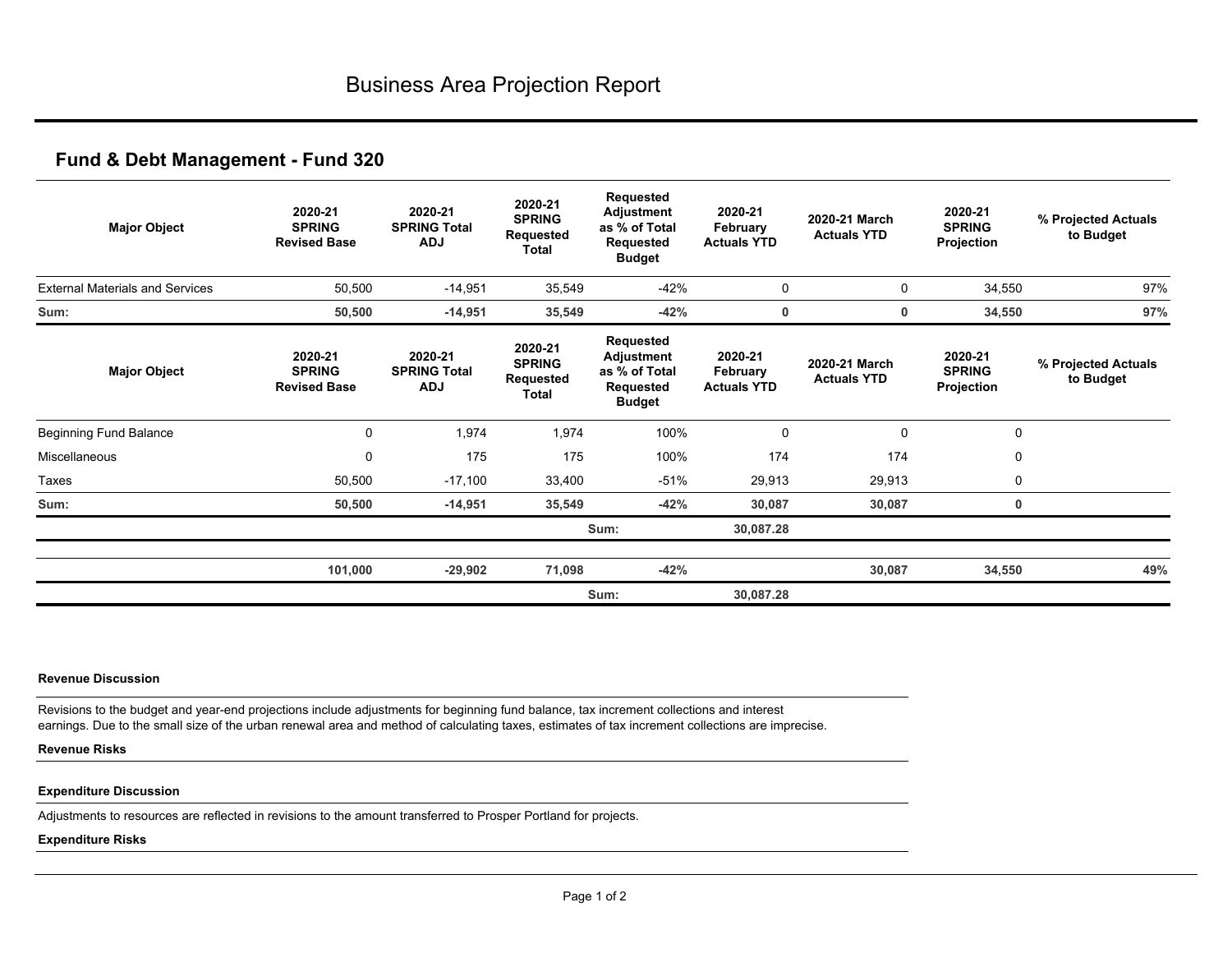| <b>Major Object</b>                    | <b>2020-21 SPRING</b><br><b>Requested Total</b> | 2020-21 March<br><b>Actuals YTD</b> | <b>2020-21 SPRING</b><br><b>Projection</b> | % Projected Actuals<br>to Requested Total |  |
|----------------------------------------|-------------------------------------------------|-------------------------------------|--------------------------------------------|-------------------------------------------|--|
| <b>External Materials and Services</b> | \$0<br>\$100.723                                |                                     | \$98,723                                   | 98%                                       |  |
| Sum:                                   | \$100,723                                       | \$0                                 | \$98,723                                   | 98%                                       |  |
| <b>Major Object</b>                    | <b>2020-21 SPRING</b><br><b>Requested Total</b> | 2020-21 March<br><b>Actuals YTD</b> | <b>2020-21 SPRING</b><br>Projection        | % Projected Actuals<br>to Requested Total |  |
| Beginning Fund Balance                 | \$1,583                                         | \$0                                 | \$1,583                                    | 100%                                      |  |
| Miscellaneous                          | \$320                                           | \$319                               | \$320                                      | 100%                                      |  |
| Taxes                                  | \$98.820                                        | \$91,549                            | \$96,820                                   | 98%                                       |  |
| Sum:                                   | \$100,723                                       | \$91,869                            | \$98,723                                   | 98%                                       |  |

## **Revenue Discussion**

Revisions to the budget and year-end projections include adjustments for beginning fund balance, tax increment collections and interest earnings. Due to the small size of the urban renewal area and method of calculating taxes, estimates of tax increment collections are imprecise.

## **Revenue Risks**

### **Expenditure Discussion**

Adjustments to resources are reflected in revisions to the amount transferred to Prosper Portland for projects.

### **Expenditure Risks**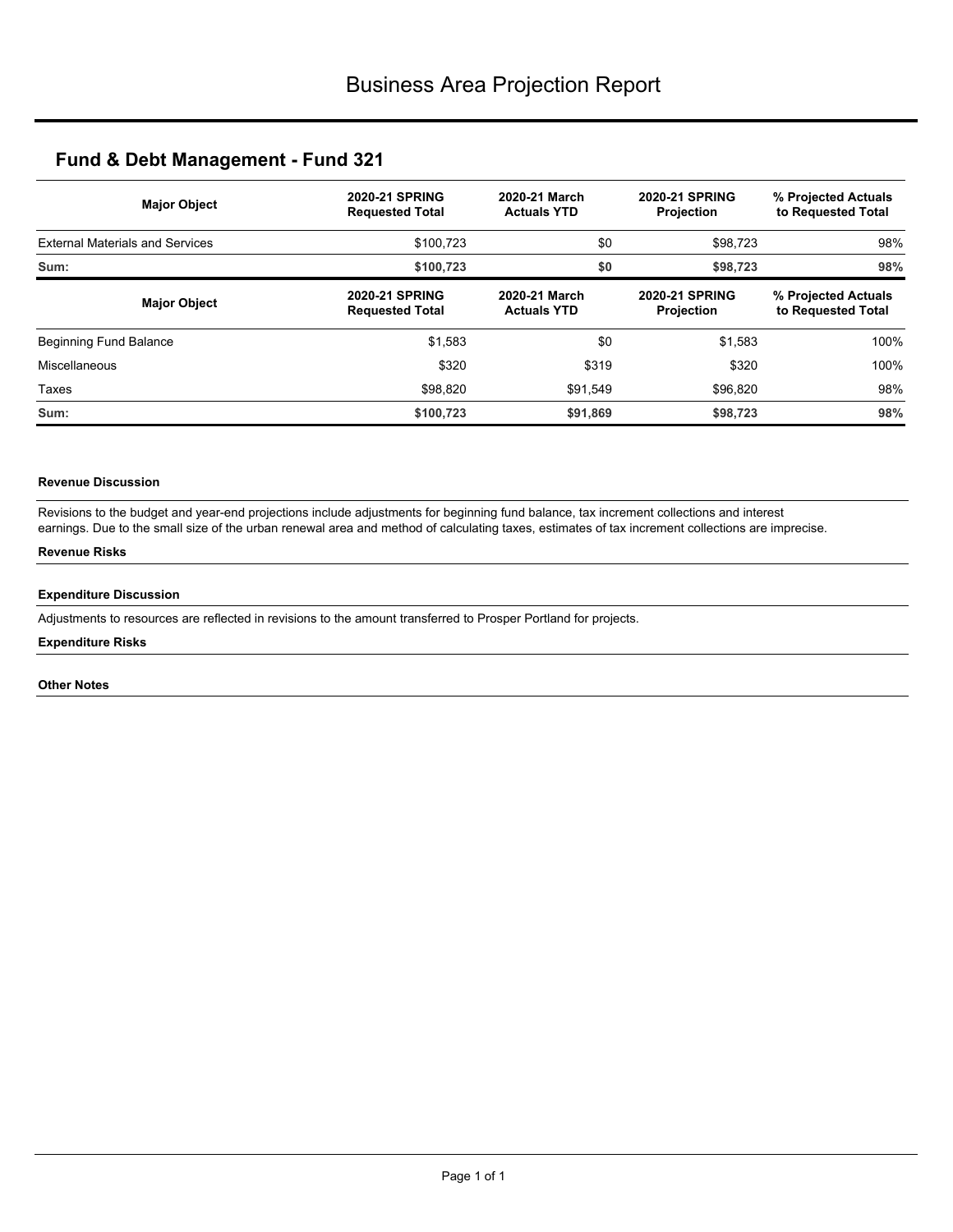| <b>Major Object</b>                    | 2020-21<br><b>SPRING</b><br><b>Revised Base</b> | 2020-21<br><b>SPRING Total</b><br><b>ADJ</b> | 2020-21<br><b>SPRING</b><br>Requested<br>Total | Requested<br>Adjustment<br>as % of Total<br>Requested<br><b>Budget</b> | 2020-21<br>February<br><b>Actuals YTD</b> | 2020-21 March<br><b>Actuals YTD</b> | 2020-21<br><b>SPRING</b><br>Projection | % Projected Actuals<br>to Budget |
|----------------------------------------|-------------------------------------------------|----------------------------------------------|------------------------------------------------|------------------------------------------------------------------------|-------------------------------------------|-------------------------------------|----------------------------------------|----------------------------------|
| <b>External Materials and Services</b> | 105,750                                         | $-5,027$                                     | 100,723                                        | -5%                                                                    | $\mathbf 0$                               | 0                                   | 98,723                                 | 98%                              |
| Sum:                                   | 105,750                                         | $-5,027$                                     | 100,723                                        | $-5%$                                                                  | 0                                         | 0                                   | 98,723                                 | 98%                              |
| <b>Major Object</b>                    | 2020-21<br><b>SPRING</b><br><b>Revised Base</b> | 2020-21<br><b>SPRING Total</b><br><b>ADJ</b> | 2020-21<br><b>SPRING</b><br>Requested<br>Total | Requested<br>Adjustment<br>as % of Total<br>Requested<br><b>Budget</b> | 2020-21<br>February<br><b>Actuals YTD</b> | 2020-21 March<br><b>Actuals YTD</b> | 2020-21<br><b>SPRING</b><br>Projection | % Projected Actuals<br>to Budget |
| Beginning Fund Balance                 | 0                                               | 1,583                                        | 1,583                                          | 100%                                                                   | $\Omega$                                  | $\mathbf 0$                         | $\mathbf 0$                            |                                  |
| Miscellaneous                          | 0                                               | 320                                          | 320                                            | 100%                                                                   | 319                                       | 319                                 | $\mathbf 0$                            |                                  |
| Taxes                                  | 105,750                                         | $-6,930$                                     | 98,820                                         | -7%                                                                    | 91,549                                    | 91,549                              | $\mathbf 0$                            |                                  |
| Sum:                                   | 105,750                                         | $-5,027$                                     | 100,723                                        | $-5%$                                                                  | 91,869                                    | 91,869                              | 0                                      |                                  |
|                                        |                                                 |                                              |                                                | Sum:                                                                   | 91,868.63                                 |                                     |                                        |                                  |
|                                        | 211,500                                         | $-10,054$                                    | 201,446                                        | $-5%$                                                                  |                                           | 91,869                              | 98,723                                 | 49%                              |
|                                        |                                                 |                                              |                                                | Sum:                                                                   | 91,868.63                                 |                                     |                                        |                                  |

### **Revenue Discussion**

Revisions to the budget and year-end projections include adjustments for beginning fund balance, tax increment collections and interest earnings. Due to the small size of the urban renewal area and method of calculating taxes, estimates of tax increment collections are imprecise.

### **Revenue Risks**

#### **Expenditure Discussion**

Adjustments to resources are reflected in revisions to the amount transferred to Prosper Portland for projects.

#### **Expenditure Risks**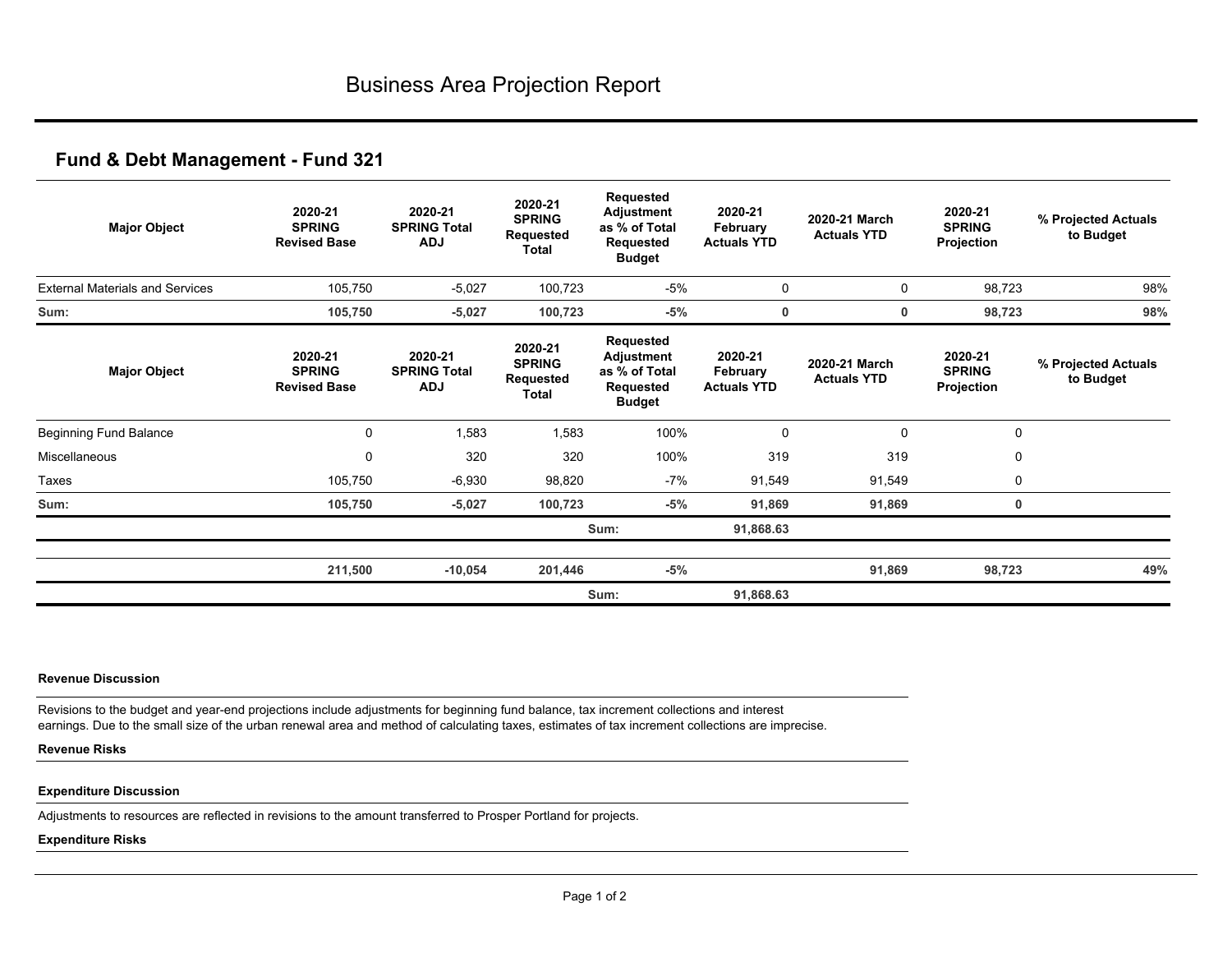| <b>Major Object</b>                    | <b>2020-21 SPRING</b><br><b>Requested Total</b> | 2020-21 March<br><b>Actuals YTD</b> | <b>2020-21 SPRING</b><br><b>Projection</b> | % Projected Actuals<br>to Requested Total |  |
|----------------------------------------|-------------------------------------------------|-------------------------------------|--------------------------------------------|-------------------------------------------|--|
| <b>External Materials and Services</b> | \$100.723                                       | \$0                                 | \$98,723                                   | 98%                                       |  |
| Sum:                                   | \$100,723                                       | \$0                                 | \$98,723                                   | 98%                                       |  |
| <b>Major Object</b>                    | <b>2020-21 SPRING</b><br><b>Requested Total</b> | 2020-21 March<br><b>Actuals YTD</b> | <b>2020-21 SPRING</b><br>Projection        | % Projected Actuals<br>to Requested Total |  |
| Beginning Fund Balance                 | \$1,903                                         | \$0                                 | \$1,903                                    | 100%                                      |  |
| Miscellaneous                          | \$320                                           | \$317                               | \$320                                      | 100%                                      |  |
| Taxes                                  | \$98,500                                        | \$91,523                            | \$96,500                                   | 98%                                       |  |
| Sum:                                   | \$100,723                                       | \$91,840                            | \$98,723                                   | 98%                                       |  |

## **Revenue Discussion**

Revisions to the budget and year-end projections include adjustments for beginning fund balance, tax increment collections and interest earnings. Due to the small size of the urban renewal area and method of calculating taxes, estimates of tax increment collections are imprecise.

## **Revenue Risks**

### **Expenditure Discussion**

Adjustments to resources are reflected in revisions to the amount transferred to Prosper Portland for projects.

### **Expenditure Risks**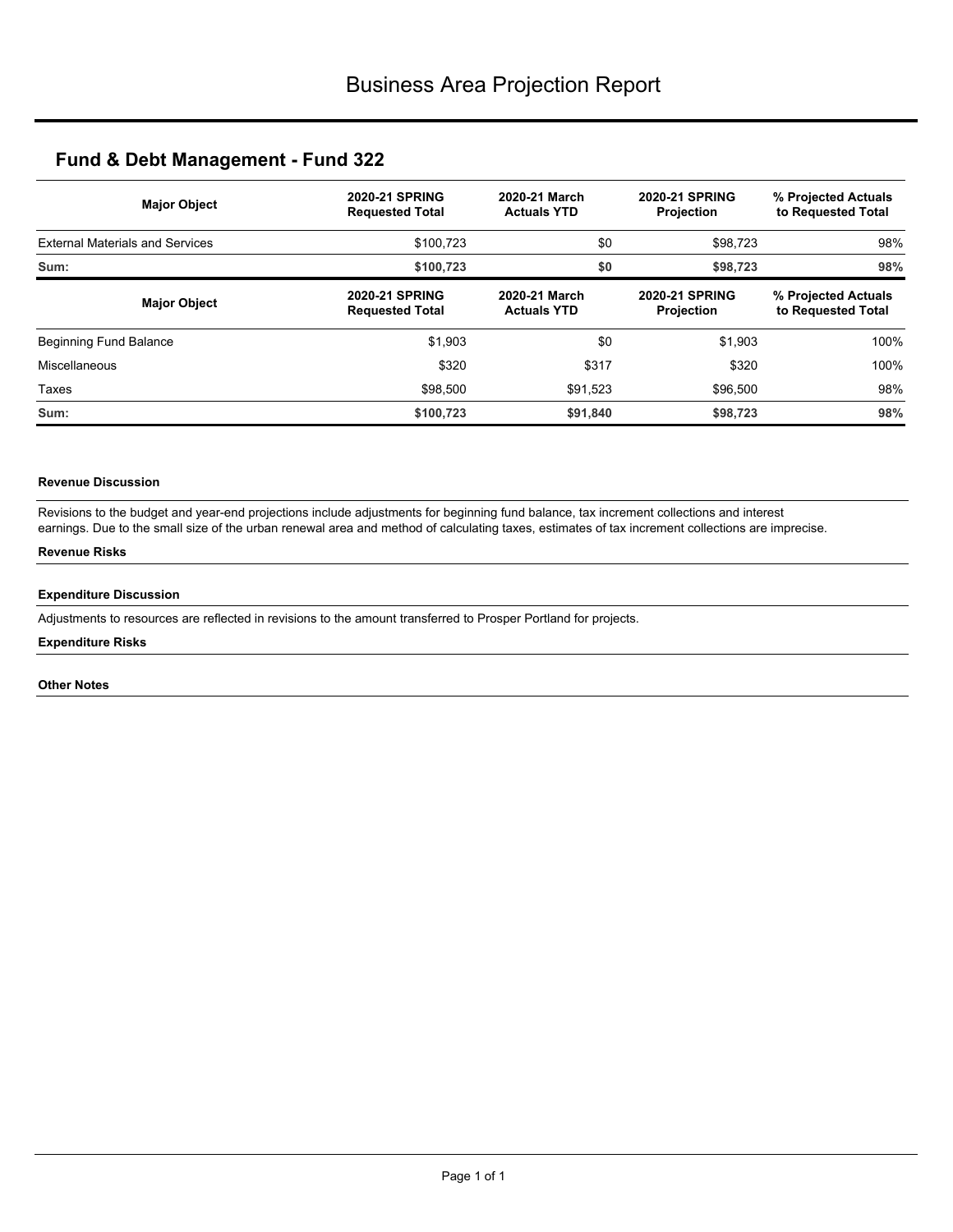| <b>Major Object</b>                    | 2020-21<br><b>SPRING</b><br><b>Revised Base</b> | 2020-21<br><b>SPRING Total</b><br><b>ADJ</b> | 2020-21<br><b>SPRING</b><br><b>Requested</b><br>Total | Requested<br>Adjustment<br>as % of Total<br>Requested<br><b>Budget</b> | 2020-21<br>February<br><b>Actuals YTD</b> | 2020-21 March<br><b>Actuals YTD</b> | 2020-21<br><b>SPRING</b><br>Projection | % Projected Actuals<br>to Budget |
|----------------------------------------|-------------------------------------------------|----------------------------------------------|-------------------------------------------------------|------------------------------------------------------------------------|-------------------------------------------|-------------------------------------|----------------------------------------|----------------------------------|
| <b>External Materials and Services</b> | 100,500                                         | 223                                          | 100,723                                               | 0%                                                                     | 0                                         | 0                                   | 98,723                                 | 98%                              |
| Sum:                                   | 100,500                                         | 223                                          | 100,723                                               | $0\%$                                                                  | 0                                         | 0                                   | 98,723                                 | 98%                              |
| <b>Major Object</b>                    | 2020-21<br><b>SPRING</b><br><b>Revised Base</b> | 2020-21<br><b>SPRING Total</b><br><b>ADJ</b> | 2020-21<br><b>SPRING</b><br>Requested<br>Total        | Requested<br>Adjustment<br>as % of Total<br>Requested<br><b>Budget</b> | 2020-21<br>February<br><b>Actuals YTD</b> | 2020-21 March<br><b>Actuals YTD</b> | 2020-21<br><b>SPRING</b><br>Projection | % Projected Actuals<br>to Budget |
| <b>Beginning Fund Balance</b>          | 0                                               | 1,903                                        | 1,903                                                 | 100%                                                                   | $\Omega$                                  | $\mathbf 0$                         | $\mathbf 0$                            |                                  |
| Miscellaneous                          | 0                                               | 320                                          | 320                                                   | 100%                                                                   | 317                                       | 317                                 | $\mathbf 0$                            |                                  |
| Taxes                                  | 100,500                                         | $-2,000$                                     | 98,500                                                | $-2\%$                                                                 | 91,523                                    | 91,523                              | 0                                      |                                  |
| Sum:                                   | 100,500                                         | 223                                          | 100,723                                               | $0\%$                                                                  | 91,840                                    | 91,840                              | 0                                      |                                  |
|                                        |                                                 |                                              |                                                       | Sum:                                                                   | 91,840.14                                 |                                     |                                        |                                  |
|                                        | 201,000                                         | 446                                          | 201,446                                               | $0\%$                                                                  |                                           | 91,840                              | 98,723                                 | 49%                              |
|                                        |                                                 |                                              |                                                       | Sum:                                                                   | 91,840.14                                 |                                     |                                        |                                  |

### **Revenue Discussion**

Revisions to the budget and year-end projections include adjustments for beginning fund balance, tax increment collections and interest earnings. Due to the small size of the urban renewal area and method of calculating taxes, estimates of tax increment collections are imprecise.

### **Revenue Risks**

### **Expenditure Discussion**

Adjustments to resources are reflected in revisions to the amount transferred to Prosper Portland for projects.

### **Expenditure Risks**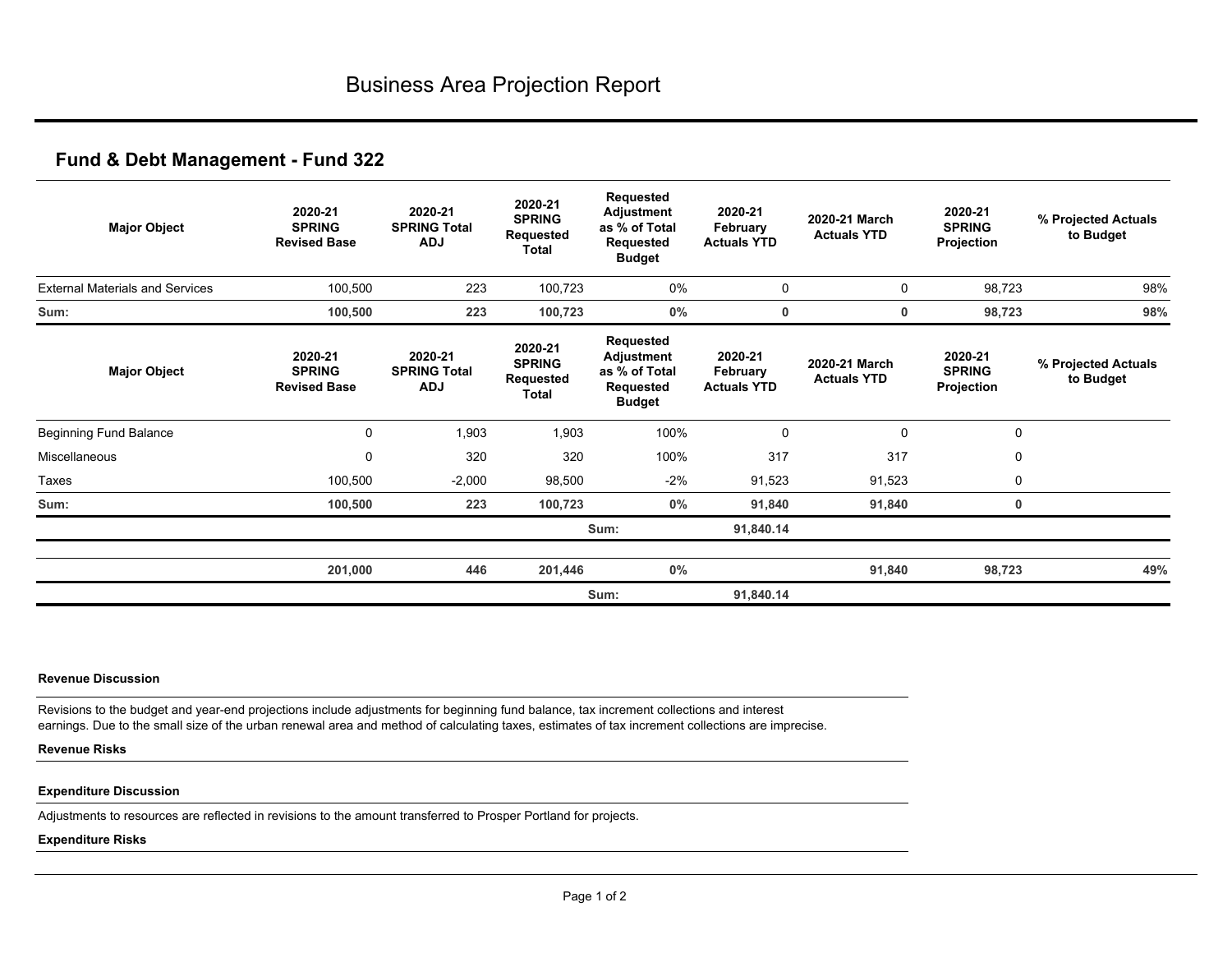| <b>Major Object</b>                    | <b>2020-21 SPRING</b><br><b>Requested Total</b> | 2020-21 March<br><b>Actuals YTD</b> | <b>2020-21 SPRING</b><br><b>Projection</b> | % Projected Actuals<br>to Requested Total |  |
|----------------------------------------|-------------------------------------------------|-------------------------------------|--------------------------------------------|-------------------------------------------|--|
| <b>External Materials and Services</b> | \$103,471                                       | \$0                                 | \$101,471                                  | 98%<br>98%                                |  |
| Sum:                                   | \$103,471                                       | \$0                                 | \$101,471                                  |                                           |  |
| <b>Major Object</b>                    | <b>2020-21 SPRING</b><br><b>Requested Total</b> | 2020-21 March<br><b>Actuals YTD</b> | <b>2020-21 SPRING</b><br><b>Projection</b> | % Projected Actuals<br>to Requested Total |  |
| Beginning Fund Balance                 | \$3,246                                         | \$0                                 | \$3,246                                    | 100%                                      |  |
| Miscellaneous                          | \$325                                           | \$321                               | \$325                                      | 100%                                      |  |
| Taxes                                  | \$99,900                                        | \$91,074                            | \$97,900                                   | 98%                                       |  |
| Sum:                                   | \$103,471                                       | \$91,395                            | \$101,471                                  | 98%                                       |  |

## **Revenue Discussion**

Revisions to the budget and year-end projections include adjustments for beginning fund balance, tax increment collections and interest earnings. Due to the small size of the urban renewal area and method of calculating taxes, estimates of tax increment collections are imprecise.

## **Revenue Risks**

### **Expenditure Discussion**

Adjustments to resources are reflected in revisions to the amount transferred to Prosper Portland for projects.

### **Expenditure Risks**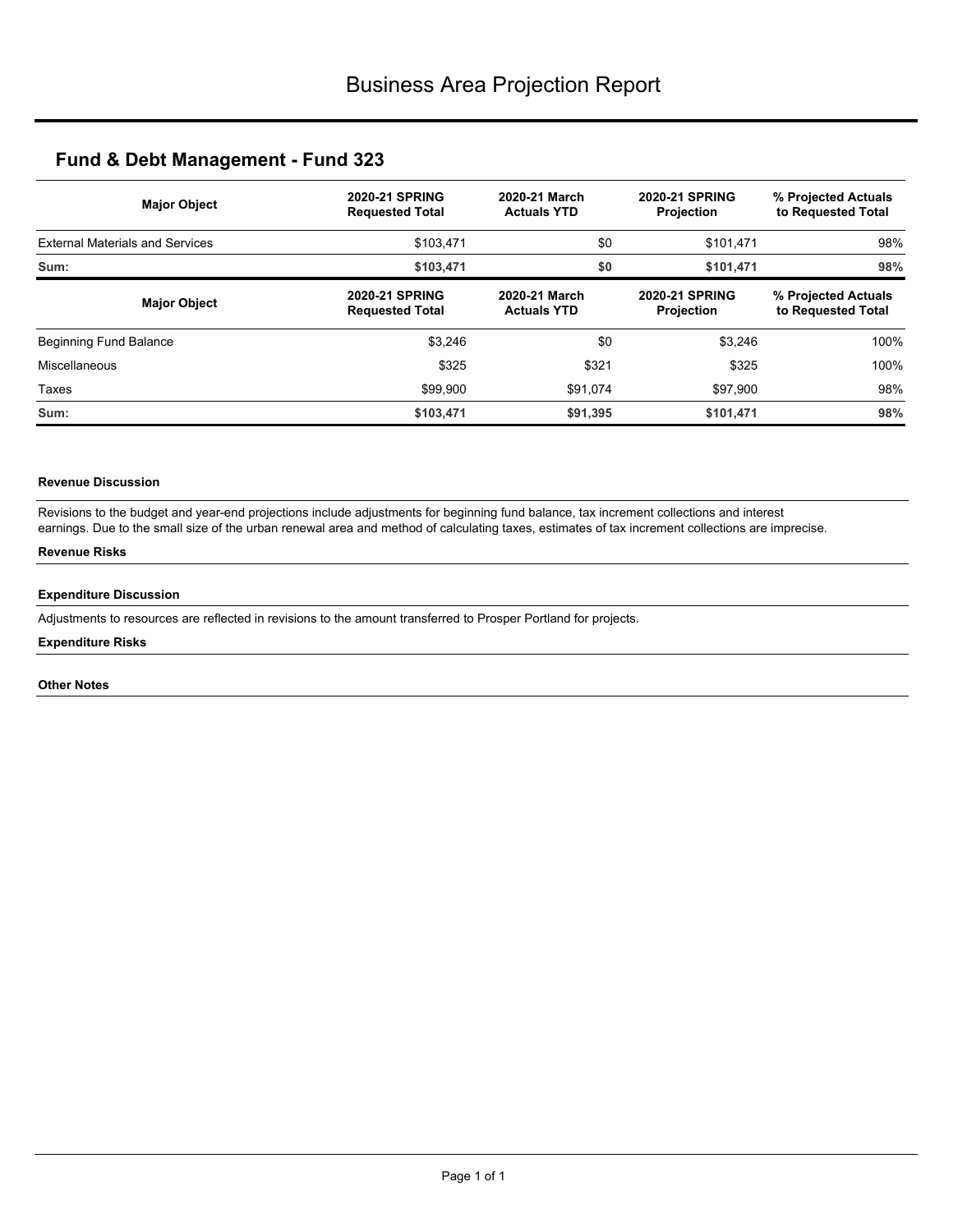| <b>Major Object</b>                    | 2020-21<br><b>SPRING</b><br><b>Revised Base</b> | 2020-21<br><b>SPRING Total</b><br><b>ADJ</b> | 2020-21<br><b>SPRING</b><br>Requested<br>Total | Requested<br><b>Adjustment</b><br>as % of Total<br>Requested<br><b>Budget</b> | 2020-21<br>February<br><b>Actuals YTD</b> | 2020-21 March<br><b>Actuals YTD</b> | 2020-21<br><b>SPRING</b><br>Projection | % Projected Actuals<br>to Budget |
|----------------------------------------|-------------------------------------------------|----------------------------------------------|------------------------------------------------|-------------------------------------------------------------------------------|-------------------------------------------|-------------------------------------|----------------------------------------|----------------------------------|
| <b>External Materials and Services</b> | 105,750                                         | $-2,279$                                     | 103,471                                        | $-2%$                                                                         | $\mathbf 0$                               | 0                                   | 101,471                                | 98%                              |
| Sum:                                   | 105,750                                         | $-2,279$                                     | 103,471                                        | $-2%$                                                                         | 0                                         | 0                                   | 101,471                                | 98%                              |
| <b>Major Object</b>                    | 2020-21<br><b>SPRING</b><br><b>Revised Base</b> | 2020-21<br><b>SPRING Total</b><br><b>ADJ</b> | 2020-21<br><b>SPRING</b><br>Requested<br>Total | Requested<br>Adjustment<br>as % of Total<br>Requested<br><b>Budget</b>        | 2020-21<br>February<br><b>Actuals YTD</b> | 2020-21 March<br><b>Actuals YTD</b> | 2020-21<br><b>SPRING</b><br>Projection | % Projected Actuals<br>to Budget |
| Beginning Fund Balance                 | 0                                               | 3,246                                        | 3,246                                          | 100%                                                                          | $\Omega$                                  | $\mathbf 0$                         | $\mathbf 0$                            |                                  |
| Miscellaneous                          | 0                                               | 325                                          | 325                                            | 100%                                                                          | 321                                       | 321                                 | $\mathbf 0$                            |                                  |
| Taxes                                  | 105,750                                         | $-5,850$                                     | 99,900                                         | -6%                                                                           | 91,074                                    | 91,074                              | 0                                      |                                  |
| Sum:                                   | 105,750                                         | $-2,279$                                     | 103,471                                        | $-2%$                                                                         | 91,395                                    | 91,395                              | 0                                      |                                  |
|                                        |                                                 |                                              |                                                | Sum:                                                                          | 91,395.03                                 |                                     |                                        |                                  |
|                                        | 211,500                                         | $-4,558$                                     | 206,942                                        | $-2%$                                                                         |                                           | 91,395                              | 101,471                                | 49%                              |
|                                        |                                                 |                                              |                                                | Sum:                                                                          | 91,395.03                                 |                                     |                                        |                                  |

### **Revenue Discussion**

Revisions to the budget and year-end projections include adjustments for beginning fund balance, tax increment collections and interest earnings. Due to the small size of the urban renewal area and method of calculating taxes, estimates of tax increment collections are imprecise.

### **Revenue Risks**

#### **Expenditure Discussion**

Adjustments to resources are reflected in revisions to the amount transferred to Prosper Portland for projects.

#### **Expenditure Risks**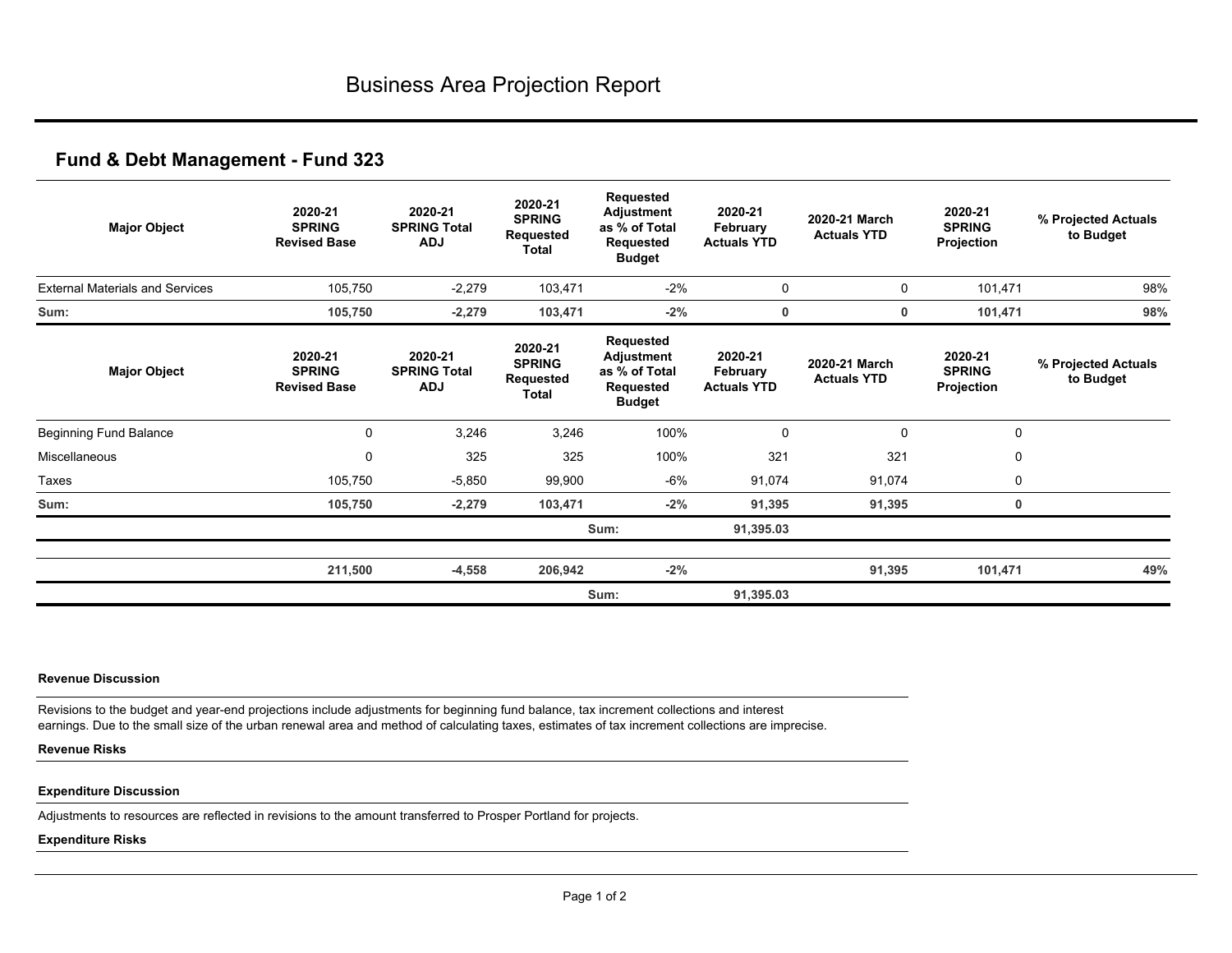| <b>Major Object</b>                    | <b>2020-21 SPRING</b><br><b>Requested Total</b> | 2020-21 March<br><b>Actuals YTD</b> | <b>2020-21 SPRING</b><br><b>Projection</b> | % Projected Actuals<br>to Requested Total |  |
|----------------------------------------|-------------------------------------------------|-------------------------------------|--------------------------------------------|-------------------------------------------|--|
| <b>External Materials and Services</b> | \$98,689                                        | \$0                                 | \$98,689                                   | 100%<br>100%                              |  |
| Sum:                                   | \$98,689                                        | \$0                                 | \$98,689                                   |                                           |  |
| <b>Major Object</b>                    | <b>2020-21 SPRING</b><br><b>Requested Total</b> | 2020-21 March<br><b>Actuals YTD</b> | <b>2020-21 SPRING</b><br>Projection        | % Projected Actuals<br>to Requested Total |  |
| Beginning Fund Balance                 | \$1,649                                         | \$0                                 | \$1,649                                    | 100%                                      |  |
| Miscellaneous                          | \$320                                           | \$315                               | \$320                                      | 100%                                      |  |
| Taxes                                  | \$96,720                                        | \$90,541                            | \$96,720                                   | 100%                                      |  |
| Sum:                                   | \$98,689                                        | \$90,856                            | \$98,689                                   | 100%                                      |  |

## **Revenue Discussion**

Revisions to the budget and year-end projections include adjustments for beginning fund balance, tax increment collections and interest earnings. Due to the small size of the urban renewal area and method of calculating taxes, estimates of tax increment collections are imprecise.

## **Revenue Risks**

### **Expenditure Discussion**

Adjustments to resources are reflected in revisions to the amount transferred to Prosper Portland for projects.

### **Expenditure Risks**